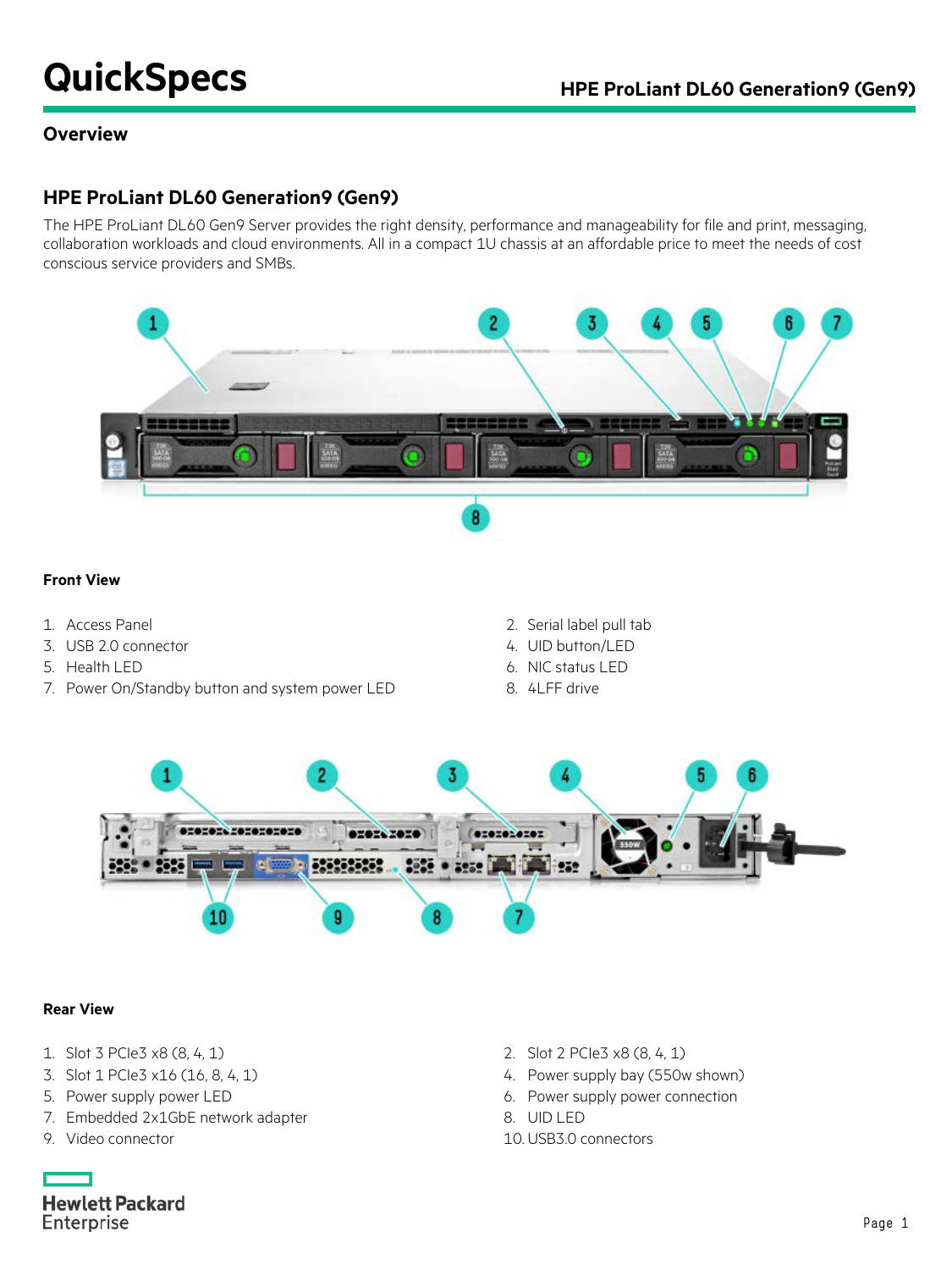## **Overview**



#### **Internal View**

- 
- 3. Internal USB 3.0 4. SATA connector
- 5. Mini-SAS connectors 6. Power supply bay
- 
- 9. TPM connector 10. System Battery
- 11. Storage backup power connector for PCIe slots 1-2 12. Secondary PCIe riser slot
- 13. Storage backup power connector for PCIe slot 3 14. MicroSD slot
- 15. Processor heat sinks (processors with HPE Smart Socket placed 16. DDR4 DIMM slots (up to 8) below heat sink)
- 1. Hot swappable fans (up to 6) 2. HPE Smart Storage Battery connector
	-
	-
- 7. Primary PCIe riser board connector 8. Embedded 2x1GbE network adapter
	-
	-
	-
	-

#### **What's New**

• Support for ClearOS – an easy to use OS with an application marketplace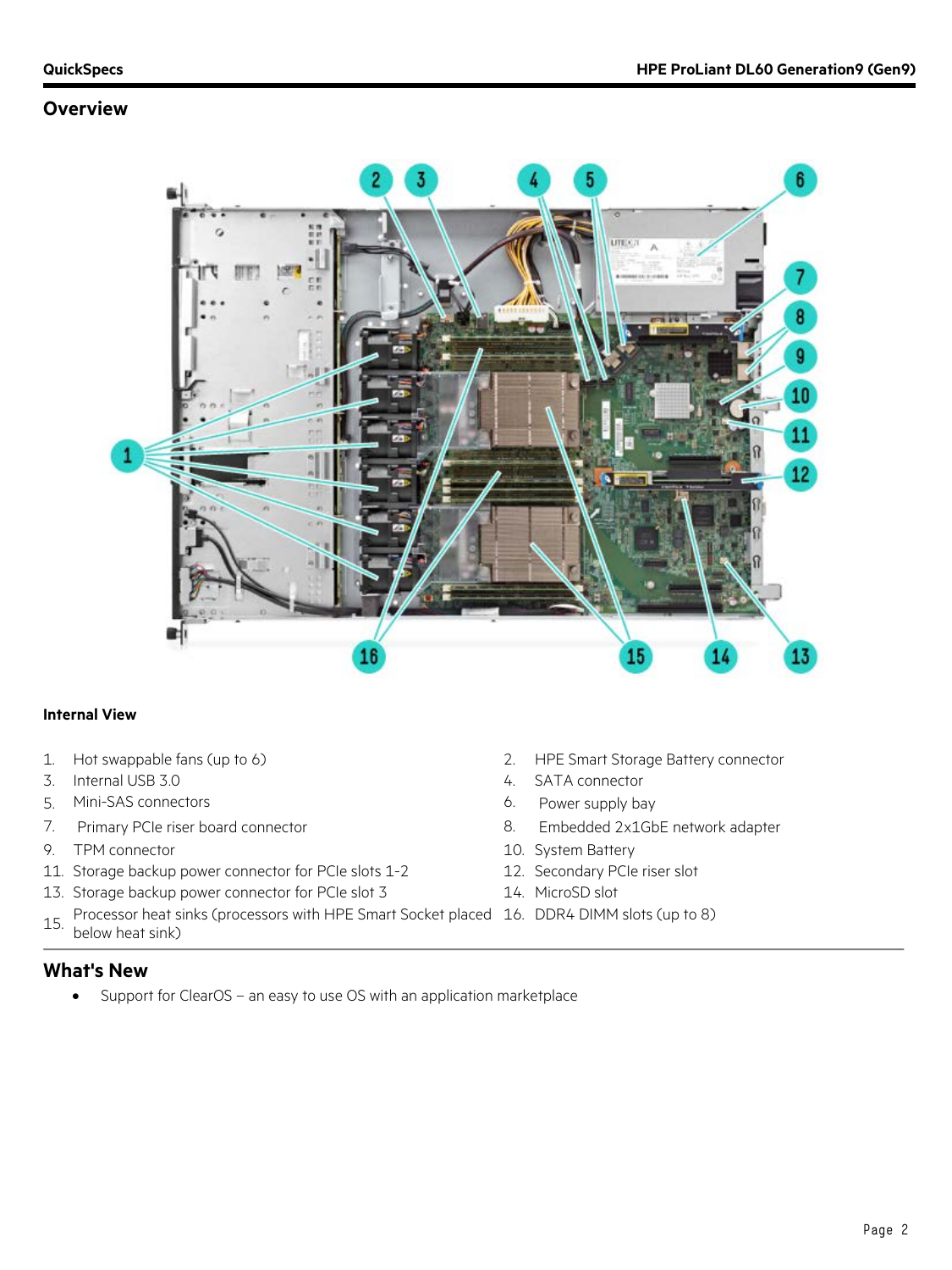| <b>Processor</b>                                             | <b>Model</b>                                                                                                                                                                                                                                  | <b>CPU</b> | <b>Cores</b> | L3 Cache                   | <b>Power</b> | QPI        | DDR4 Hz                                                            |
|--------------------------------------------------------------|-----------------------------------------------------------------------------------------------------------------------------------------------------------------------------------------------------------------------------------------------|------------|--------------|----------------------------|--------------|------------|--------------------------------------------------------------------|
| One of the following                                         |                                                                                                                                                                                                                                               | frequency  |              |                            |              |            |                                                                    |
| depending on model                                           | E5-2660v3                                                                                                                                                                                                                                     | $2.6$ GHz  | 10           | 25MB                       | 105W         | 9.6GT/s    | 2133                                                               |
|                                                              | E5-2650v3                                                                                                                                                                                                                                     | $2.3$ GHz  | 10           | 25MB                       | 105W         | $9.6$ GT/s | 2133                                                               |
|                                                              | E5-2650Lv3                                                                                                                                                                                                                                    | 1.8GHz     | 12           | 30MB                       | 65W          | $9.6$ GT/s | 2133                                                               |
|                                                              | E5-2640v3                                                                                                                                                                                                                                     | $2.6$ GHz  | 8            | 20MB                       | 90W          | 8.0GT/s    | 1866                                                               |
|                                                              | E5-2630v3                                                                                                                                                                                                                                     | 2.4GHz     | $\,8\,$      | 20MB                       | 85W          | 8.0GT/s    | 1866                                                               |
|                                                              | E5-2630Lv3                                                                                                                                                                                                                                    | 1.8GHz     | 8            | 20MB                       | 55W          | 8.0GT/s    | 1866                                                               |
|                                                              | E5-2623v3                                                                                                                                                                                                                                     | 3.0GHz     | 4            | 10MB                       | 105W         | 8.0GT/s    | 1866                                                               |
|                                                              | E5-2620v3                                                                                                                                                                                                                                     | 2.4GHz     | 6            | 15MB                       | 85W          | 8.0GT/s    | 1866                                                               |
|                                                              | E5-2609v3                                                                                                                                                                                                                                     | 1.9GHz     | 6            | 15MB                       | 85W          | 6.4GT/s    | 1600                                                               |
|                                                              | E5-2603v3                                                                                                                                                                                                                                     | 1.6GHz     | 6            | 15MB                       | 85W          | 6.4GT/s    | 1600                                                               |
|                                                              | E5-2660v4                                                                                                                                                                                                                                     | 2.0GHz     | 14           | 35MB                       | 105W         | $9.6$ GT/s | 2400                                                               |
|                                                              | E5-2650v4                                                                                                                                                                                                                                     | $2.2$ GHz  | 12           | 30MB                       | 105W         | 9.6GT/s    | 2400                                                               |
|                                                              | E5-2650Lv4                                                                                                                                                                                                                                    | $1.7$ GHz  | 14           | 35MB                       | 65W          | $9.6$ GT/s | 2400                                                               |
|                                                              | E5-2640v4                                                                                                                                                                                                                                     | $2.4$ GHz  | 10           | 25MB                       | 90W          | 8.0GT/s    | 2133                                                               |
|                                                              | E5-2630v4                                                                                                                                                                                                                                     | $2.2$ GHz  | 10           | 25MB                       | 85W          | 8.0GT/s    | 2133                                                               |
|                                                              | E5-2630Lv4                                                                                                                                                                                                                                    | 1.8GHz     | 10           | 25MB                       | 55W          | 8.0GT/s    | 2133                                                               |
|                                                              | E5-2623v4                                                                                                                                                                                                                                     | 2.6GHz     | 4            | 10MB                       | 85W          | 8.0GT/s    | 2133                                                               |
|                                                              | E5-2620v4                                                                                                                                                                                                                                     | $2.1$ GHz  | 8            | 20MB                       | 85W          | 8.0GT/s    | 2133                                                               |
|                                                              | E5-2609v4                                                                                                                                                                                                                                     | 1.7GHz     | 8            | 20MB                       | 85W          | 6.4GT/s    | 1866                                                               |
|                                                              | E5-2603v4                                                                                                                                                                                                                                     | 1.7GHz     | 6            | 15MB                       | 85W          | 6.4GT/s    | 1866                                                               |
| <b>Chipset</b><br>One of the following<br>depending on model | Intel® C610 Series Chipset<br>Intel® E5-2600v3 Processor Family<br>Intel® E5-2600v4 Processor Family<br>NOTE: For more information regarding Intel® chipsets, please see the following URL:<br>http://www.intel.com/products/server/chipsets/ |            |              |                            |              |            |                                                                    |
| On System<br>Management<br><b>Chipset</b>                    | HPE iLO (Firmware HPE iLO4 2.0 or later) 2GB NAND<br>NOTE: Read and learn more in the <i>iLO QuickSpecs</i> .                                                                                                                                 |            |              |                            |              |            |                                                                    |
| <b>Memory</b><br>One of the following<br>depending on model  | Type:<br><b>HPE SmartMemory</b><br>DDR4 Registered (RDIMM) or Load Reduced (LRDIMM)                                                                                                                                                           |            |              |                            |              |            |                                                                    |
|                                                              | <b>DIMM Slots Available</b>                                                                                                                                                                                                                   | 8          | channel)     |                            |              |            | (4 DIMM slots per processor, 4 channels per processor, 1 DIMMs per |
|                                                              | Maximum Capacity<br>(LRDIMM)                                                                                                                                                                                                                  | 256GB      |              | (8 x 32GB LRDIMM @2400MHz) |              |            |                                                                    |
|                                                              | Maximum Capacity<br>(RDIMM)                                                                                                                                                                                                                   | 256GB      |              | (8 x 32GB LRDIMM @2400MHz) |              |            |                                                                    |

**NOTE:** For more information regarding Intel Xeon processors, please see the following **<http://www.intel.com/xeon>**.

Memory Protection Advanced ECC Advanced ECC uses single device data correction to detect and correct single and all multibit error that occurs within a single DRAM chip.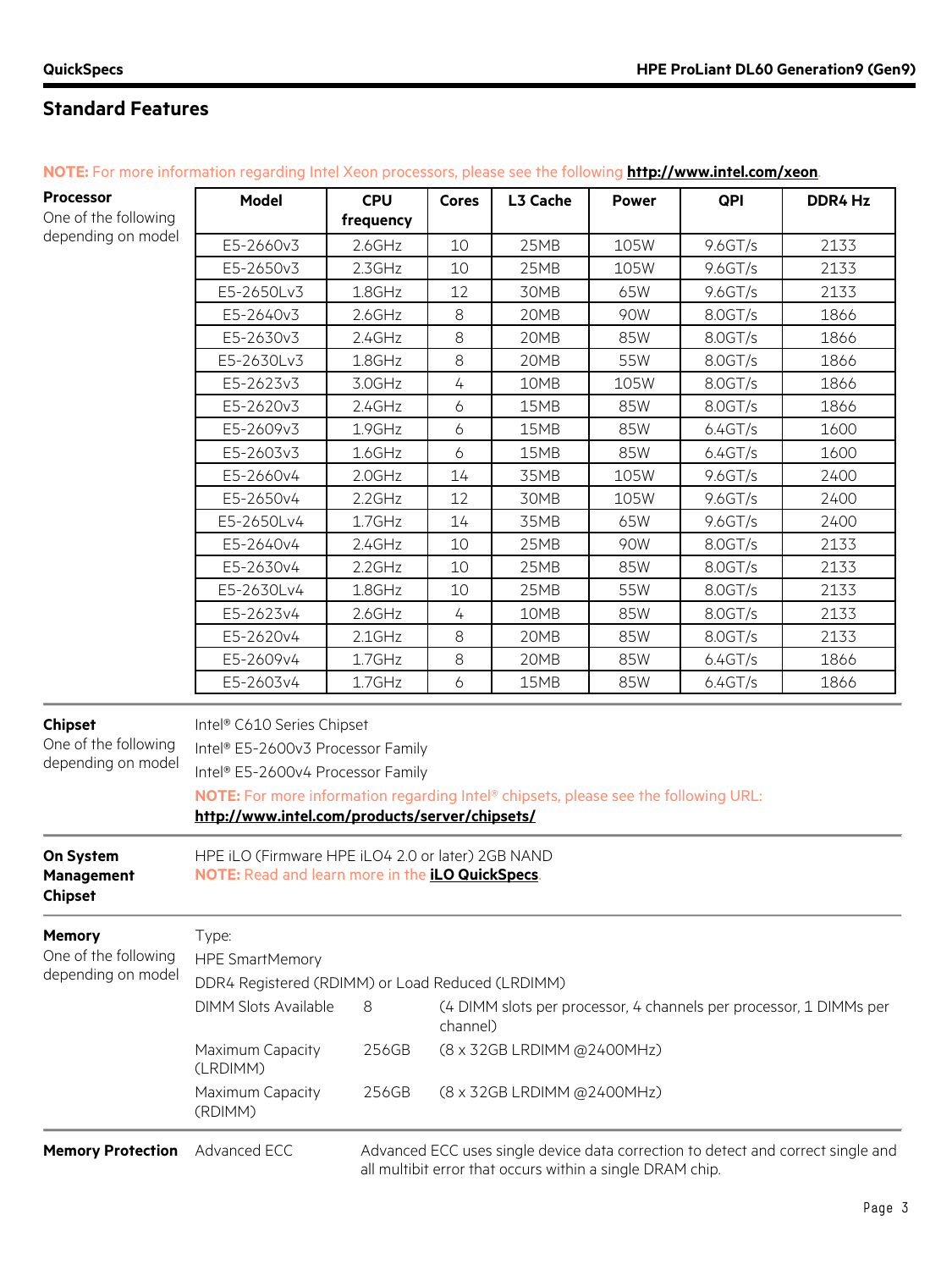of memory with dynamic failover in

## **Standard Features**

| One of the following Online Spare<br>depending on model |                | Memory online spare mode defects a rank that is degrading and switches<br>operation to the spare rank.                                                         |
|---------------------------------------------------------|----------------|----------------------------------------------------------------------------------------------------------------------------------------------------------------|
|                                                         | Mirroring mode | Memory mirroring inter-socket stores a copy of memory with dynamic failove<br>case of failure. Once a DIMM in a mirrored set is detected as failed, the mirror |

**Expansion Slots**

| CPU1 PCIe riser slots           | <b>Expansion</b><br>Slots $#$ | <b>Technology</b> | <b>Bus</b><br>Width | <b>Connector</b><br>Width | <b>Bus</b><br><b>Number</b> | <b>Form Factor</b> | <b>Notes</b>                                       |
|---------------------------------|-------------------------------|-------------------|---------------------|---------------------------|-----------------------------|--------------------|----------------------------------------------------|
|                                 |                               | <b>PCIe 3.0</b>   | X16                 | X16                       |                             | Low profile        | CPU <sub>1</sub>                                   |
| CPU1 FlexibleLOM<br>riser slots | <b>Expansion</b><br>Slots $#$ | Technology        | <b>Bus</b><br>Width | <b>Connector</b><br>Width | <b>Bus</b><br><b>Number</b> | <b>Form Factor</b> | <b>Notes</b>                                       |
| (Option 1)                      | 2                             | <b>PCIe 3.0</b>   | x8                  | x8                        |                             | Low profile        | CPU1                                               |
|                                 | 3.                            | Flexible LOM      | x8                  | x8                        |                             | Flexible LOM       | CPU 1 (Can<br>only be used<br>for<br>FlexibleLOMs) |

failover uses its mirrored DIMM.

#### **NOTE:** This riser is mandatory for installing FlexibleLOMs.

| CPU1 riser PCIe slots<br>(Option 2) | <b>Expansion</b><br>Slots # | Technology      | <b>Bus</b><br>Width | <b>Connector</b><br>Width | <b>Bus</b><br><b>Number</b> | <b>Form Factor</b>          | <b>Notes</b> |
|-------------------------------------|-----------------------------|-----------------|---------------------|---------------------------|-----------------------------|-----------------------------|--------------|
|                                     |                             | <b>PCIe 3.0</b> | х8                  | x8                        |                             | Low profile<br>slot         | CPU1         |
|                                     | ス                           | <b>PCIe 3.0</b> | x8                  | x8                        |                             | Full-height,<br>half-length | CPU1         |

slot **NOTE:** Only one of the CPU1 PCIe risers can be selected in any given configuration.

| NOTE: One of the CPU1 risers is mandatory for all configurations. |  |
|-------------------------------------------------------------------|--|
|-------------------------------------------------------------------|--|

| <b>Storage Controller</b><br>One of the following<br>depending on model                 | <b>Entry Models</b><br>Base Models<br>5.                                                | HPE Dynamic Smart Array B140i Controller<br>HPE Dynamic Smart Array B140i Controller<br>NOTE: B140i provides support for up to 4 SATA drives on DL60 Gen9 and supports RAID 0, 1, 1 + 0 & |                                                                                                    |  |  |  |
|-----------------------------------------------------------------------------------------|-----------------------------------------------------------------------------------------|-------------------------------------------------------------------------------------------------------------------------------------------------------------------------------------------|----------------------------------------------------------------------------------------------------|--|--|--|
| <b>Internal Storage</b><br><b>Devices</b><br>One of the following<br>depending on model | <b>Optical Drive</b><br><b>Hard Drives</b><br>Hard Drive Bays                           | Optional: DVD-ROM, DVD-RW<br>None ship standard<br>4 LFF drive bays total with Optical bay                                                                                                |                                                                                                    |  |  |  |
| <b>Maximum Internal</b><br><b>Storage</b><br>One of the following<br>depending on model | Hot Plug LFF SAS<br>Hot Plug LFF SATA<br>Non Hot Plug LFF SATA<br>Hot Plug LFF SATA SSD | <b>CAPACITY</b><br>32.0TB<br>32.0TB<br>16TB<br>15.36TB                                                                                                                                    | <b>CONFIGURATION</b><br>$4 \times 8$ TB<br>$4 \times 8$ TB<br>$4 \times 4TB$<br>$4 \times 3.84$ TB |  |  |  |

#### **Power Supply**

HPE 550W FIO Power Supply

One of the following depending on model HPE 900W Redundant Power Supply

Looking for high-efficiency power solutions at an entry-level price for your ProLiant Gen9 Essential Server? HPE Entry-Level Power Supplies offer an optimized set of features with options for both redundant and non-redundant power configurations.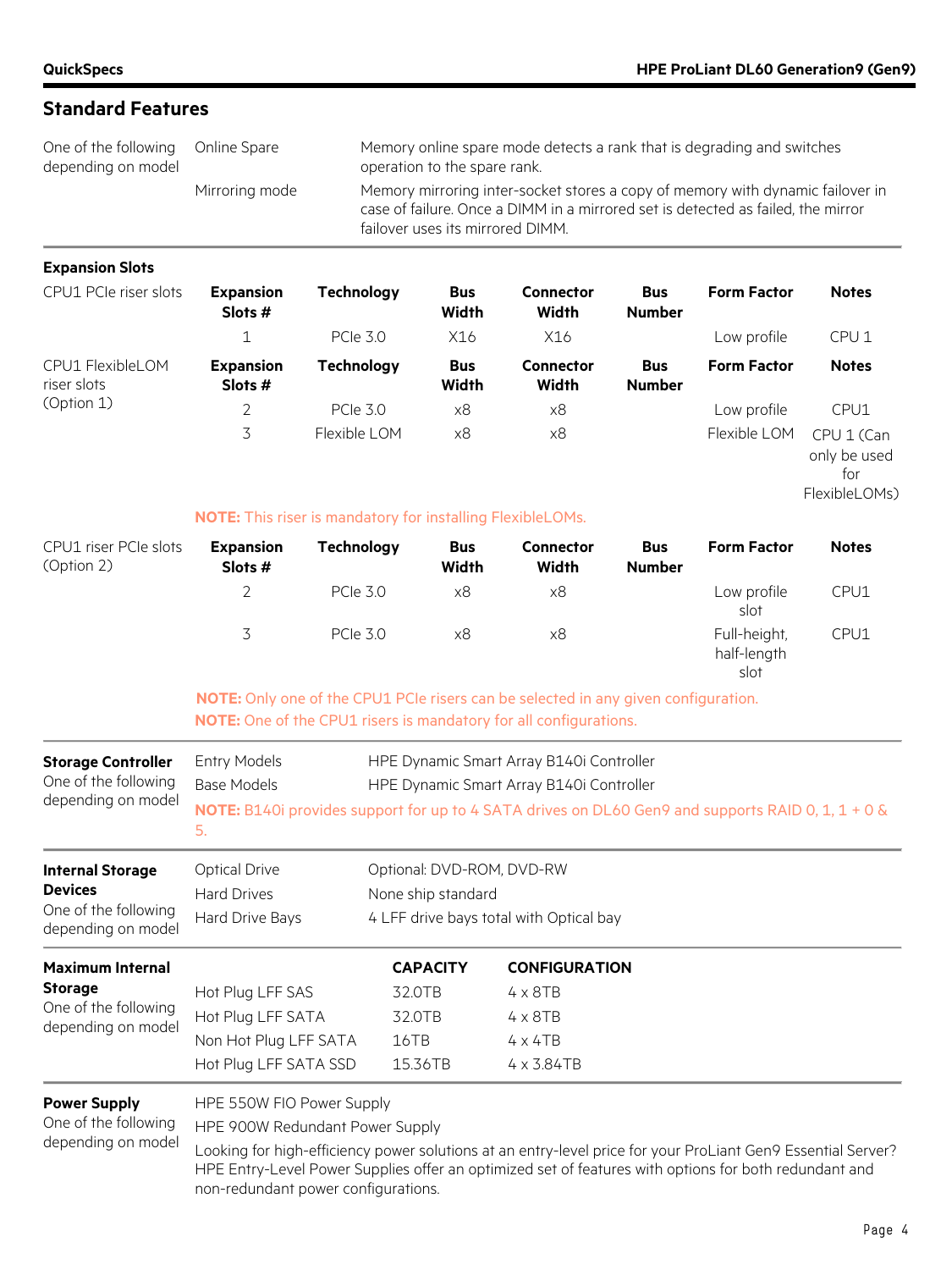The HPE 550W FIO Power Supply offers Silver-certified 80 Plus power efficiency (up to 89%) with an optimized set of features for non-redundant power configurations.

The HPE 900W AC 240VDC Power Input Module with Power Backplane can be configured to support power redundancy in ProLiant servers that offer only a single power supply bay, providing additional protection against power loss. With an 80 Plus Gold power efficiency rating (up to 92%), this power option helps to reduce operating expenses while protecting against trapped power capacity in the data center. Hot-plug AC power input modules allow for better serviceability with fast and easy deployment and replacement.

| <b>System Fans</b><br>One of the following<br>depending on model                                  | 1P model<br>2P model<br>with 1P or 2P configurations.                                                                                                                                                          | Non-redundant<br>3 fans<br>Non-redundant<br>4 fans<br>NOTE: Redundant fan option kit (PN: 765513-B21) can be bought separately if redundancy is required<br>NOTE: Additional fans required with 2P configurations are included in "-B21" processor option kits.                                                                                                                                                                                                                                                                                   | <b>Redundant</b><br>5 fans<br><b>Redundant</b><br>6 fans |  |  |
|---------------------------------------------------------------------------------------------------|----------------------------------------------------------------------------------------------------------------------------------------------------------------------------------------------------------------|---------------------------------------------------------------------------------------------------------------------------------------------------------------------------------------------------------------------------------------------------------------------------------------------------------------------------------------------------------------------------------------------------------------------------------------------------------------------------------------------------------------------------------------------------|----------------------------------------------------------|--|--|
| <b>Interfaces</b>                                                                                 | Video<br><b>LOM Network Ports</b><br>Micro SD Slot<br>the SD slot while the server is powered.<br><b>USB</b>                                                                                                   | 1 (Vaux Support)<br>$2 \times 1$ GbE ports<br>1 Micro SD<br><b>NOTE:</b> The SD slot is not a hot-pluggable device. Customers should not attempt to plug an SD card into<br>4 USB ports (standard);<br>Front: 1xUSB 2.0 std;<br>Rear: 2xUSB 3.0<br>Internal: 1x USB 3.0                                                                                                                                                                                                                                                                           |                                                          |  |  |
| <b>Operating Systems</b><br>and Virtualization<br><b>Software Support</b><br>for ProLiant Servers | <b>Microsoft Windows Server</b><br><b>Red Hat Enterprise Linux (RHEL)</b><br><b>SUSE Linux Enterprise Server (SLES)</b><br><b>VMware</b><br><b>ClearOS</b><br>please visit http://www.hpe.com/servers/clearos. | NOTE: ClearOS allows you to build a fully functional server that is just right for you at no upfront cost. It<br>is available via CTO preload, Intelligent Provisioning or via download. For more information on ClearOS,<br>NOTE: For more information on the Hewlett Packard Enterprise Certified and Supported ProLiant<br>Servers for OS and Virtualization Software and latest listing of software drivers available for your server,<br>please visit our Support Matrix at: http://www.hpe.com/info/ossupport and our driver download page. |                                                          |  |  |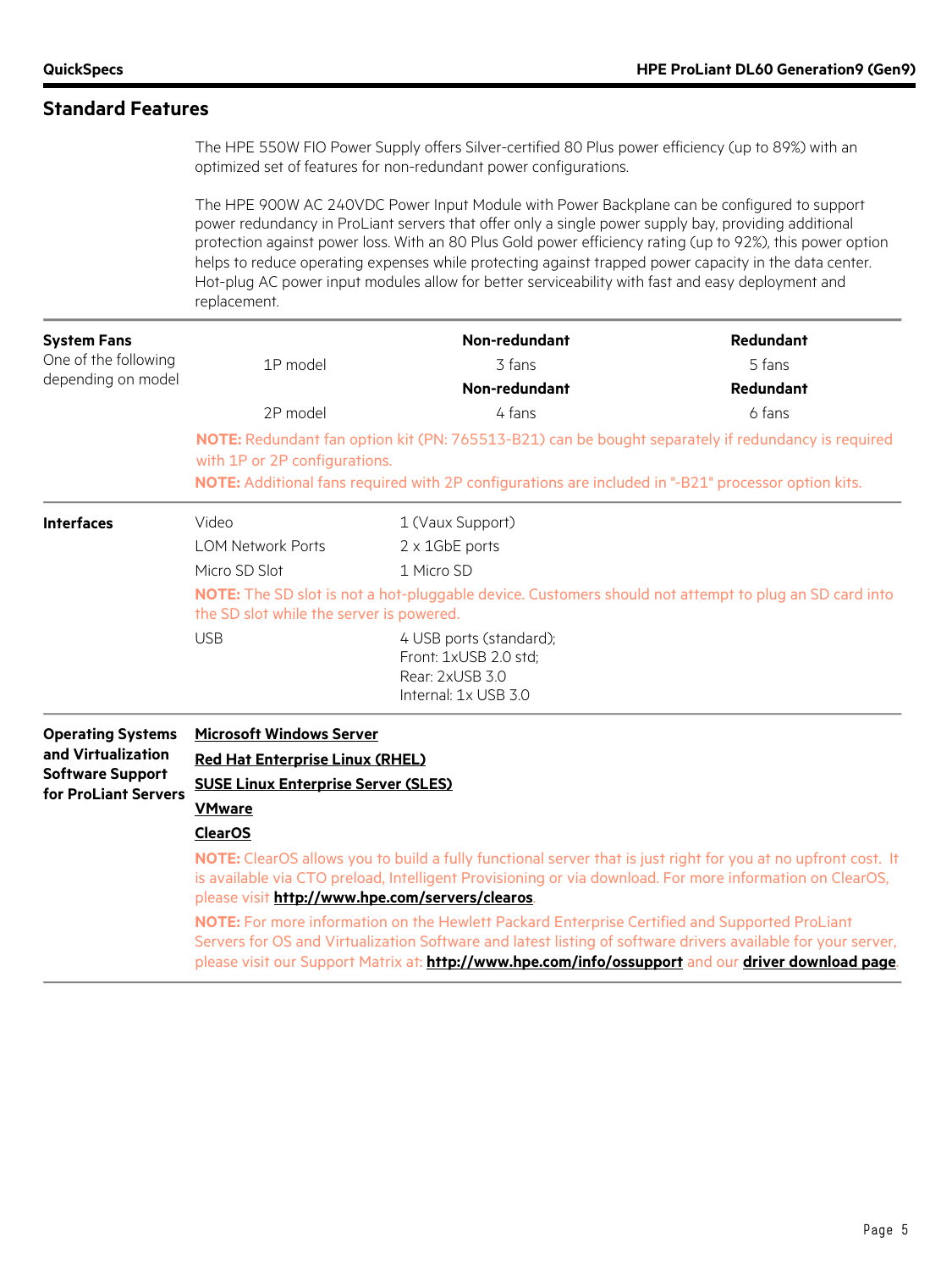| <b>Upgradeability</b><br>One of the following<br>depending on model | Upgradeable to 2 processors (28 cores)<br>Up to 8 DIMM slots<br>FlexibleLOM slot for 1GbE or 10GbE or QDR/FDR InfiniBand Networking Options<br>Redundant Power Supply<br>Redundant Fan                                                                                                                                                                                                                                                                                                                                    |  |  |  |  |
|---------------------------------------------------------------------|---------------------------------------------------------------------------------------------------------------------------------------------------------------------------------------------------------------------------------------------------------------------------------------------------------------------------------------------------------------------------------------------------------------------------------------------------------------------------------------------------------------------------|--|--|--|--|
| <b>Industry Standard</b><br>Compliance                              | ACPI 2.0b Compliant<br>PCIe 3.0 Compliant<br>PXE Support<br><b>WOL Support</b><br>Microsoft® Logo certifications<br>USB 3.0 Support<br><b>ASHRAE A3</b><br><b>NOTE:</b> Supports A3 extended ambient temperature.<br>NOTE: Refer to technical specifications section for more details.                                                                                                                                                                                                                                    |  |  |  |  |
| <b>Graphics</b>                                                     | Integrated Matrox G200eH2 video standard<br>1280 x 1024 (32 bpp)<br>1920 x 1200 (16 bpp)                                                                                                                                                                                                                                                                                                                                                                                                                                  |  |  |  |  |
| <b>HPE Server</b><br><b>UEFI/Legacy ROM</b>                         | Unified Extensible Firmware Interface (UEFI) is an industry standard that provides better manageability<br>and more secured configuration than the legacy ROM while interacting with your server at boot time. HPE<br>ProLiant Gen9 platform defaults to UEFI and can be factory or field configured for Legacy BIOS Boot Mode.<br>NOTE: The UEFI System Utilities function is analogous to the HPE ROM-Based Setup Utility (RBSU) of<br>legacy BIOS. For more information, please visit http://www.hpe.com/servers/uefi. |  |  |  |  |
|                                                                     | UEFI enables numerous new capabilities specific to HPE ProLiant servers such as:                                                                                                                                                                                                                                                                                                                                                                                                                                          |  |  |  |  |
|                                                                     | Secure Boot<br>$\bullet$                                                                                                                                                                                                                                                                                                                                                                                                                                                                                                  |  |  |  |  |
|                                                                     | Operating system specific functionality<br>٠                                                                                                                                                                                                                                                                                                                                                                                                                                                                              |  |  |  |  |
|                                                                     | Support for > 2.2 TB (using GPT) boot drives<br>٠                                                                                                                                                                                                                                                                                                                                                                                                                                                                         |  |  |  |  |
|                                                                     | USB 3.0 Stack<br>$\bullet$                                                                                                                                                                                                                                                                                                                                                                                                                                                                                                |  |  |  |  |
|                                                                     | Embedded UEFI Shell                                                                                                                                                                                                                                                                                                                                                                                                                                                                                                       |  |  |  |  |
|                                                                     | Mass Configuration Deployment Tool using RESTful API for iLO 4<br>٠                                                                                                                                                                                                                                                                                                                                                                                                                                                       |  |  |  |  |
|                                                                     | PXE boot support for IPv6 networks<br>٠                                                                                                                                                                                                                                                                                                                                                                                                                                                                                   |  |  |  |  |
|                                                                     | Boot support for option cards that only support a UEFI option ROM<br>٠                                                                                                                                                                                                                                                                                                                                                                                                                                                    |  |  |  |  |
|                                                                     | Network Stack configurations<br>٠                                                                                                                                                                                                                                                                                                                                                                                                                                                                                         |  |  |  |  |
|                                                                     | NOTE: For UEFI Boot Mode, boot environment and OS image installations should be configured properly<br>to support UEFI.<br>NOTE: UEFI FIO Setting (758959-B22) can be selected to configure the system in Legacy mode in the<br>factory for your HPE ProLiant Gen9 Server.                                                                                                                                                                                                                                                |  |  |  |  |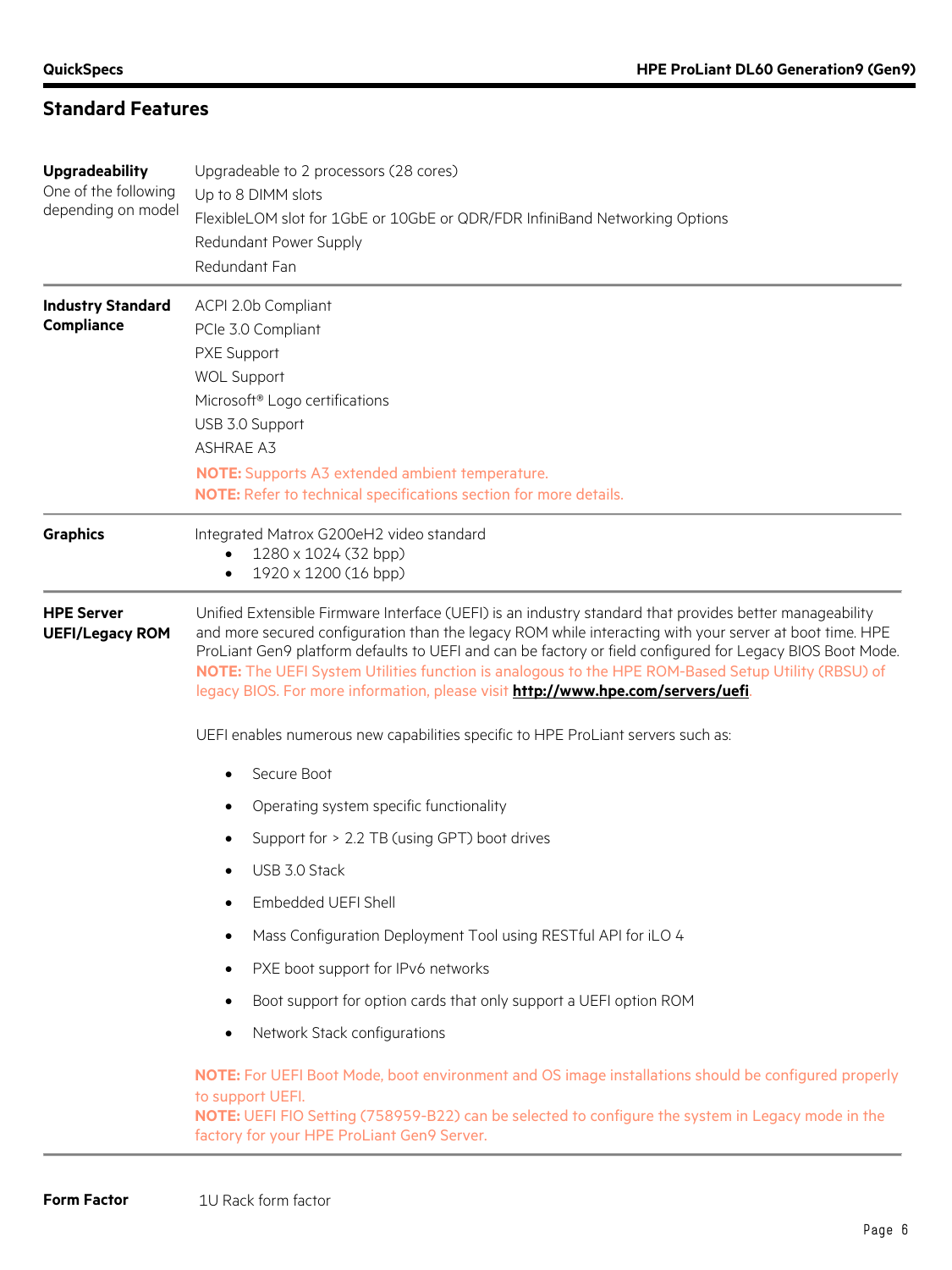| One of the following<br>depending on model | 4LFF version:<br>1.69" (4.29cm) Height x 17.11" (43.46cm) Width x 23.9" (60.70cm) Length |                                                                                                                                                                                                                                                                                                                                                                                                                 |  |  |  |
|--------------------------------------------|------------------------------------------------------------------------------------------|-----------------------------------------------------------------------------------------------------------------------------------------------------------------------------------------------------------------------------------------------------------------------------------------------------------------------------------------------------------------------------------------------------------------|--|--|--|
| <b>Embedded</b><br><b>Management</b>       | <b>HPE Integrated</b><br>Lights-Out<br>(HPE iLO)                                         | Monitor your servers for ongoing management, service alerting, reporting and remote<br>management with HPE iLO. Learn more at http://www.hpe.com/info/ilo.                                                                                                                                                                                                                                                      |  |  |  |
|                                            | <b>UEFI</b>                                                                              | Configure and boot your servers securely with industry standard Unified Extensible<br>Firmware Interface (UEFI). Learn more at http://www.hpe.com/servers/uefi.                                                                                                                                                                                                                                                 |  |  |  |
|                                            | <b>RESTful API</b>                                                                       | RESTful API for iLO 4 is Redfish 1.0 conformance for simplified server management<br>such as configuration and maintenance tasks based on modern industry<br>standards. Learn more at http://www.hpe.com/info/restfulapi.                                                                                                                                                                                       |  |  |  |
|                                            | Intelligent<br><b>Provisioning</b>                                                       | Hassle free server and OS provisioning for 1 or few servers with Intelligent Provisioning.<br>Learn more at http://www.hpe.com/servers/intelligentprovisioning.                                                                                                                                                                                                                                                 |  |  |  |
|                                            | <b>Embedded</b>                                                                          | The Hewlett Packard Enterprise embedded remote support, when used with Insight<br>Remote Support Online direct connect or HPE Insight Remote Support, allows HPE ProLiant servers to<br>transmit hardware events directly to Hewlett Packard Enterprise or a Hewlett Packard<br>Enterprise Authorized Partner for automated phone home support. Learn more at<br>http://www.hpe.com/info/insightonline/explore. |  |  |  |
| <b>Server utilities</b>                    | <b>Smart Update</b>                                                                      | Optimize firmware and driver updates with Smart Update solutions including Smart<br>Update Manager (SUM) and Service Pack for ProLiant (SPP). Learn more at<br>http://www.hpe.com/servers/smartupdatemanager.                                                                                                                                                                                                   |  |  |  |
|                                            | <b>HPE Systems</b><br><b>Insight Manager</b><br>(HPE SIM)                                | HPE SIM allows you to monitor the health of your HPE ProLiant Servers and HPE<br>Integrity Servers, and also provides you with basic support for non-HPE servers.<br>HPE SIM also integrates with Smart Update Manager to provide quick and seamless<br>firmware updates. Learn more at <b>http://www.hpe.com/servers/hpsim</b> .                                                                               |  |  |  |
|                                            | <b>Scripting Tool</b><br>Kit and<br><b>Windows</b><br><b>PowerShell</b>                  | Provision 1 to many servers using your own scripts to discover and deploy them with<br>Scripting Tool Kit (STK) for Windows and Linux or Scripting Tools for Windows<br>PowerShell. Learn more at <b>http://www.hpe.com/servers/proliant/stk</b> or<br>http://www.hpe.com/servers/powershell.                                                                                                                   |  |  |  |
|                                            | <b>RESTful</b><br><b>Interface Tool</b>                                                  | RESTful Interface tool is a scripting tool to provision using RESTful API for iLO 4 to<br>discover and deploy servers at scale. Learn more at<br>http://www.hpe.com/info/resttool                                                                                                                                                                                                                               |  |  |  |
|                                            | <b>HPE iLO Mobile</b><br><b>Application</b>                                              | Enables the ability to access, deploy, and manage your server anytime from anywhere<br>from select smartphones and mobile devices. For additional information please visit:<br>http://www.hpe.com/info/ilo/mobileapp.                                                                                                                                                                                           |  |  |  |
|                                            | <b>HPE Insight</b><br>Online                                                             | HPE Insight Online, available at no additional cost as part of your Hewlett Packard<br>Enterprise warranty or contractual support agreement with Hewlett Packard Enterprise,<br>is a personalized dashboard for simplified tracking of IT operations and support<br>information from anywhere, anytime. Learn more at<br>http://www.hpe.com/info/insightonline/explore.                                         |  |  |  |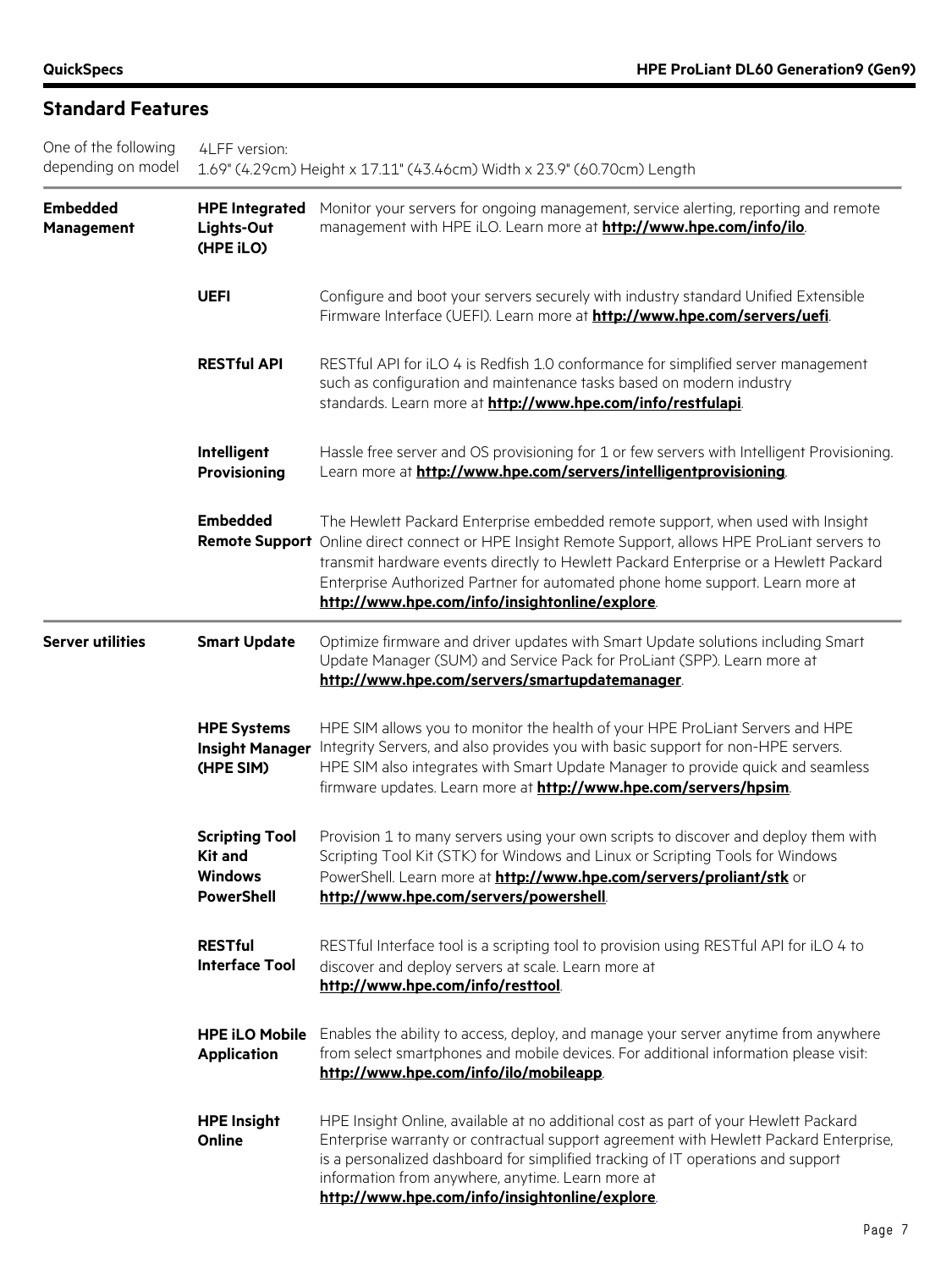| <b>Security</b> | Power-on password<br>Serial interface control<br>Administrator's password<br><b>TPM 2.0</b><br><b>UEFI</b>                                                                                                                                                                                                                                                                                                                                                                                                                                                                                                                                                                                                                                                                                                                                                                                                                                                                                                                                                                                                                                                                                                                                                                                                                                                                                                    |
|-----------------|---------------------------------------------------------------------------------------------------------------------------------------------------------------------------------------------------------------------------------------------------------------------------------------------------------------------------------------------------------------------------------------------------------------------------------------------------------------------------------------------------------------------------------------------------------------------------------------------------------------------------------------------------------------------------------------------------------------------------------------------------------------------------------------------------------------------------------------------------------------------------------------------------------------------------------------------------------------------------------------------------------------------------------------------------------------------------------------------------------------------------------------------------------------------------------------------------------------------------------------------------------------------------------------------------------------------------------------------------------------------------------------------------------------|
| Warranty        | This product is covered by a global limited warranty and supported by HPE Services and a worldwide<br>network of HPE Authorized Channel Partners resellers. Hardware diagnostic support and repair is available<br>for three years from date of purchase. Support for software and initial setup is available for 90 days from<br>date of purchase. Enhancements to warranty services are available through HPE Pointnext operational<br>services or customized service agreements. Hard drives have either a one year or three year warranty; refer<br>to the specific hard drive QuickSpecs for details.<br>NOTE: Server Warranty includes 1-Year Parts, 1-Year Labor, 1-Year Onsite support with next business<br>day response. Warranty repairs may be accomplished through the use of Customer Self Repair (CSR)<br>parts. These parts fall into two categories: 1) Mandatory CSR parts are designed for easy replacement. A<br>travel and labor charge will result when customers decline to replace a Mandatory CSR part; 2) Optional<br>CSR parts are also designed for easy replacement but may involve added complexity. Customers may<br>choose to have Hewlett Packard Enterprise replace Optional CSR parts at no charge. Additional<br>information regarding worldwide limited warranty and technical support is available at:<br>http://h17007.www1.hpe.com/us/en/enterprise/servers/warranty/ |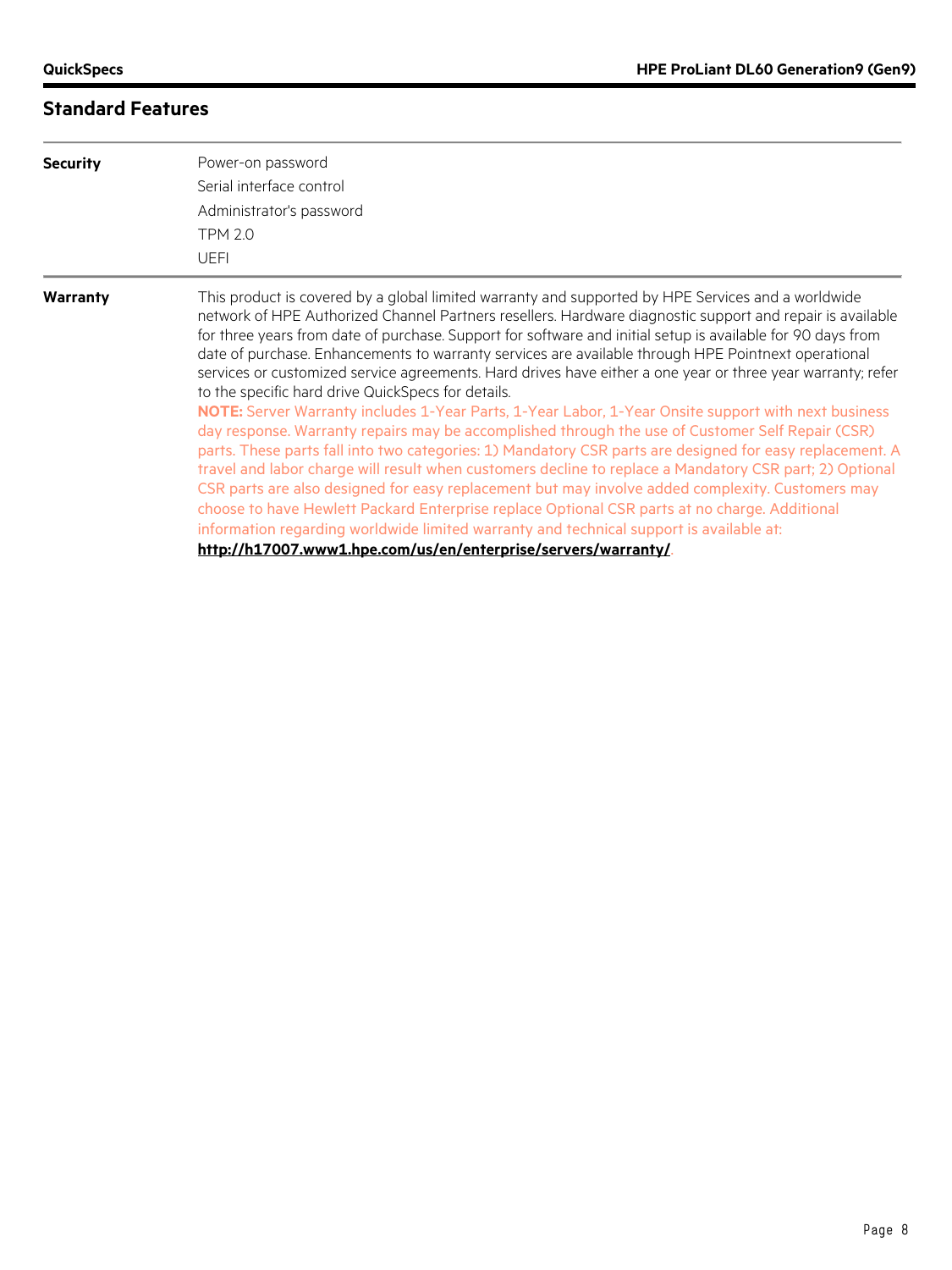**Optional Features**

| <b>Embedded</b><br><b>Management</b>           | <b>iLO Essentials</b>                                                                                                                                                                                                                                                                                                                                                                                                                                                                                                                                                                                                                                                                                                                                                                                                                  | HPE iLO Essentials is the preferred license for small and medium business that offers full<br>remote server management capabilities for small and medium business via the<br>Integrated Remote Console (IRC), virtual media, and e-mail based alerts. Learn more<br>about HPE iLO Essentials at http://www.hpe.com/servers/iLO/essentials.                                                                                                                                                                                            |  |  |  |
|------------------------------------------------|----------------------------------------------------------------------------------------------------------------------------------------------------------------------------------------------------------------------------------------------------------------------------------------------------------------------------------------------------------------------------------------------------------------------------------------------------------------------------------------------------------------------------------------------------------------------------------------------------------------------------------------------------------------------------------------------------------------------------------------------------------------------------------------------------------------------------------------|---------------------------------------------------------------------------------------------------------------------------------------------------------------------------------------------------------------------------------------------------------------------------------------------------------------------------------------------------------------------------------------------------------------------------------------------------------------------------------------------------------------------------------------|--|--|--|
|                                                | iLO Scale-Out                                                                                                                                                                                                                                                                                                                                                                                                                                                                                                                                                                                                                                                                                                                                                                                                                          | HPE iLO Scale-Out is the preferred license built for web hosting, cloud service providers,<br>and high performance computing data centers, managing massive scale out<br>environments for the DL 100 and 10 series servers, not available for ML servers. This<br>license offers sophisticated scripting tools that provides remote access through Text<br>Console via SSH, Dynamic power capping, Email-based Alerting and proactive<br>notifications. For more information, visit <b>http://www.hpe.com/servers/iLO/scale-out</b> . |  |  |  |
|                                                | iLO Advanced                                                                                                                                                                                                                                                                                                                                                                                                                                                                                                                                                                                                                                                                                                                                                                                                                           | HPE iLO Advanced licenses offer smart remote functionality without compromise, for all<br>HPE ProLiant servers. The license includes the full integrated remote console, virtual<br>keyboard, video, and mouse (KVM), multi-user collaboration, console record and replay,<br>and GUI-based and scripted virtual media and virtual folders. You can also activate the<br>enhanced security and power management functionality. Learn more about HPE iLO<br>Advanced at http://www.hpe.com/servers/iloadvanced.                        |  |  |  |
| Server Management HPE Insight                  | Control                                                                                                                                                                                                                                                                                                                                                                                                                                                                                                                                                                                                                                                                                                                                                                                                                                | HPE Insight Control, lets you deploy, migrate, monitor, remote control, and optimize your<br>IT infrastructure through a single, simple management console. For more information,<br>see http://www.hpe.com/info/insightcontrol.                                                                                                                                                                                                                                                                                                      |  |  |  |
| <b>Rack and Power</b><br><b>Infrastructure</b> | HPE Rack and Power Infrastructure products and services create highly efficient and intelligent solutions<br>for existing or new IT data centers. HPE Rack and Power infrastructure solutions - rack infrastructure,<br>power protection and management, performance optimized data centers (PODs) - are the foundation you<br>are looking for to help secure your long-term IT success. These products are designed to help you react to<br>changes in the industry. They deliver efficient, easy-to-use capabilities to manage, monitor, deploy and<br>provision infrastructure from entry to enterprise. As an industry leader, Hewlett Packard Enterprise is<br>uniquely positioned to address the key concerns of power, cooling, cable management and system access.<br>Learn more at <b>HPE Rack and Power Infrastructure</b> . |                                                                                                                                                                                                                                                                                                                                                                                                                                                                                                                                       |  |  |  |
| <b>High Performance</b><br><b>Clusters</b>     | HPE Cluster Platforms are specifically engineered, factory-integrated large-scale ProLiant clusters<br>optimized for High Performance Computing, with a choice of servers, networks and software. Operating<br>system options include specially priced offerings for Red Hat Enterprise Linux and SUSE Linux Enterprise<br>Server, as well as Microsoft Windows HPEC Server. A Cluster Platform Configurator simplifies ordering.<br>https://www.hpe.com/us/en/solutions/hpc-high-performance-computing/hpc-software.html                                                                                                                                                                                                                                                                                                              |                                                                                                                                                                                                                                                                                                                                                                                                                                                                                                                                       |  |  |  |
| <b>HPC Interconnects</b>                       |                                                                                                                                                                                                                                                                                                                                                                                                                                                                                                                                                                                                                                                                                                                                                                                                                                        | NOTE: High Performance Computing (HPC) interconnect technologies are available for this server<br>under the HPE Cluster Platform product portfolio. These high-speed interconnects are fully supported<br>by Hewlett Packard Enterprise when they are part of these configure to order clusters. Solutions can be<br>defined with a lot of flexibility with the help of configuration tools. Please visit the following URL to<br>configure HPEC Clusters with InfiniBand Interconnects: https://www.hpe.com/info/hpc/solutions       |  |  |  |
| <b>Storage Software</b>                        |                                                                                                                                                                                                                                                                                                                                                                                                                                                                                                                                                                                                                                                                                                                                                                                                                                        | Whether you need to solve a specific data protection, archiving, or storage command and control<br>challenge, or deliver on strategic consolidation, compliance, or continuity initiatives, look no further<br>than Hewlett Packard Enterprise storage software. Our storage software helps you reduce costs, simplify<br>storage infrastructure, protect vital assets and respond faster to business opportunities.<br>Storage software that gets the job done:                                                                      |  |  |  |

• **Data Protection and Recovery Software**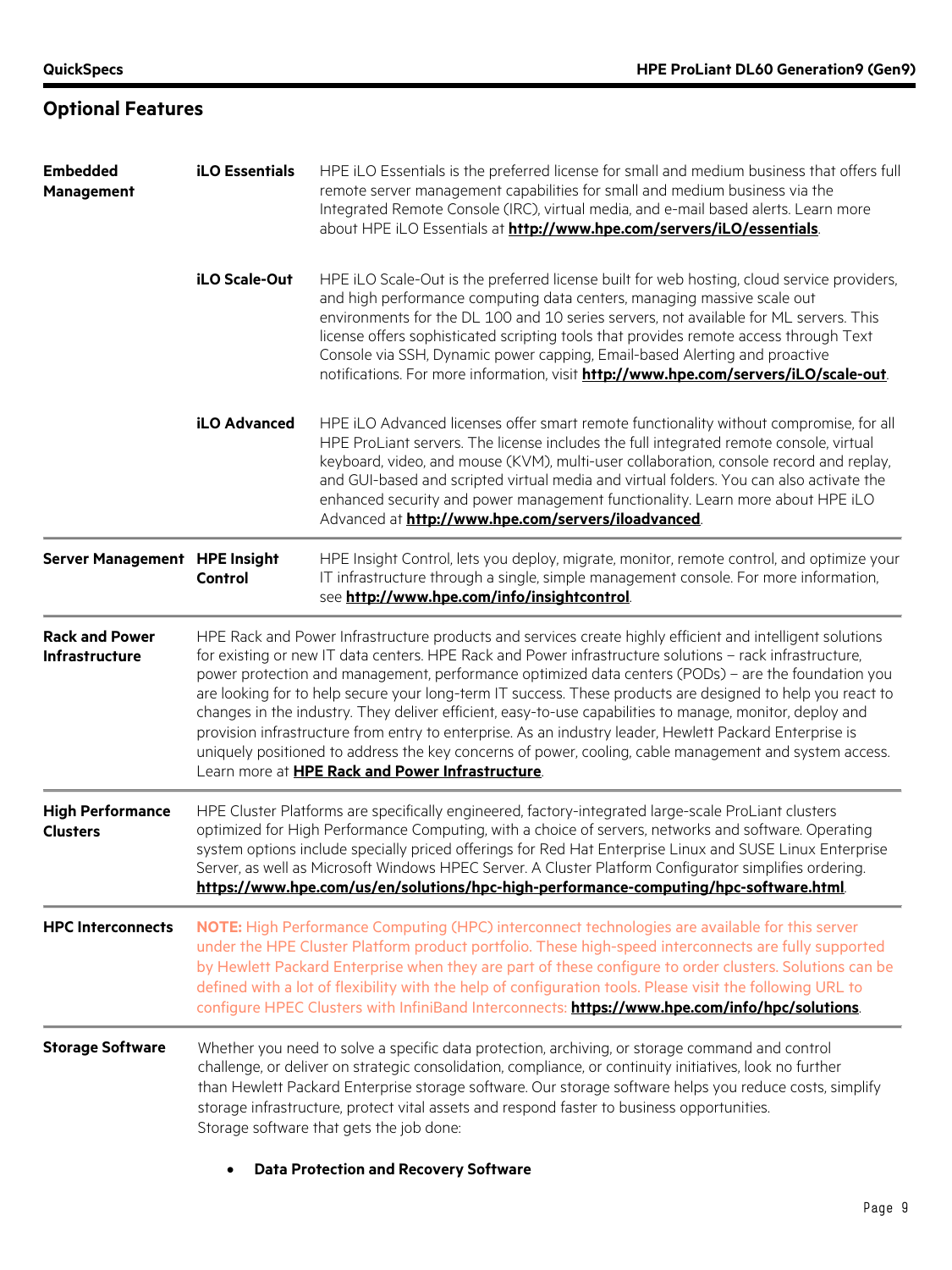## **Optional Features**

Whether you're a large enterprise or a smaller business, Hewlett Packard Enterprise data protection and recovery software will cost-effectively protect you against disaster and ensure business continuity.

#### • **Data Archive and Migration Software**

Hewlett Packard Enterprise storage software enables you to comply with data retention and retrieval requirements, improve application performance, and reduce costs by efficiently migrating infrequently accessed or less valuable data to lower cost storage.

• **Storage Resource Management Software (SRM)** Hewlett Packard Enterprise storage resource management software reduces operational costs and provides the command and control foundation you need to efficiently manage and visualize your physical and virtual environments.

#### • **Data Replication Software**

Hewlett Packard Enterprise offers array-based and host-based replication software for use in disaster recovery, testing, application development and reporting.

• **Storage Device Management Software**

Maximize your investment in Hewlett Packard Enterprise storage and networking with software that enables hardware-specific configuration, performance tuning and connectivity management.

#### • **HPE StoreVirtual VSA**

With HPE StoreVirtual VSA you can use the power of virtualization to create a virtual array within your host server. Manage it as a single pool of shared storage capacity, and scale it to match your evolving needs. HPE ProLiant Gen9 servers include a 3-year limited license for HPE StoreVirtual VSA software with 1TB of capacity at no extra cost. Simply select to install HPE StoreVirtual VSA software during server setup within Intelligent Provisioning. More information, instructional videos, and free console management software are available at **<http://www.hpe.com/info/vsa1TB>**.

#### **NOTE:** For more information about Storage Software including QuickSpecs, please see: **<https://www.hpe.com/us/en/storage/software-defined.html>**.

**ClearOS** HPE and ClearCenter will help you lower the cost of building on-premise solutions without sacrificing security and ease of use. HPE ProLiant servers with ClearOS give you a simple, secure, and affordable operating system with an intuitive web based graphical user interface that provides a cloud-like experience on- premise, and an Application Marketplace with over 100 apps and growing. Whether you're starting out or scaling, you decide what applications you need and pay as you grow.

#### **One Config Simple (SCE)** SCE is a guided self-service tool to help sales and non-technical people provide customers with initial configurations in 3 to 5 minutes. You may then send the configuration on for configuration help, or use in your existing ordering processes. If you require "custom" rack configuration or configuration for products not available in SCE, please contact Hewlett Packard Enterprise Customer Business Center or an Authorized Partner for assistance. **<http://ocs.ext.hpe.com/>**.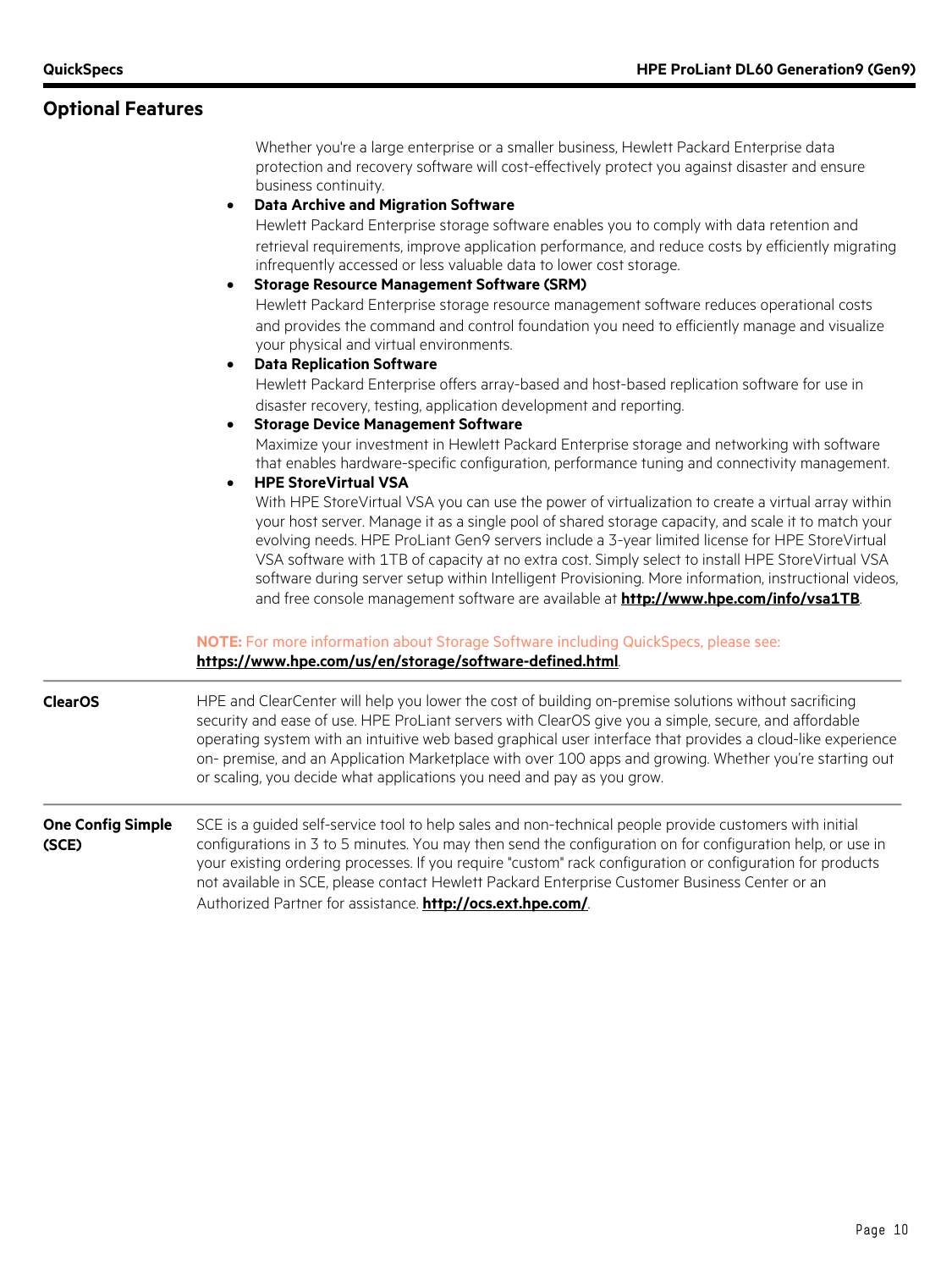## **Service and Support**

| <b>HPE Support</b><br><b>Services</b> | HPE Technology Services delivers confidence, reduces risk and helps customers realize agility and stability.<br>Connect to Hewlett Packard Enterprise to help prevent problems and solve issues faster. HPE Support<br>Services enable you to choose the right service level, length of coverage and response time as you<br>purchase your new server, giving you full entitlement to the support for need for your IT and business.                                                                                                                                                                                                                                                                                                                                                                   |
|---------------------------------------|--------------------------------------------------------------------------------------------------------------------------------------------------------------------------------------------------------------------------------------------------------------------------------------------------------------------------------------------------------------------------------------------------------------------------------------------------------------------------------------------------------------------------------------------------------------------------------------------------------------------------------------------------------------------------------------------------------------------------------------------------------------------------------------------------------|
| <b>Connect your</b><br>devices        | Unlock all of the benefits of your technology investment by connecting your products to Hewlett Packard<br>Enterprise. Achieve up to $77\%$ <sup>1</sup> reduction in down time, near $100\%$ <sup>2</sup> diagnostic accuracy and a single<br>consolidated view of your environment. By connecting, you will receive 24x7monitoring, pre-failure alerts,<br>automatic call logging, and automatic parts dispatch. HPE Proactive Care Service and HPE Datacenter Care<br>Service customers will also benefit from proactive activities to help prevent issues and increase<br>optimization. All of these benefits are already available to you with your server storage and networking<br>products, securely connected to Hewlett Packard Enterprise support.<br>1- IDC 2 - HP CSC reports 2014 - 2015 |
| Recommended<br><b>Support</b>         | <b>Basic: HPE Foundation Care NBD, three-year Support Service</b><br>HPE Foundation Care Next Business Day connects you to Hewlett Packard Enterprise during business<br>hours for assistance on resolving issues - This service features need based next business day hardware<br>onsite response and software call back within two hours. In addition, Collaborative software support and<br>provides troubleshooting assistance on industry leading software running on your HPE server. Simplify<br>your support experience and make Hewlett Packard Enterprise your first call to help resolve hardware or<br>software problems.<br>https://www.hpe.com/h20195/V2/GetDocument.aspx?docname=4AA4-8876ENW&cc=us&lc=en                                                                               |
|                                       | Standard: HPE Foundation Care 24x7, three-year Support Service<br>HPE Foundation Care 24x7 gives you access to Hewlett Packard Enterprise 24 hours a day, seven days a<br>week for assistance on resolving issues. This service includes need based Hardware onsite response within<br>four hours. In addition, collaborative software support is included in this service that provides<br>troubleshooting assistance on industry leading software running on your HPE server. Simplify your support<br>experience and make Hewlett Packard Enterprise your first call to help resolve hardware or software<br>problems.<br>https://www.hpe.com/h20195/V2/GetDocument.aspx?docname=4AA4-8876ENW&cc=us&lc=en                                                                                           |
|                                       | Optimized: HPE Proactive Care* with 24x7 coverage, three year Support Service<br>HPE Proactive Care gives customers an enhanced call experience. When your products are connected to<br>Hewlett Packard Enterprise, Proactive Care helps prevent problems and maintains IT stability by utilizing<br>personalized proactive reports with recommendations and advice. This service combines three years<br>proactive reporting and advice with our 24x7 coverage, four hour hardware response time when there is a<br>problem. This service also includes collaborative software support for Independent Software Vendors<br>(ISVs), (Red Hat, VMWare, Microsoft, etc.) running on your HPE servers.                                                                                                    |
| <b>Parts and Materials</b>            | Hewlett Packard Enterprise will provide Hewlett Packard Enterprise-supported replacement parts and<br>materials necessary to maintain the covered hardware product in operating condition, including parts and<br>materials for available and recommended engineering improvements.                                                                                                                                                                                                                                                                                                                                                                                                                                                                                                                    |
|                                       | Parts and components that have reached their maximum supported lifetime and/or the maximum usage<br>limitations as set forth in the manufacturer's operating manual, product QuickSpecs, or the technical<br>product data sheet will not be provided, repaired, or replaced as part of these services.                                                                                                                                                                                                                                                                                                                                                                                                                                                                                                 |
|                                       | The defective media retention service feature option applies only to Disk or eligible SSD/Flash Drives<br>replaced by Hewlett Packard Enterprise due to malfunction.                                                                                                                                                                                                                                                                                                                                                                                                                                                                                                                                                                                                                                   |
| <b>Related Services</b>               | <b>HPE Server Hardware Installation</b><br>Provides for the basic hardware installation of Hewlett Packard Enterprise branded servers, storage devices                                                                                                                                                                                                                                                                                                                                                                                                                                                                                                                                                                                                                                                 |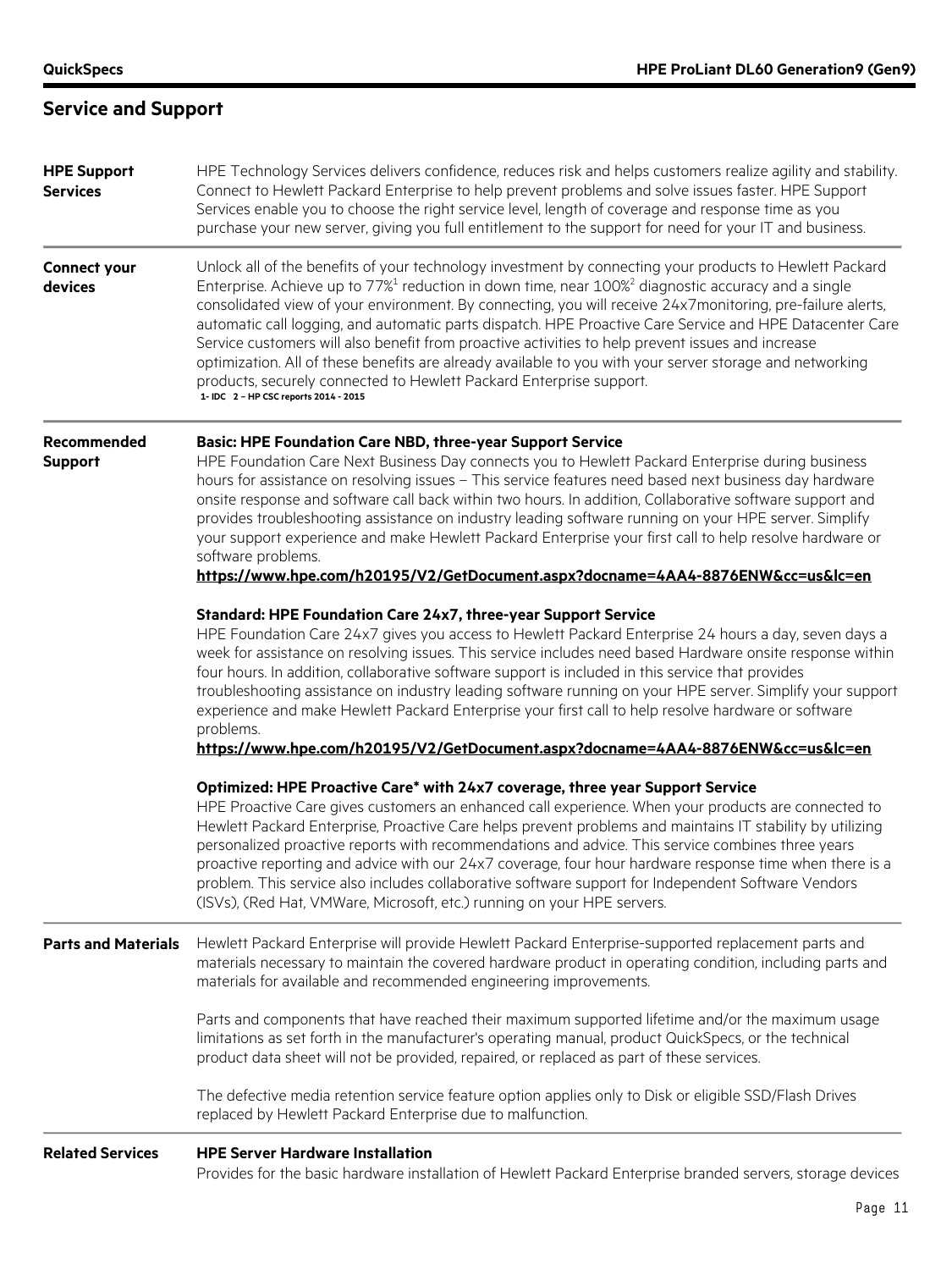## **Service and Support**

professional manner. **<https://www.hpe.com/h20195/V2/GetPDF.aspx/5981-9356EN.pdf> HPE Installation and Startup Service** Provides for the installation and startup of Hewlett Packard Enterprise technology including BladeSystems, C-Class enclosure, HPE ProLiant c-Class and Integrity server blades, storage blades, SAN switch blades, HPE Virtual Connect modules (Ethernet and Fibre Channel), Ethernet network interconnects, and InfiniBand, as well as the installation of one supported operating system type (Windows® or Linux). **HPE Technology Services Support Credits** Offer flexible services and technical skills to meet your changing IT demands. With a menu of service that is tailored to suit your needs, you get additional resources and specialist skills to help you maintain peak performance of your IT. Offered as annual credits, you can plan your budgets while proactively responding to your dynamic business. **HPE Education Services** Keep your IT staff trained making sure they have the right skills to deliver on your business outcomes. Book on a class today and learn how to get the most from your technology investment. **<http://www.hpe.com/ww/learn> HPE Support Center** The HPE Support Center is a personalized online support portal with access to information, tools and experts to support Hewlett Packard Enterprise business products. Submit support cases online, chat with Hewlett Packard Enterprise experts, access support resources or collaborate with peers. Learn more **<http://www.hpe.com/support/hpesc>** The Hewlett Packard Enterprise Support Center Mobile App\* allows you to resolve issues yourself or quickly connect to an agent for live support. Now, you can get access to personalized IT support anywhere, anytime. HPE Insight Remote Support and HPE Support Center are available at no additional cost with a Hewlett Packard Enterprise warranty, HPE Support Service or Hewlett Packard Enterprise contractual support agreement. \*HPE Support Center Mobile App is subject to local availability. For more information: **<http://www.hpe.com/services>**

and networking options to assist you in bringing your new hardware into operation in a timely and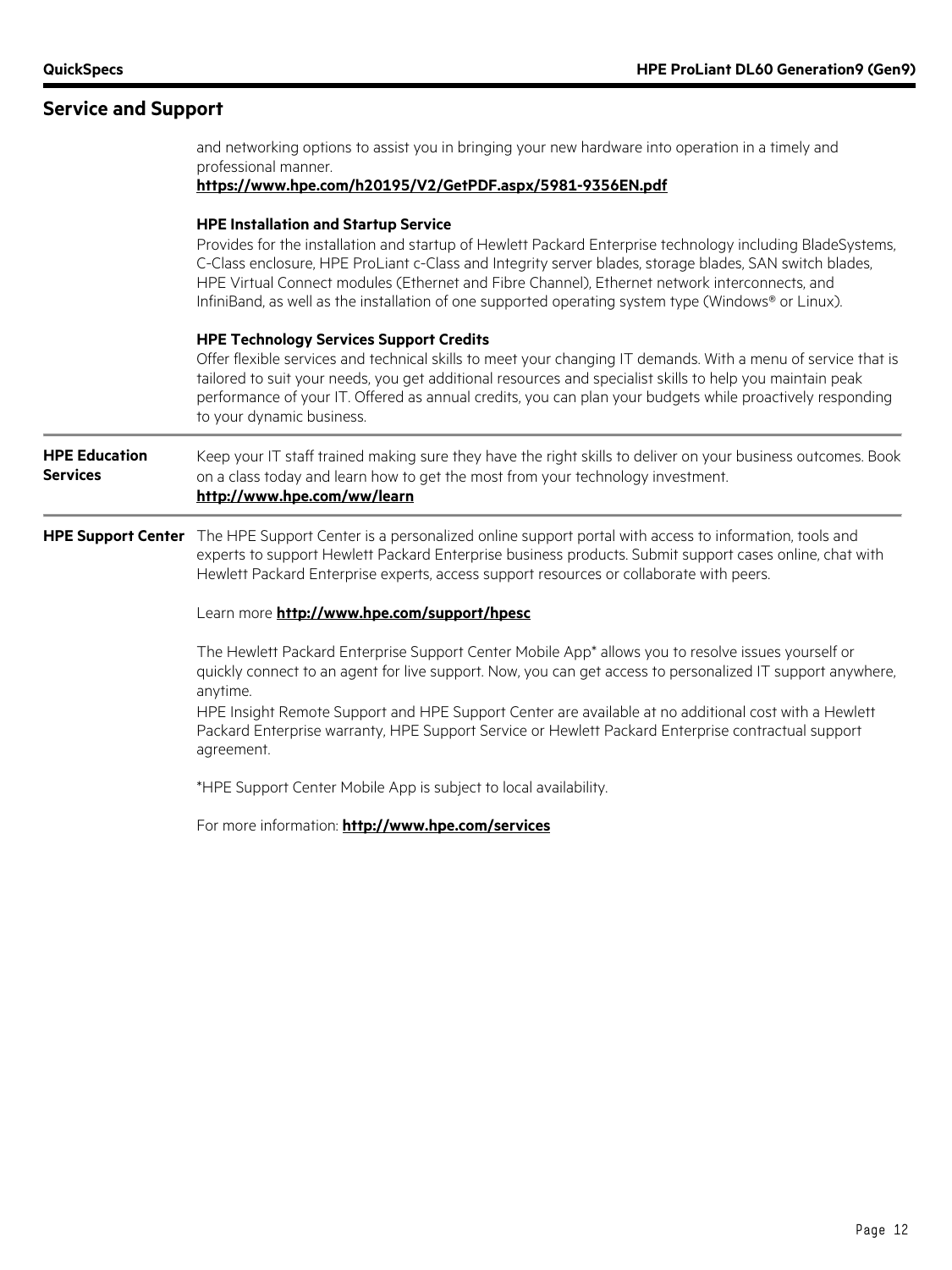## **Pre-configured Models**

|                           | <b>Entry Models</b>                                                                                                                                         | <b>Base Models</b>                                                                                            |  |
|---------------------------|-------------------------------------------------------------------------------------------------------------------------------------------------------------|---------------------------------------------------------------------------------------------------------------|--|
| [SKU Number]              | 830012-B21                                                                                                                                                  | 833865-B21                                                                                                    |  |
| <b>Model Name</b>         | HPE ProLiant DL60 Gen9 E5-2603v4 8GB-R<br>B140i 4LFF NHP SATA 550W PS Entry Server                                                                          | HPE ProLiant DL60 Gen9 E5-2609v4 8GB-R<br>B140i 4LFF SATA 550W PS Base Server                                 |  |
| <b>Processor</b>          | Intel® Xeon® E5-2603v4                                                                                                                                      | Intel® Xeon® E5-2609v4                                                                                        |  |
| Number of Processors      |                                                                                                                                                             | <b>One</b>                                                                                                    |  |
| <b>Memory</b>             | 8GB (1x8GB Registered DIMMs STND, 2400<br>MHz)                                                                                                              | 8GB (1x8GB Registered DIMMs, 2400 MHz)                                                                        |  |
| Network Controller        |                                                                                                                                                             | HPE Embedded Dual Port 361i Adapter Network Interface                                                         |  |
| <b>Storage Controller</b> | HPE Dynamic Smart Array B140i                                                                                                                               |                                                                                                               |  |
| <b>Hard Drive</b>         | None ship standard                                                                                                                                          |                                                                                                               |  |
| <b>Internal Storage</b>   | 4 LFF HDD Bays (Non Hot Plug)                                                                                                                               | 4 LFF HDD Bays                                                                                                |  |
| <b>Optical Drive Bay</b>  |                                                                                                                                                             | 1; (Optional: DVD-ROM, DVD-RW)                                                                                |  |
| <b>PCI-Express Slots</b>  |                                                                                                                                                             | 3 PCIe 3.0 slots                                                                                              |  |
| <b>Power Supply</b>       | (1) HPE 550W FIO Power Supply                                                                                                                               |                                                                                                               |  |
| Fans                      | 3 hot swap fans, non-redundant                                                                                                                              |                                                                                                               |  |
| <b>Management</b>         | iLO Management (standard), Intelligent Provisioning (standard), iLO Essentials (optional), iLO<br>Scale-out (optional only for DL), iLO Advanced (optional) |                                                                                                               |  |
| <b>Form Factor</b>        | Rack (1U), HPE Easy Install Rails                                                                                                                           |                                                                                                               |  |
| <b>Warranty</b>           |                                                                                                                                                             | Server Warranty includes 1-Year Parts, 1-Year Labor, 1-Year Onsite support with next business day<br>response |  |

**Country Code Key** xx1 = B21 Worldwide

 $xx1 = 291$  Japan

 $xx1 = AA1$  PRC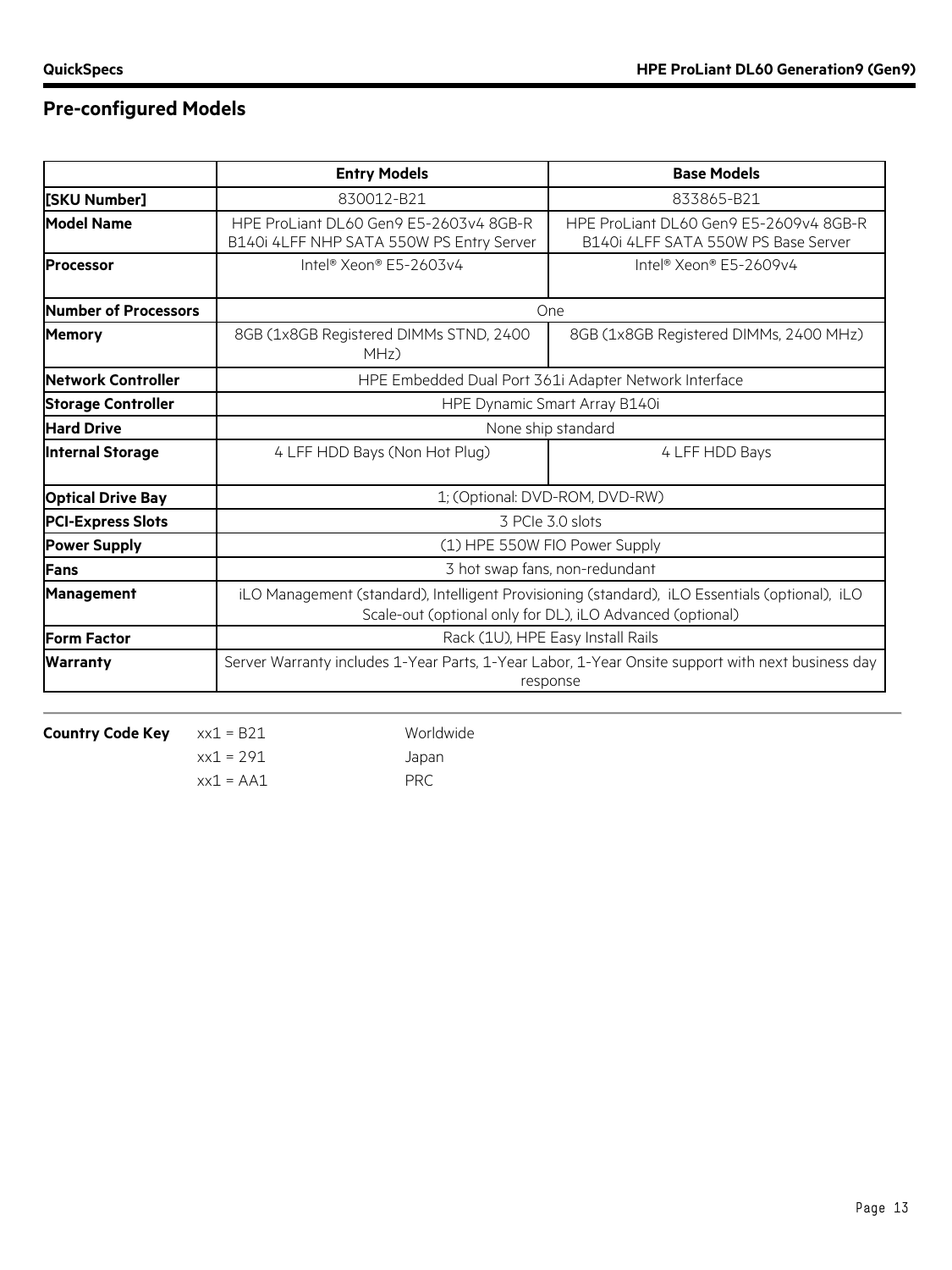## **Configuration Information - Factory Integrated Models**

This section lists some of the steps required to configure a Factory Integrated Model. To ensure only valid configurations are ordered, Hewlett Packard Enterprise recommends the use of an HPE approved configurator. Contact your local sales

representative for information on configurable product offerings and requirements.

1. Factory Integrated Models must start with a CTO Server.

2. FIO indicates that this option is only available as a factory installable option.

3. All Factory Integrated Models will be populated with sufficient hard drive blanks based on the number of initial hard drives ordered with the server.

4. Some options may not be integrated at the factory. Contact your local sales representative for additional information.

## **Step 1: Base Configuration (choose one of the following configurable models)**

| [Chassis]                 | HP ProLiant DL60 Gen9 Non-hot Plug 4LFF<br>Configure-to-order Server | HP ProLiant DL60 Gen9 4LFF Configure-to-order<br>Server |  |  |
|---------------------------|----------------------------------------------------------------------|---------------------------------------------------------|--|--|
| <b>SKU Number</b>         | 777404-B21                                                           | 777403-B21                                              |  |  |
| <b>IProcessor</b>         |                                                                      | 2 (optional) x HPE Smart Socket Guide                   |  |  |
| <b>DIMM Slots</b>         |                                                                      | 8 DIMM slots for RDIMM, LRDIMM DDR4 Memory              |  |  |
| <b>Storage Controller</b> |                                                                      | HPE Dynamic Smart Array B140i                           |  |  |
| <b>PCIe</b>               |                                                                      | 3 PCIe 3.0 slots                                        |  |  |
| <b>Drive Cage</b>         | 4LFF Non Hot Plug                                                    | 4LFF Hot Plug                                           |  |  |
| <b>Network Controller</b> |                                                                      | HPE Embedded Dual Port 361i Adapter Network Interface   |  |  |
| <b>Fans</b>               | 3 hot swap fans, non-redundant                                       |                                                         |  |  |
| <b>Management</b>         | iLO Management (standard), Intelligent Provisioning (standard)       |                                                         |  |  |
| <b>USB</b>                |                                                                      | 1 front, 1 internal, 2 rear                             |  |  |
| <b>Ears</b>               |                                                                      | <b>HPE Thumbscrew Ears</b>                              |  |  |

## **Step 2: Choose Required Options (only one of the following from each list unless otherwise noted)**

**HPE Processors** Select one or two processors from Core Options-Processor section below.

- If one processor is desired, select one xxxxxx-L21
- If two processors are desired, select one xxxxxx-L21 and one xxxxxx-B21.
- Up to 2 processors supported. Mixing different processor models is not supported.
- DDR4 speed is the maximum memory speed of the processor. Actual memory speed may depend on the quantity and type of DIMMs installed.

For the Intel® C600 Chipset E5-2600 Series, the letter preceding the model number indicates the Product Line (E3, E5, E7);  $2600x v#$ ,  $2 =$  number of CPUs in a Node, 6 is socket/segment designation,  $00 =$ Processor SKU,  $x = L$  for low power SKUs and  $v#$  (not yet designated) = version number.

**HPE Memory** Select one or more memory from Core Options-Memory section below.

- UDIMM, RDIMM, and LRDIMM are all distinct memory technologies and cannot be mixed within a server.
- HPE memory options from previous generation servers are not qualified or warranted with Hewlett Packard Enterprise Gen9 systems. HPE SmartMemory is required to realize the memory performance improvements and enhanced functionality listed in this document for Gen9.
- If only one processor is installed, only half of the total DIMM slots are available. When populating with two processors all DIMM slots are available.
- Depending on the memory configuration and processor model, the memory speed may run at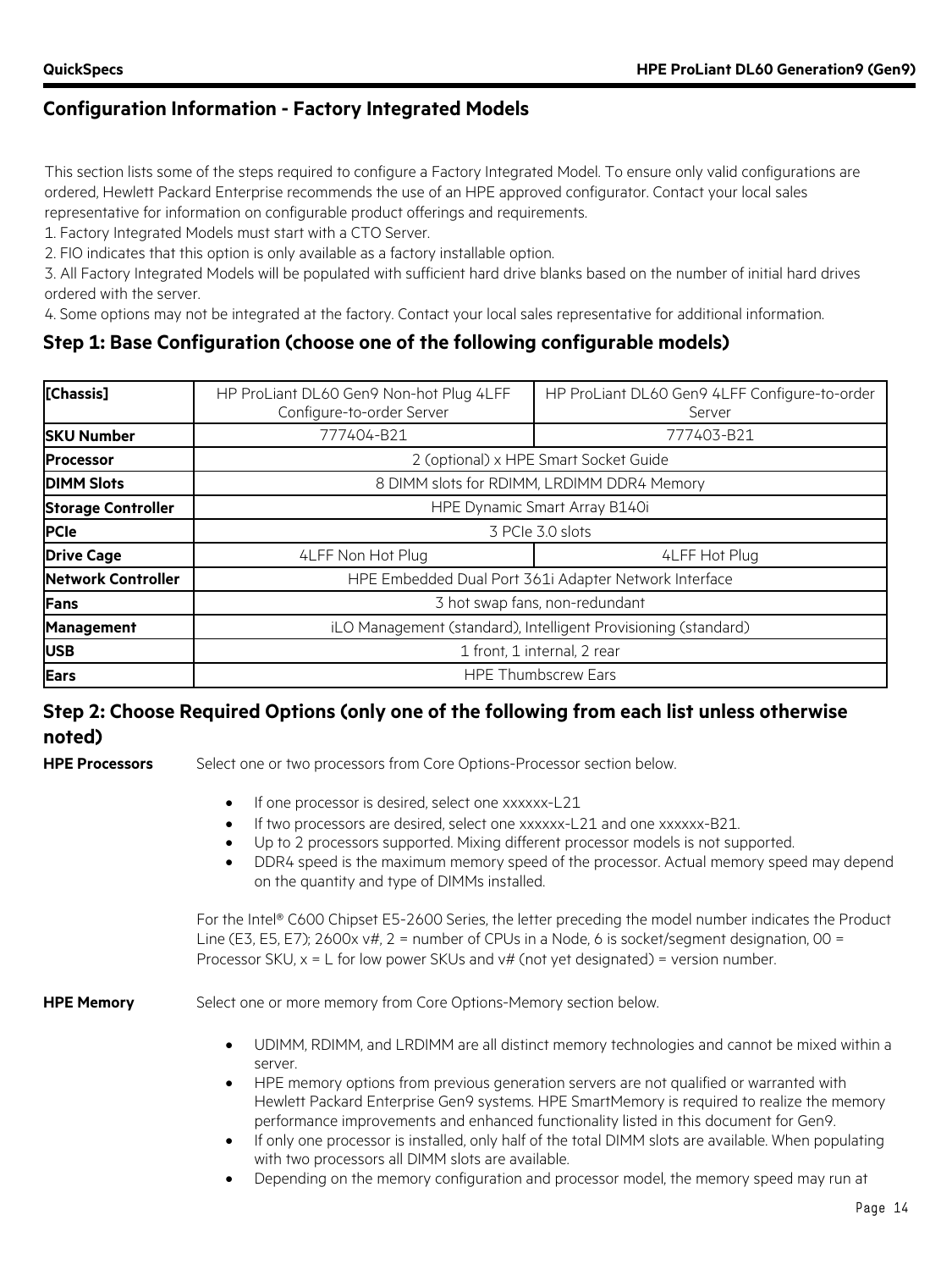## **Configuration Information - Factory Integrated Models**

server is shipped.

2400MHz, 2133MHz, 1866MHz or 1600MHz. Please see Memory Population Table or the Online Memory Configuration Tool at: **[http://www.hpe.com/go/ddr4config](http://h22195.www2.hp.com/DDR4memoryconfig/Home/Legal)**.

|                                            | HPE Power Supplies Select one or more power supplies from Core Options-Power Supplies section below.                                                                                                                                                                                                                                                                                                                                                                                                                                                                                                                                                                                                                                                                          |
|--------------------------------------------|-------------------------------------------------------------------------------------------------------------------------------------------------------------------------------------------------------------------------------------------------------------------------------------------------------------------------------------------------------------------------------------------------------------------------------------------------------------------------------------------------------------------------------------------------------------------------------------------------------------------------------------------------------------------------------------------------------------------------------------------------------------------------------|
|                                            | Prior to selecting a power supply option, it is highly recommended that you review your server<br>$\bullet$<br>configuration in the HPE Power Advisor tool to determine the right size power supply for your<br>server configuration. The HPE Power Advisor is located at:<br>http://www.hpe.com/info/hppoweradvisor.                                                                                                                                                                                                                                                                                                                                                                                                                                                         |
|                                            | Mixing of power supplies in the same server is not supported. All power supplies must be of the<br>$\bullet$<br>same input voltage, output rating, and efficiency rating. If non-matching power supplies are<br>installed, you may receive an error message and/or experience operational issues with your server.                                                                                                                                                                                                                                                                                                                                                                                                                                                            |
|                                            | <b>Step 3: Choose Additional Factory Integratable Options</b>                                                                                                                                                                                                                                                                                                                                                                                                                                                                                                                                                                                                                                                                                                                 |
|                                            | HPE Unique Options Select one or more Unique options from Core Options section below.                                                                                                                                                                                                                                                                                                                                                                                                                                                                                                                                                                                                                                                                                         |
|                                            | This section may contain FIO options, please see the Unique options section below.<br>$\bullet$<br>FIO indicates that this option is only available as a factory installable option.<br>$\bullet$                                                                                                                                                                                                                                                                                                                                                                                                                                                                                                                                                                             |
| <b>HPE I/O Expansion</b><br><b>Options</b> | Select one or more Riser Kit options from Core Options section below.                                                                                                                                                                                                                                                                                                                                                                                                                                                                                                                                                                                                                                                                                                         |
|                                            | To take advantage of the additional PCI slot upgrade, the second processor must be installed.<br>$\bullet$<br>This section may contain FIO options, please see HPE I/O Expansion Options section below.<br>$\bullet$<br>FIO indicates that this option is only available as a factory installable option.<br>$\bullet$                                                                                                                                                                                                                                                                                                                                                                                                                                                        |
| <b>HPE Drives</b>                          | Select one or more drives from Core Options-HPE Drives section below.                                                                                                                                                                                                                                                                                                                                                                                                                                                                                                                                                                                                                                                                                                         |
|                                            | The components of a storage subsystem (e.g. the drive, the HBA/controller, firmware, and the<br>$\bullet$<br>server backplane) should operate at the same data transfer rate or the system bandwidth will be<br>negotiated down to an acceptable level for all components.<br>Hard drives have either a one year or three year warranty; refer to the specific hard drive<br>$\bullet$<br>QuickSpecs for details.<br>The HPE ProLiant Gen9 Smart Storage solutions are equipped with re-designed Small Form<br>$\bullet$<br>Factor (SFF 2.5 in) and Large Form Factor (LFF 3.5 in) hot plug carriers for HPE Qualified Hard<br>Drives and Solid State Drives. These new carriers provide status and activity indicators as well as<br>caution indicators for "Do Not Remove." |
| <b>HPE FlexibleLOM</b>                     | Select a FlexibleLOM from Core Options-Networking section below.                                                                                                                                                                                                                                                                                                                                                                                                                                                                                                                                                                                                                                                                                                              |
|                                            | Only one FlexibleLOM can be added to the server. These options are upgradeable and can be<br>$\bullet$<br>changed from the original configuration after the server is shipped.<br>For 10Gb adapters, a minimum of two Gigabytes (2 GB) of server memory is required per each<br>$\bullet$<br>adapter.<br>Please see the QuickSpecs for Technical Specifications and additional information:<br>$\bullet$<br>http://www.hpe.com/go/ProLiantNICs.                                                                                                                                                                                                                                                                                                                               |
| <b>HPE Networking</b>                      | Select a standup NIC adapter from Core Options-Networking section below.                                                                                                                                                                                                                                                                                                                                                                                                                                                                                                                                                                                                                                                                                                      |
|                                            | Please see the QuickSpecs for Technical Specifications and additional information:<br>$\bullet$<br>http://www.hpe.com/go/ProLiantNICs.<br>These options are upgradeable and can be changed from the original configuration after the<br>$\bullet$                                                                                                                                                                                                                                                                                                                                                                                                                                                                                                                             |
|                                            |                                                                                                                                                                                                                                                                                                                                                                                                                                                                                                                                                                                                                                                                                                                                                                               |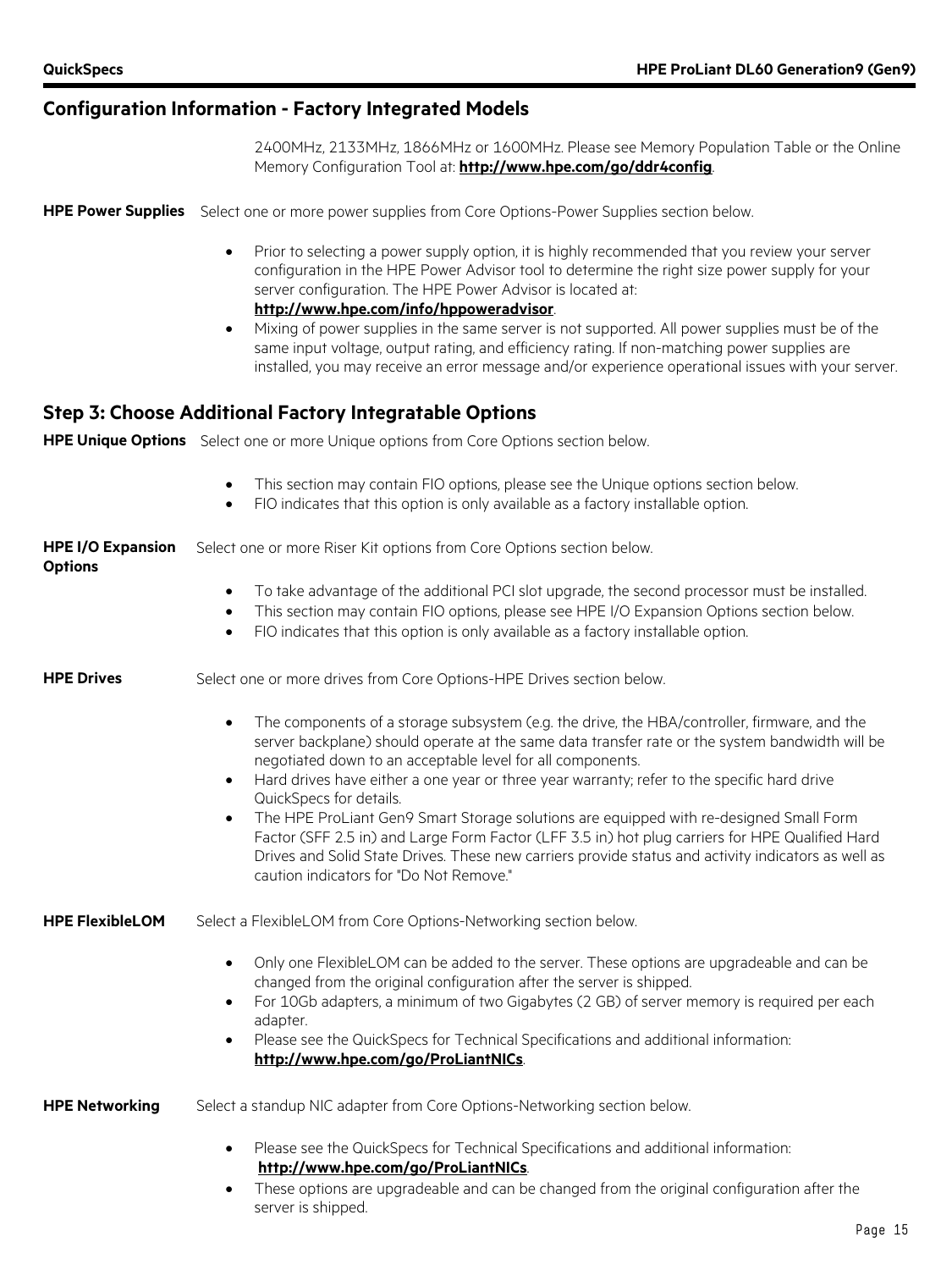#### **Configuration Information - Factory Integrated Models**

• For 10Gb adapters, a minimum of two Gigabytes (2 GB) of server memory is required per each adapter.

**HPE Cooling Options** Select one or more Fan Kits from Core Options section below.

- This section may contain FIO options, please see HPE Cooling Options section below.
- FIO indicates that this option is only available as a factory installable option.

**HPE Rail Kits** Select one type of rail kit from Additional Options section below.

- Please take a moment to review the installation documentation that comes with the server to help you with the installation of your Gen9 server.
- To assist in the installation of the server into the rack, an optional installation tool is available by contacting your local services representative (p/n 695539-001).
- See Hewlett Packard Enterprise Rack Options in Additional Options section of this QuickSpecs for more rack kit choices.

**CAUTION:** Hewlett Packard Enterprise recommends that a minimum of two people are required for all Rack Server installations. Please refer to your installation instructions for proper tools and number of people to use for any installation.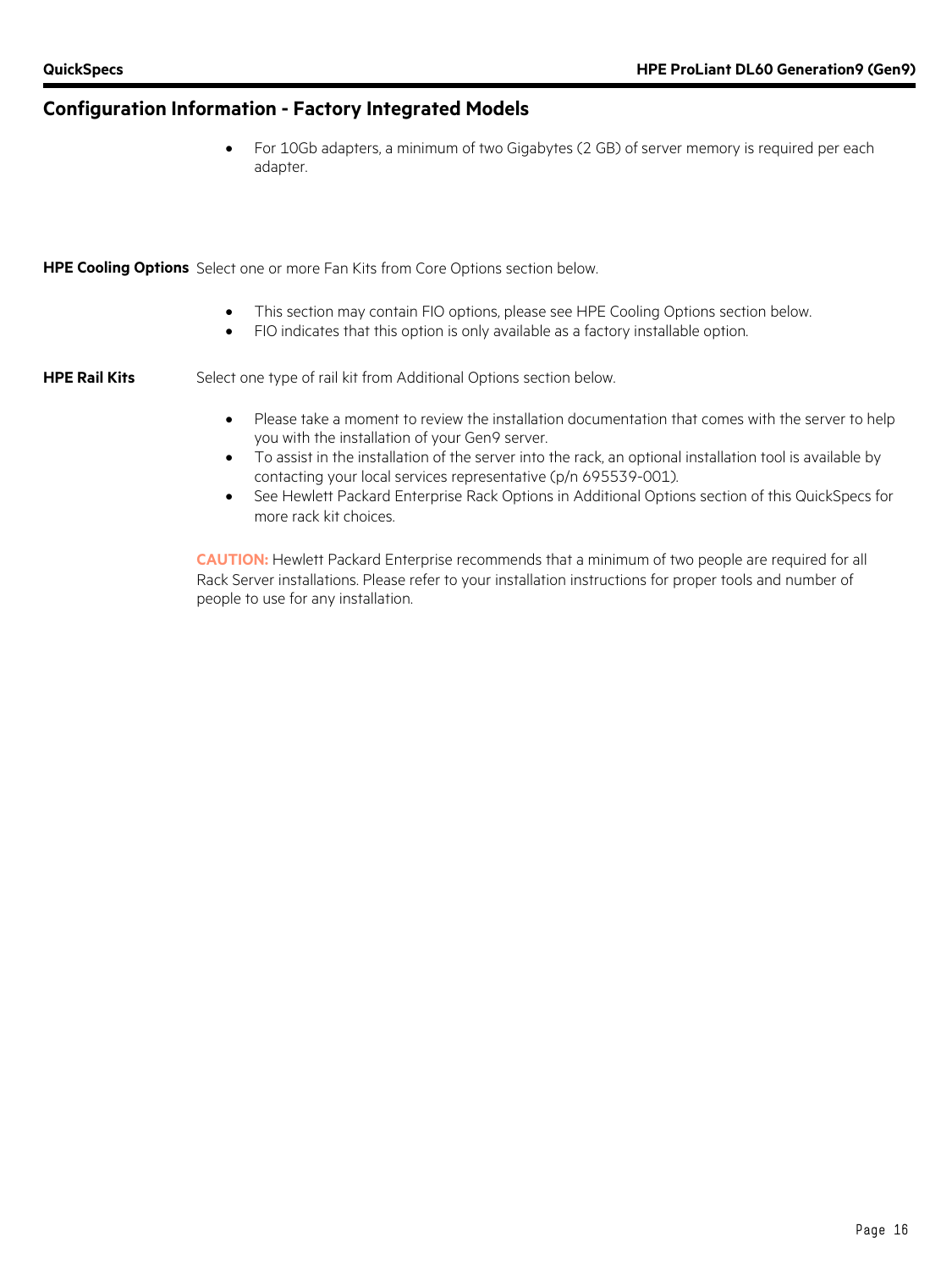**NOTE:** Some options may not be integrated at the factory. To ensure only valid configurations are ordered, Hewlett Packard Enterprise recommends the use of an HPE approved configurator. Contact your local sales representative for additional information.

| <b>HPE Unique</b><br><b>Options</b> | HP DL60/120 Gen9 CPU1 Riser Kit<br>HP DL60/120 Gen9 FlexibleLOM Riser Kit<br>HP DL60/120 Gen9 Full Height Half Length PCIe Riser Kit                                     | 765508-B21<br>765509-B21<br>765510-B21 |
|-------------------------------------|--------------------------------------------------------------------------------------------------------------------------------------------------------------------------|----------------------------------------|
|                                     | HPE Legacy FIO Mode Setting<br>NOTE: UEFI is the default, this FIO part can be used for CTO to enable Legacy mode.                                                       |                                        |
|                                     | HP AHCI-Enable FIO Setting<br><b>NOTE:</b> This needs to be selected when Advanced Host Controller Interface mode is<br>required on B140i controller.                    | 801845-B21                             |
| <b>HPE Processors</b>               | E5-2600v4 series Processors                                                                                                                                              |                                        |
|                                     | HPE DL60 Gen9 Intel® Xeon® E5-2609v4 (1.7GHz/8-core/20MB/85W) Processor Kit<br>HPE DL60 Gen9 Intel® Xeon® E5-2609v4 (1.7GHz/8-core/20MB/85W) FIO Processor               | 803055-B21<br>803055-L21               |
|                                     | Kit<br>HPE DL60 Gen9 Intel® Xeon® E5-2603v4 (1.7GHz/6-core/15MB/85W) Processor Kit<br>HPE DL60 Gen9 Intel® Xeon® E5-2603v4 (1.7GHz/6-core/15MB/85W) FIO Processor<br>Kit | 803056-B21<br>803056-L21               |
|                                     | HPE DL60 Gen9 Intel® Xeon® E5-2650Lv4 (1.7GHz/14-core/35MB/65W) Processor<br>Kit                                                                                         | 803057-B21                             |
|                                     | HPE DL60 Gen9 Intel® Xeon® E5-2650Lv4 (1.7GHz/14-core/35MB/65W) FIO<br>Processor Kit                                                                                     | 803057-L21                             |
|                                     | HPE DL60 Gen9 Intel® Xeon® E5-2630Lv4 (1.8GHz/10-core/25MB/55W) Processor<br>Kit                                                                                         | 803058-B21                             |
|                                     | HPE DL60 Gen9 Intel® Xeon® E5-2630Lv4 (1.8GHz/10-core/25MB/55W) FIO<br>Processor Kit                                                                                     | 803058-L21                             |
|                                     | HPE DL60 Gen9 Intel® Xeon® E5-2623v4 (2.6GHz/4-core/10MB/85W) Processor Kit                                                                                              | 803053-B21                             |
|                                     | HPE DL60 Gen9 Intel® Xeon® E5-2623v4 (2.6GHz/4-core/10MB/85W) FIO Processor<br>Kit                                                                                       | 803053-L21                             |
|                                     | HPE DL60 Gen9 Intel® Xeon® E5-2620v4 (2.1GHz/8-core/20MB/85W) Processor Kit                                                                                              | 803054-B21                             |
|                                     | HPE DL60 Gen9 Intel® Xeon® E5-2620v4 (2.1GHz/8-core/20MB/85W) FIO Processor<br>Kit                                                                                       | 803054-L21                             |
|                                     | HPE DL60 Gen9 Intel® Xeon® E5-2660v4 (2.0GHz/14-core/35MB/105W) Processor<br>Kit                                                                                         | 803049-B21                             |
|                                     | HPE DL60 Gen9 Intel® Xeon® E5-2660v4 (2.0GHz/14-core/35MB/105W) FIO<br>Processor Kit                                                                                     | 803049-L21                             |
|                                     | HPE DL60 Gen9 Intel® Xeon® E5-2650v4 (2.2GHz/12-core/30MB/105W) Processor<br>Kit                                                                                         | 803050-B21                             |
|                                     | HPE DL60 Gen9 Intel® Xeon® E5-2650v4 (2.2GHz/12-core/30MB/105W) FIO<br>Processor Kit                                                                                     | 803050-L21                             |
|                                     | HPE DL60 Gen9 Intel® Xeon® E5-2640v4 (2.4GHz/10-core/25MB/90W) Processor Kit                                                                                             | 803051-B21                             |
|                                     | HPE DL60 Gen9 Intel® Xeon® E5-2640v4 (2.4GHz/10-core/25MB/90W) FIO Processor<br>Kit                                                                                      | 803051-L21                             |
|                                     | HPE DL60 Gen9 Intel® Xeon® E5-2630v4 (2.2GHz/10-core/25MB/85W) Processor Kit                                                                                             | 803052-B21                             |
|                                     | HPE DL60 Gen9 Intel® Xeon® E5-2630v4 (2.2GHz/10-core/25MB/85W) FIO Processor<br>Kit                                                                                      | 803052-L21                             |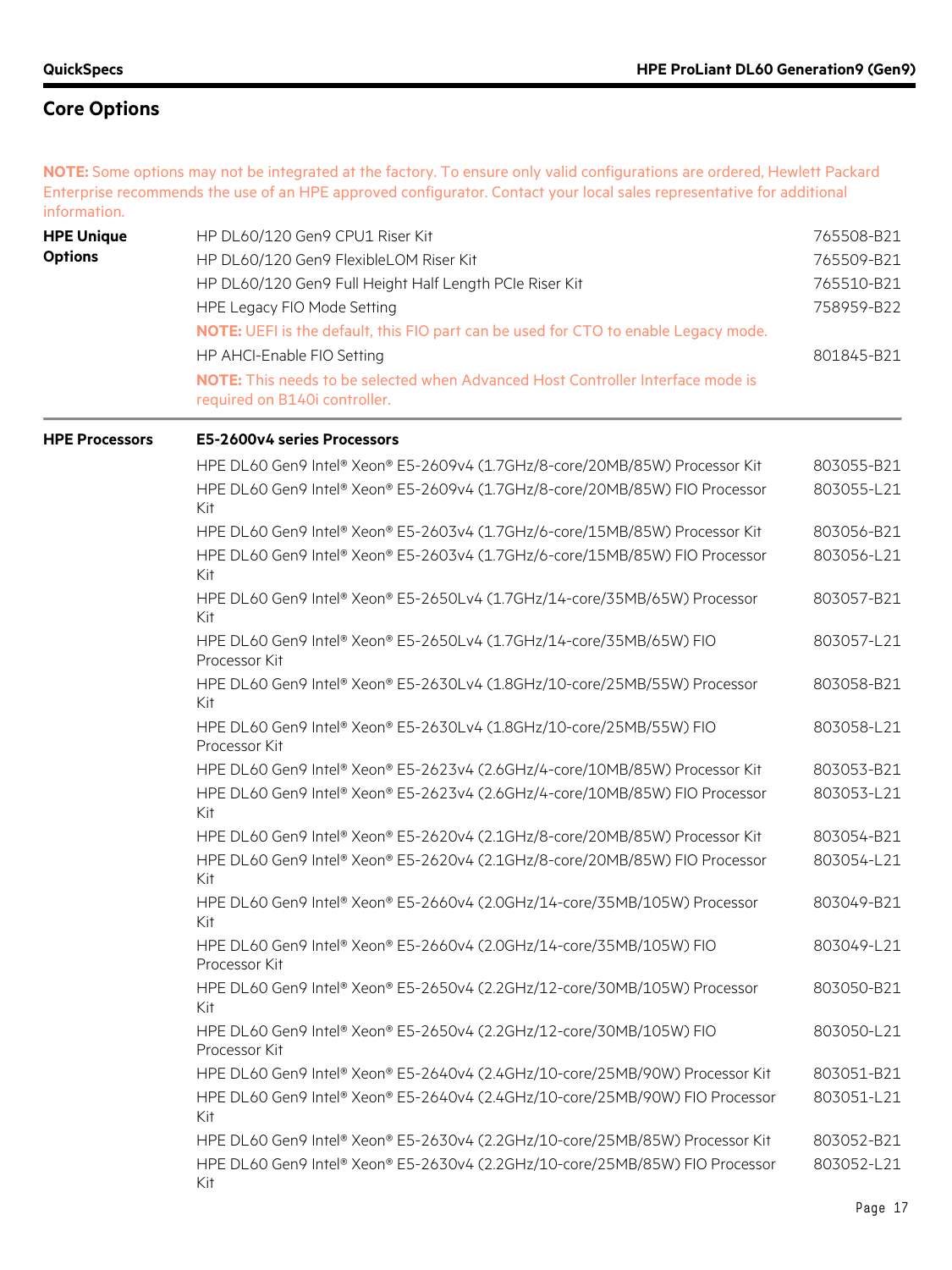#### **E5-2600v3 series Processors**

| HP DL60 Gen9 Intel® Xeon® E5-2603v3 (1.6GHz/6-core/15MB/85W) Processor Kit   | 765536-B21 |
|------------------------------------------------------------------------------|------------|
| HP DL60 Gen9 Intel® Xeon® E5-2609v3 (1.9GHz/6-core/15MB/85W) Processor Kit   | 765538-B21 |
| HP DL60 Gen9 Intel® Xeon® E5-2620v3 (2.4GHz/6-core/15MB/85W) Processor Kit   | 765540-B21 |
| HP DL60 Gen9 Intel® Xeon® E5-2630v3 (2.4GHz/8-core/20MB/85W) Processor Kit   | 765541-B21 |
| HP DL60 Gen9 Intel® Xeon® E5-2640v3 (2.6GHz/8-core/20MB/90W) Processor Kit   | 765542-B21 |
| HP DL60 Gen9 Intel® Xeon® E5-2630Lv3 (1.8GHz/8-core/20MB/55W) Processor Kit  | 765545-B21 |
| HP DL60 Gen9 Intel® Xeon® E5-2623v3 (3GHz/4-core/10MB/105W) Processor Kit    | 779928-B21 |
| HP DL60 Gen9 Intel® Xeon® E5-2650v3 (2.3GHz/10-core/25MB/105W) Processor Kit | 765543-B21 |
| HP DL60 Gen9 Intel® Xeon® E5-2660v3 (2.6GHz/10-core/25MB/105W) Processor Kit | 765544-B21 |
| HP DL60 Gen9 Intel® Xeon® E5-2650Lv3 (1.8GHz/12-core/30MB/65W) Processor Kit | 765551-B21 |

### **HPE Memory Registered DIMMs (RDIMMs) for E5-2600v3 Series**

|                           | <b>NOTE:</b> The following memory is supported by the E5-2600v3 series Processors.      |            |
|---------------------------|-----------------------------------------------------------------------------------------|------------|
|                           | HP 4GB (1x4GB) Single Rank x8 DDR4-2133 CAS-15-15-15 Registered Memory Kit              | 726717-B21 |
|                           | HPE 4GB (1x4GB) Single Rank x8 DDR4-2133 CAS-15-15-15 Registered Standard<br>Memory Kit | 803026-B21 |
|                           | HP 8GB (1x8GB) Single Rank x4 DDR4-2133 CAS-15-15-15 Registered Memory Kit              | 726718-B21 |
|                           | HP 8GB (1x8GB) Dual Rank x8 DDR4-2133 CAS-15-15-15 Registered Memory Kit                | 759934-B21 |
|                           | HPE 8GB (1x8GB) Single Rank x4 DDR4-2133 CAS-15-15-15 Registered Standard<br>Memory Kit | 803028-B21 |
|                           | HP 16GB (1x16GB) Dual Rank x4 DDR4-2133 CAS-15-15-15 Registered Memory Kit              | 726719-B21 |
|                           | HP 32GB (1x32GB) Dual Rank x4 DDR4-2133 CAS-15-15-15 Registered Memory Kit              | 728629-B21 |
|                           | Load Reduced DIMMs (LRDIMMs) for E5-2600v3 Series                                       |            |
|                           | NOTE: The following memory is supported by the E5-2600v3 series Processors.             |            |
|                           | HP 16GB (1x16GB) Dual Rank x4 DDR4-2133 CAS-15-15-15 Load Reduced Memory<br>Kit         | 726720-B21 |
|                           | HP 32GB (1x32GB) Quad Rank x4 DDR4-2133 CAS-15-15-15 Load Reduced Memory<br>Kit         | 726722-B21 |
|                           | Registered DIMMs (RDIMMs) for E5-2600v4 Series                                          |            |
|                           | NOTE: The following memory is supported by the E5-2600v4 series Processor only.         |            |
|                           | HP 8GB (1x8GB) Single Rank x8 DDR4-2400 CAS-17-17-17 Registered Memory Kit              | 805347-B21 |
|                           | HPE 8GB (1x8GB) Single Rank x8 DDR4-2400 CAS-17-17-17 Registered Standard<br>Memory Kit | 851353-B21 |
|                           | HP 16GB (1x16GB) Single Rank x4 DDR4-2400 CAS-17-17-17 Registered Memory Kit            | 805349-B21 |
|                           | HPE 16GB (1x16GB) Dual Rank x4 DDR4-2400 CAS-17-17-17 Registered Memory Kit             | 836220-B21 |
|                           | HP 32GB (1x32GB) Dual Rank x4 DDR4-2400 CAS-17-17-17 Registered Memory Kit              | 805351-B21 |
|                           | Load Reduced DIMMs (LRDIMMs) for E5-2600v4 Series                                       |            |
|                           | NOTE: The following memory is supported by the E5-2600v4 series Processor only.         |            |
|                           | HPE 32GB (1x32GB) Dual Rank x4 DDR4-2400 CAS-17-17-17 Load Reduced Memory<br>Kit        | 805353-B21 |
| <b>HPE Optical Drives</b> | HPE 9.5mm SATA DVD-ROM JackBlack Gen9 Optical Drive                                     | 726536-B21 |
|                           | HPE 9.5mm SATA DVD-RW JackBlack G9 Optical Drive                                        | 726537-B21 |
|                           |                                                                                         |            |

### **HPE Drives SAS Hot Plug LFF (3.5-inch) Enterprise (ENT) Drives** HPE 600GB SAS 12G Enterprise 15K LFF (3.5in) SC 3yr Wty HDD 765424-B21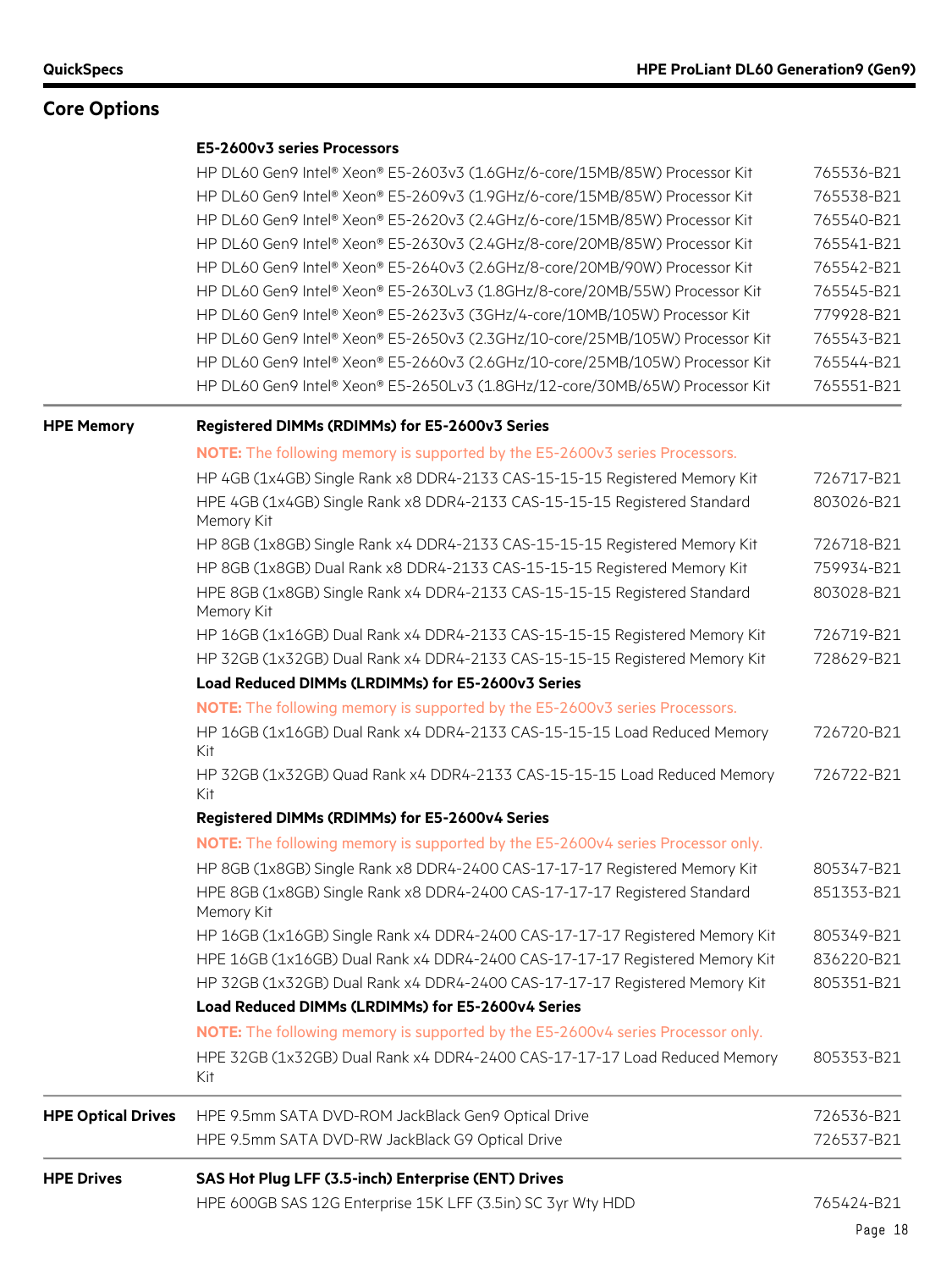| HPE 450GB SAS 12G Enterprise 15K LFF (3.5in) SCC 3yr Wty HDD                                      | 737394-B21 |
|---------------------------------------------------------------------------------------------------|------------|
| HPE 300GB SAS 12G Enterprise 15K LFF (3.5in) SCC 3yr Wty HDD                                      | 737261-B21 |
| SAS Hot Plug LFF (3.5-inch) Midline (MDL) Drives                                                  |            |
| HPE 4TB SAS 12G Midline 7.2K LFF (3.5in) SC 1yr Wty Digitally Signed Firmware HDD                 | 872487-B21 |
| HPE 4TB SAS 12G Midline 7.2K LFF (3.5in) SC 1yr Wty HDD                                           | 818367-B21 |
| HPE 2TB SAS 12G Midline 7.2K LFF (3.5in) SC 1yr Wty Digitally Signed Firmware HDD                 | 872485-B21 |
| HPE 2TB SAS 12G Midline 7.2K LFF (3.5in) SC 1yr Wty HDD                                           | 818365-B21 |
| SATA Hot Plug LFF (3.5-inch) Midline (MDL) Drives                                                 |            |
| HPE 10TB SATA 6G Midline 7.2K LFF (3.5in) SC 1yr Wty Helium 512e Digitally Signed<br>Firmware HDD | 857648-B21 |
| HPE 8TB SATA 6G Midline 7.2K LFF (3.5in) SC 1yr Wty Helium 512e Digitally Signed<br>Firmware HDD  | 861594-B21 |
| HPE 8TB SATA 6G Midline 7.2K LFF (3.5in) SC 1yr Wty 512e Digitally Signed Firmware<br><b>HDD</b>  | 819203-B21 |
| HPE 6TB SATA 6G Midline 7.2K LFF (3.5in) SC 1yr Wty 512e HDD                                      | 861750-B21 |
| HPE 6TB SATA 6G Midline 7.2K LFF (3.5in) SC 1yr Wty Digitally Signed Firmware HDD                 | 846510-B21 |
| HPE 4TB SATA 6G Midline 7.2K LFF (3.5in) SC 1yr Wty Digitally Signed Firmware HDD                 | 872491-B21 |
| HPE 4TB SATA 6G Midline 7.2K LFF (3.5in) SC 1yr Wty 512e HDD                                      | 861752-B21 |
| HPE 4TB SATA 6G Midline 7.2K LFF (3.5in) SC 1yr Wty HDD                                           | 861678-B21 |
| HPE 3TB SATA 6G Midline 7.2K LFF (3.5in) SC 1yr Wty Digitally Signed Firmware HDD                 | 861693-B21 |
| HPE 2TB SATA 6G Midline 7.2K LFF (3.5in) SC 1yr Wty Digitally Signed Firmware HDD                 | 872489-B21 |
| HPE 2TB SATA 6G Midline 7.2K LFF (3.5in) SC 1yr Wty HDD                                           | 861676-B21 |
| HPE 1TB SATA 6G Midline 7.2K LFF (3.5in) SC 1yr Wty HDD                                           | 861691-B21 |
| 6G SATA SC Hot Plug LFF 7.2K (3.5-inch) Standard Drives                                           |            |
| HPE 2TB SATA 6G Midline 7.2K LFF (3.5in) SC 1yr Wty HDD                                           | 858596-B21 |
| HPE 1TB SATA 6G Midline 7.2K LFF (3.5in) SC 1yr Wty HDD                                           | 858594-B21 |
| 12G SAS Hot Plug LFF (3.5-inch) SC 512e Midline Drives                                            |            |
| HPE 10TB SAS 12G Midline 7.2K LFF (3.5in) SC 1yr Wty Helium 512e Digitally Signed<br>Firmware HDD | 857644-B21 |
| HPE 8TB SAS 12G Midline 7.2K LFF (3.5in) SC 1yr Wty 512e Digitally Signed Firmware<br><b>HDD</b>  | 819201-B21 |
| HPE 8TB SAS 12G Midline 7.2K LFF (3.5in) SC 1yr Wty Helium 512e Digitally Signed<br>Firmware HDD  | 861590-B21 |
| HPE 6TB SAS 12G Midline 7.2K LFF (3.5in) SC 1yr Wty 512e HDD                                      | 861754-B21 |
| HPE 6TB SAS 12G Midline 7.2K LFF (3.5in) SC 1yr Wty Digitally Signed Firmware HDD                 | 846514-B21 |
| HPE 4TB SAS 12G Midline 7.2K LFF (3.5in) SC 1yr Wty 512e HDD                                      | 861756-B21 |
| HPE 3TB SAS 12G Midline 7.2K LFF (3.5in) SC 1yr Wty Digitally Signed Firmware HDD                 | 846528-B21 |
| HPE 1TB SAS 12G Midline 7.2K LFF (3.5in) SC 1yr Wty Digitally Signed Firmware HDD                 | 846524-B21 |
| SATA Non-Hot Plug LFF (3.5-inch) Midline (MDL) Drives                                             |            |
| HPE 4TB SATA 6G Midline 7.2K LFF (3.5in) RW 1yr Wty HDD                                           | 801888-B21 |
| HPE 2TB SATA 6G Midline 7.2K LFF (3.5in) RW 1yr Wty HDD                                           | 801884-B21 |
| HPE 1TB SATA 6G Midline 7.2K LFF (3.5in) RW 1yr Wty HDD                                           | 801882-B21 |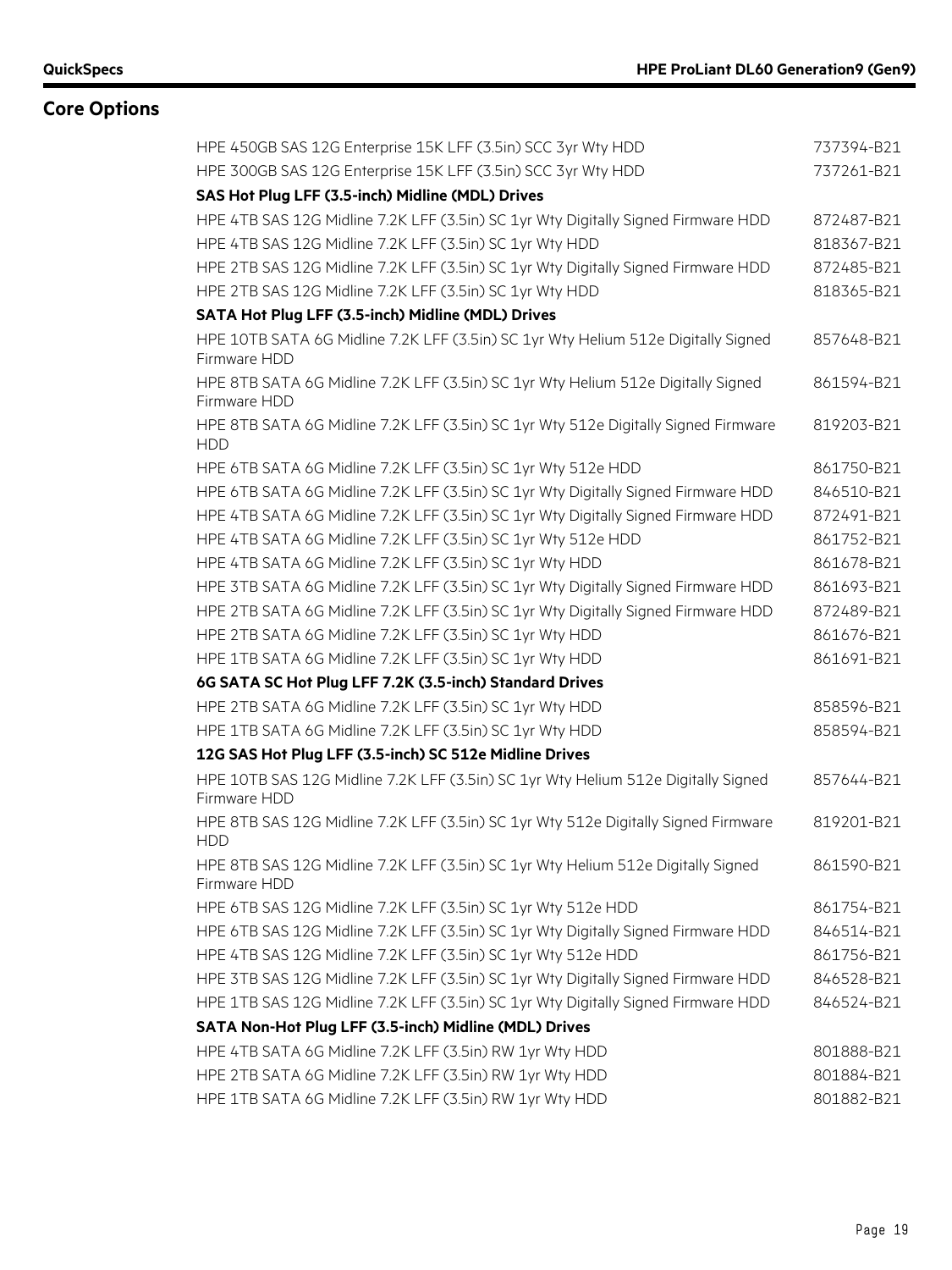**HPE** Networking

| HPE 1.92TB SATA 6G Read Intensive LFF (3.5in) SCC 3yr Wty Digitally Signed<br>Firmware SSD   | 877760-B21 |
|----------------------------------------------------------------------------------------------|------------|
| HPE 1.6TB SATA 6G Read Intensive LFF (3.5in) SCC 3yr Wty Digitally Signed Firmware<br>SSD    | 869388-B21 |
| HPE 960GB SATA 6G Read Intensive LFF (3.5in) SCC 3yr Wty Digitally Signed<br>Firmware SSD    | 877754-B21 |
| HPE 480GB SATA 6G Read Intensive LFF (3.5in) SCC 3yr Wty Digitally Signed<br>Firmware SSD    | 877748-B21 |
| 6G SATA Hot Plug LFF (3.5-inch) Write Intensive Solid State Drives                           |            |
| HPE 1.6TB SATA 6G WI LFF SCC DS SSD                                                          | 872365-B21 |
| HPE 800GB SATA 6G WI LFF SCC DS SSD                                                          | 872361-B21 |
| HPE 400GB SATA 6G WI LFF SCC DS SSD                                                          | 872357-B21 |
| 6G SATA Hot Plug LFF (3.5in) SC Mixed Use Solid State Drives                                 |            |
| HPE 1.92TB SATA 6G Mixed Use LFF (3.5in) SCC 3yr Wty Digitally Signed Firmware<br><b>SSD</b> | 877790-B21 |
| HPE 1.92TB SATA 6G Mixed Use LFF (3.5in) SCC 3yr Wty Digitally Signed Firmware<br><b>SSD</b> | 875480-B21 |
| HPE 1.6TB SATA 6G Mixed Use LFF (3.5in) SCC 3yr Wty SSD                                      | 804634-B21 |
| HPE 960GB SATA 6G Mixed Use LFF (3.5in) SCC 3yr Wty Digitally Signed Firmware<br><b>SSD</b>  | 877784-B21 |
| HPE 960GB SATA 6G Mixed Use LFF (3.5in) SCC 3yr Wty Digitally Signed Firmware<br>SSD         | 875476-B21 |
| HPE 960GB SATA 6G Mixed Use LFF (3.5in) SCC 3yr Wty Digitally Signed Firmware<br><b>SSD</b>  | 872350-B21 |
| HPE 480GB SATA 6G Mixed Use LFF (3.5in) SCC 3yr Wty Digitally Signed Firmware<br>SSD         | 875472-B21 |
| HPE 480GB SATA 6G Mixed Use LFF (3.5in) SCC 3yr Wty Digitally Signed Firmware<br>SSD         | 872346-B21 |
| 12G SAS Hot Plug LFF (3.5in) SC Mixed Use Solid State Drives                                 |            |
| HPE 800GB SAS 12G Mixed Use LFF (3.5in) SCC 3yr Wty Digitally Signed Firmware<br>SSD         | 872378-B21 |
| <b>Hard Drive Blank Kits</b>                                                                 |            |
| HPE Large Form Factor Hard Drive Blank Kit                                                   | 666986-B21 |
| M.2 SSD                                                                                      |            |
| HP DL60/120 Gen9 M.2 Cable Kit                                                               | 805283-B21 |
| NOTE: M.2 drives go in PCIe slot and use B140i SATA controller only.                         |            |
| 1 Gigabit Ethernet adapters                                                                  |            |
| HPE Ethernet 1Gb 4-port 331T Adapter                                                         | 647594-B21 |
| HPE Ethernet 1Gb 2-port 332T Adapter                                                         | 615732-B21 |
| HPE Ethernet 1Gb 2-port 361T Adapter                                                         | 652497-B21 |

HPE Ethernet 1Gb 4-port 366T Adapter 811546-B21 **10 Gigabit Ethernet adapters** HPE Ethernet 10Gb 2-port 530SFP Adapter 652503-B21 HPE Ethernet 10Gb 2-port 530T Adapter 656596-B21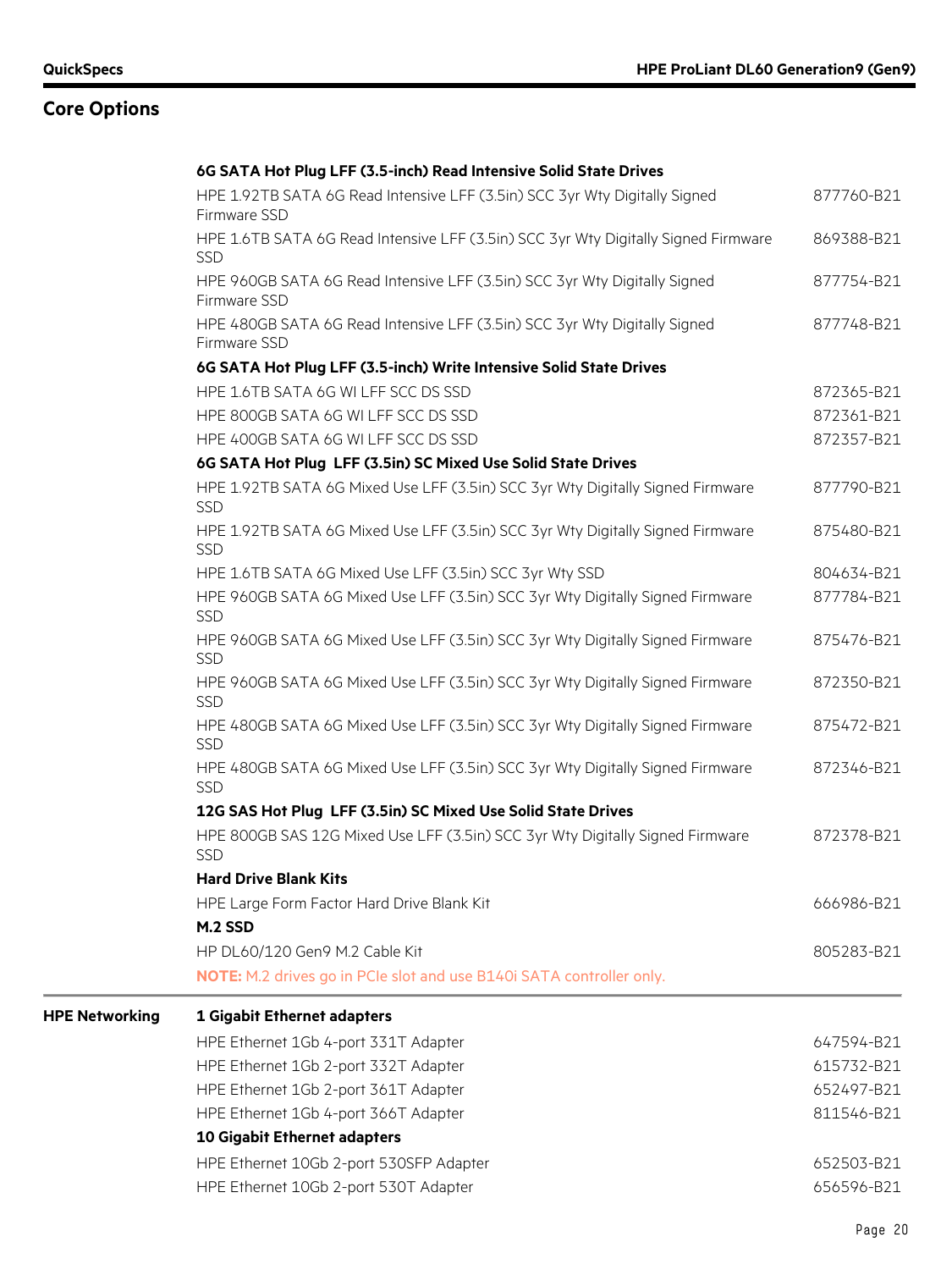|                          | HPE Ethernet 10Gb 2-port 546SFP+ Adapter                                                                                                                                            | 779793-B21 |
|--------------------------|-------------------------------------------------------------------------------------------------------------------------------------------------------------------------------------|------------|
|                          | HPE Ethernet 10Gb 2-port 560SFP+ Adapter                                                                                                                                            | 665249-B21 |
|                          | HPE Ethernet 10Gb 2-port 561T Adapter                                                                                                                                               | 716591-B21 |
|                          | HPE Ethernet 10Gb 2-port 562SFP+ Adapter                                                                                                                                            | 727055-B21 |
|                          | NOTE: A minimum of two Gigabytes (2 GB) of server memory is required per each<br>adapter.                                                                                           |            |
|                          | NOTE: Direct Attach Cable (DAC) for copper environments or fiber transceivers and<br>cables for fiber-optic environments must be purchased separately. See cables/options<br>below. |            |
|                          | 25 Gigabit Ethernet adapters                                                                                                                                                        |            |
|                          | HPE Ethernet 4x25Gb 1-port 620QSFP28 Adapter                                                                                                                                        | 817762-B21 |
|                          | <b>FlexibleLOM Adapters</b>                                                                                                                                                         |            |
|                          | HPE Ethernet 1Gb 4-port 331FLR Adapter                                                                                                                                              | 629135-B22 |
|                          | HPE Ethernet 1Gb 4-port 366FLR Adapter                                                                                                                                              | 665240-B21 |
|                          | HPE FlexFabric 10Gb 2-port 533FLR-T Adapter                                                                                                                                         | 700759-B21 |
|                          | HPE FlexFabric 10Gb 2-port 534FLR-SFP+ Adapter                                                                                                                                      | 700751-B21 |
|                          | HPE FlexFabric 10Gb 4-port 536FLR-T Adapter                                                                                                                                         | 764302-B21 |
|                          | HPE Ethernet 10Gb 2-port 546FLR-SFP+ Adapter                                                                                                                                        | 779799-B21 |
|                          | HPE Ethernet 10Gb 2-port 560FLR-SFP+ Adapter                                                                                                                                        | 665243-B21 |
|                          | HPE Ethernet 10Gb 2-port 561FLR-T Adapter                                                                                                                                           | 700699-B21 |
|                          | HPE Ethernet 10Gb 2-port 562FLR-SFP+ Adapter                                                                                                                                        | 727054-B21 |
|                          | NOTE: FlexibleLOM riser kit (P/N: 765509-B21) is required when any FlexibleLOM is                                                                                                   |            |
|                          | selected.                                                                                                                                                                           |            |
|                          | NOTE: Please see the QuickSpecs for Technical Specifications and additional<br>information: http://www.hpe.com/servers/ProLiantNICs.                                                |            |
| <b>HPE InfiniBand</b>    | HPE InfiniBand FDR/Ethernet 10Gb/40Gb 2-port 544+QSFP Adapter                                                                                                                       | 764284-B21 |
|                          | NOTE: Please see the HPE InfiniBand Options for HP ProLiant and Integrity Servers                                                                                                   |            |
|                          | <b>QuickSpecs</b> for additional information.                                                                                                                                       |            |
| <b>HPE I/O Expansion</b> | HP DL60/120 Gen9 Full Height Half Length PCIe Riser Kit                                                                                                                             | 765510-B21 |
| <b>Options</b>           | HP DL60/120 Gen9 FlexibleLOM Riser Kit                                                                                                                                              | 765509-B21 |
|                          | HP DL60/120 Gen9 CPU1 Riser Kit                                                                                                                                                     | 765508-B21 |
| <b>HPE Power</b>         | <b>HPE Entry-Level Power Supplies</b>                                                                                                                                               |            |
| <b>Supplies</b>          | HPE 550W Standard FIO Power Supply Kit                                                                                                                                              | 730941-B21 |
|                          | <b>NOTE:</b> This is a Factory Installed Option (FIO) only.                                                                                                                         |            |
|                          | NOTE: Supports Silver-level efficiency (89%) with a standard C14 inlet connector. No                                                                                                |            |
|                          | support for HPE Power Discovery Services. Only compatible with select HPE ProLiant<br>Gen9 Essential servers.                                                                       |            |
|                          | HPE 900W Standard AC 240VDC Power Input Module FIO Kit                                                                                                                              | 828734-B21 |
|                          |                                                                                                                                                                                     |            |
|                          | <b>NOTE:</b> This is a Factory Installed Option (FIO) only.<br>NOTE: RPS Backplane is mandatory to be chosen with this power input module.                                          |            |
|                          | HPE 900W Standard AC 240VDC RPS Power Backplane FIO Kit                                                                                                                             | 828735-B21 |
|                          | <b>NOTE:</b> This is a Factory Installed Option (FIO) only.                                                                                                                         |            |
|                          | NOTE: This RPS backplane is mandatory to be chosen along with 900W RPS                                                                                                              |            |
|                          | input module.                                                                                                                                                                       |            |
|                          | HPE 900W Standard AC 240VDC Power Input Module                                                                                                                                      | 775595-B21 |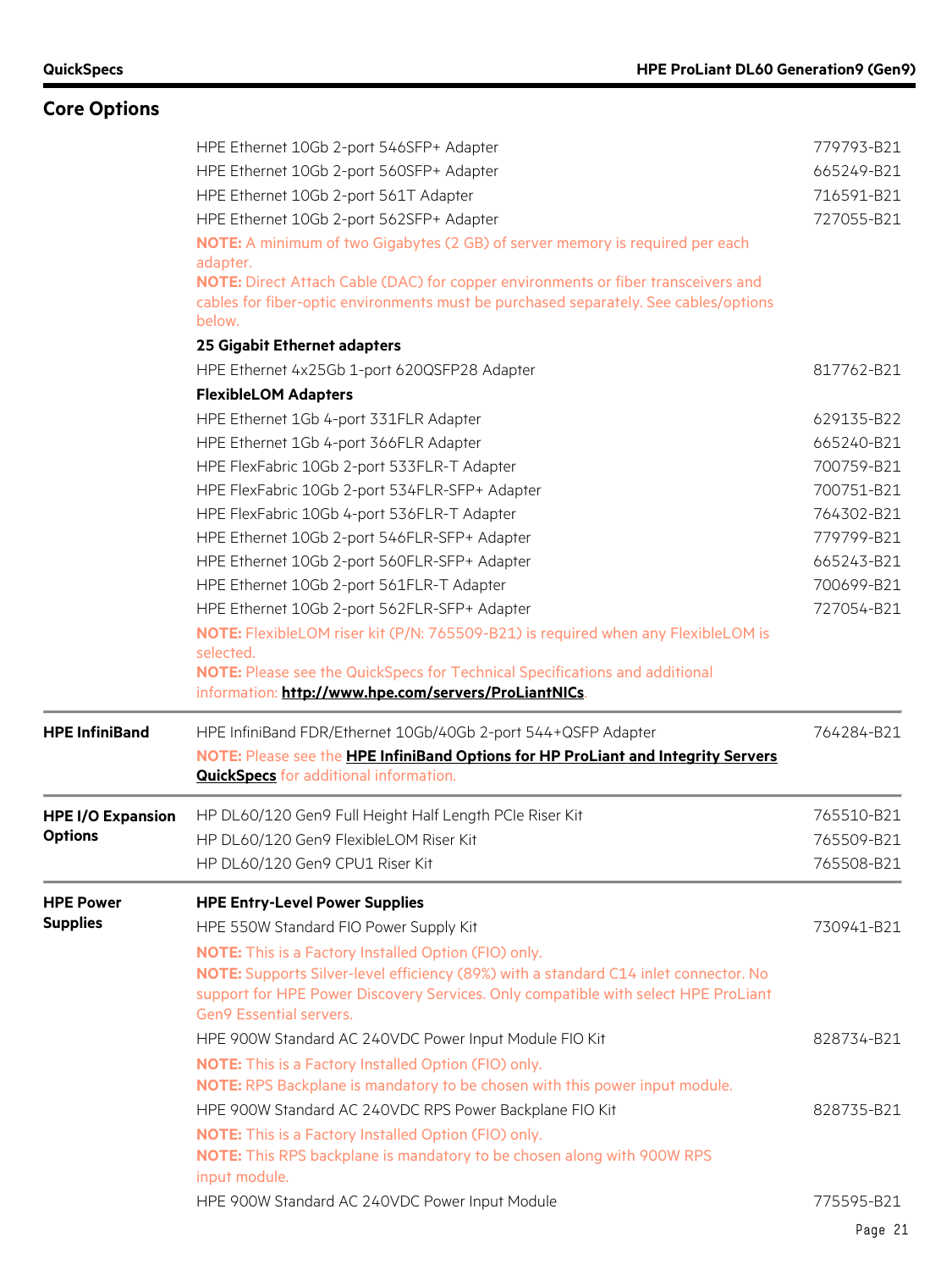configurations.

## **Core Options**

| <b>HPE Cooling</b><br><b>Options</b> | HP DL60/120 Gen9 Redundant Fan Kit<br>NOTE: Includes two fans and is required to move from non-redundant to redundant                                                                                                                                                                                                                                                                                                                                                                                                                                                                                                                                                                                                                                                                                                                                                                                                                                                                           | 765513-B21 |
|--------------------------------------|-------------------------------------------------------------------------------------------------------------------------------------------------------------------------------------------------------------------------------------------------------------------------------------------------------------------------------------------------------------------------------------------------------------------------------------------------------------------------------------------------------------------------------------------------------------------------------------------------------------------------------------------------------------------------------------------------------------------------------------------------------------------------------------------------------------------------------------------------------------------------------------------------------------------------------------------------------------------------------------------------|------------|
|                                      | NOTE: Mixing of power supplies in the same server is not supported. All power supplies must be of the<br>same input voltage, output rating, and efficiency rating. If non-matching power supplies are installed,<br>you may receive an error message and/or experience operational issues with your server.<br>NOTE: Prior to selecting a power supply option, it is highly recommended that you review your server<br>configuration in the HPE Power Advisor tool to determine the right size power supply for your server<br>configuration. The HPE Power Advisor is located at: http://www.hpe.com/info/hppoweradvisor.                                                                                                                                                                                                                                                                                                                                                                      |            |
|                                      | HPE 900W Standard AC 240VDC Redundant Power Supply Kit<br>NOTE: This Redundant Power supply kit includes 2 power supply input module and 1<br>backplane kit.<br>NOTE: This part number is both factory installed option and field integrable option.<br>NOTE: This Power supply supports both 100-240V AC and 240V DC.<br>NOTE: Supports Gold-level efficiency (92%) with a standard C14 inlet connector. No<br>support for HPE Power Discovery Services. Only compatible with select HPE ProLiant<br>Gen9 Essential servers.<br>NOTE: HPE 900W Gold (Redundant) AC 240VDC Power Input Module (775595-B21/<br>828734-B21) must be used with Power Backplane (814835-B21).<br>NOTE: Each Redundant Power Supply Backplane can support up to two (2) power<br>input modules.<br>NOTE: Redundant AC Power Input Modules do not share power. Redundant AC Power<br>Input Module #1 is the primary AC Power Input Module. Redundant AC Power Input<br>Module #2 is the backup AC Power Input Module. | 820792-B21 |
|                                      | only.<br><b>NOTE:</b> RPS Backplane is mandatorily needed with this power input module.<br>HPE 900W Standard AC 240VDC RPS Power Backplane<br>NOTE: This part number can only be bought standalone and is for field integration<br>only.<br><b>NOTE:</b> This RPS backplane is mandatorily needed with 900W RPS input module.                                                                                                                                                                                                                                                                                                                                                                                                                                                                                                                                                                                                                                                                   | 814835-B21 |
|                                      | NOTE: This part number can only be bought standalone and is for field integration                                                                                                                                                                                                                                                                                                                                                                                                                                                                                                                                                                                                                                                                                                                                                                                                                                                                                                               |            |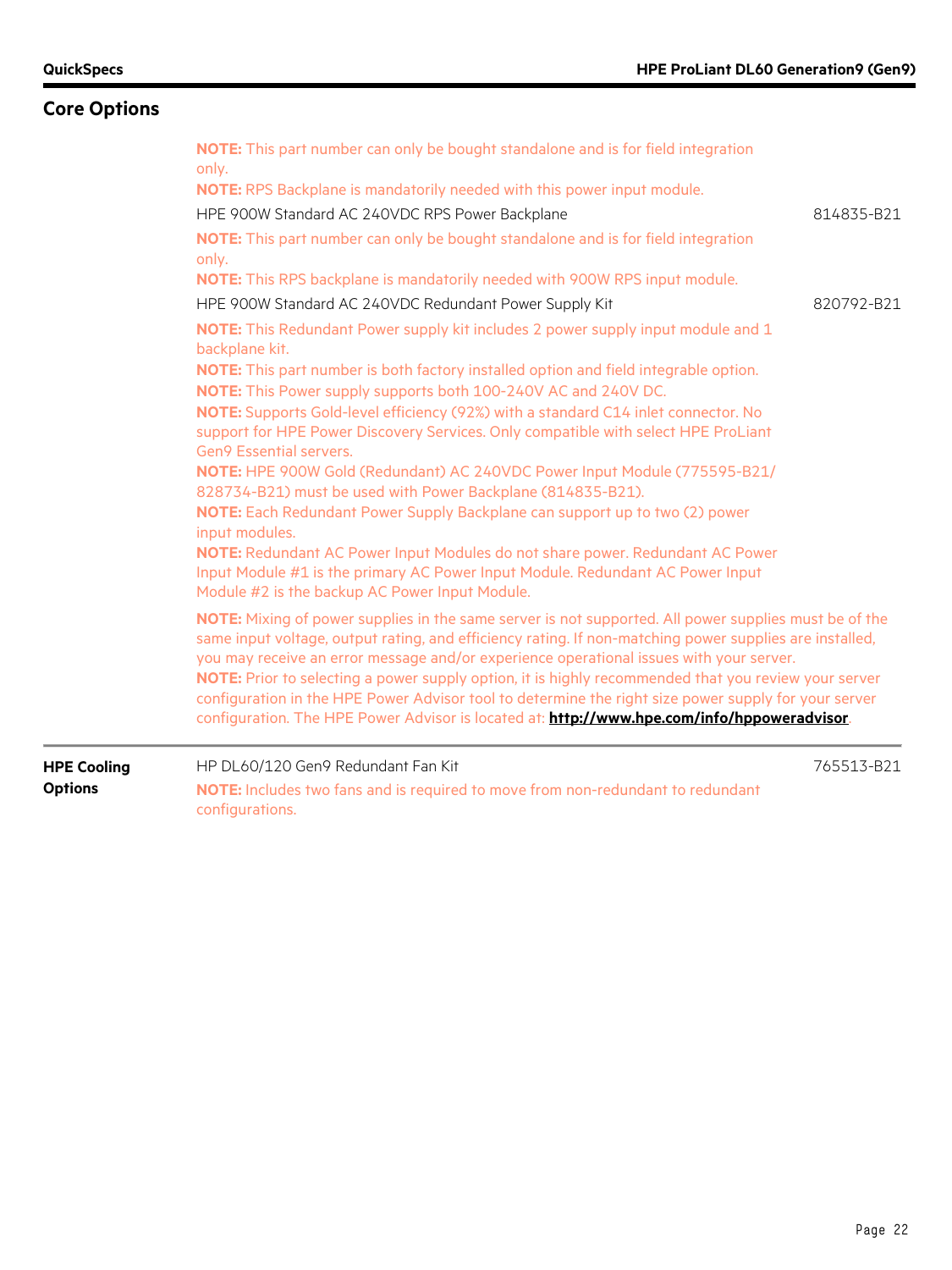**NOTE:** Some options may not be integrated at the factory. To ensure only valid configurations are ordered, Hewlett Packard Enterprise recommends the use of an HPE approved configurator. Contact your local sales representative for additional information.

| <b>HPE Insight</b>    | <b>HPE Insight Control</b>                                                                                                                                                                                                                                                                                                                                                                                                                            |               |  |
|-----------------------|-------------------------------------------------------------------------------------------------------------------------------------------------------------------------------------------------------------------------------------------------------------------------------------------------------------------------------------------------------------------------------------------------------------------------------------------------------|---------------|--|
| <b>Software</b>       | HPE Insight Control including 1yr 24x7 Technical Support and Updates 1-server LTU                                                                                                                                                                                                                                                                                                                                                                     | C6N27A        |  |
|                       | HPE Insight Control including 1yr 24x7 TSU E-LTU                                                                                                                                                                                                                                                                                                                                                                                                      | C6N28ABE      |  |
|                       | HPE Insight Control including 1yr 24x7 Support ProLiant ML/DL/BL-bundle Single<br>Server FIO LTU                                                                                                                                                                                                                                                                                                                                                      | C6N36A        |  |
|                       | HPE Insight Control Upgrade from iLO Advanced including 1yr 24x7 Support E-LTU                                                                                                                                                                                                                                                                                                                                                                        | C6N38ABE      |  |
|                       | NOTE: Electronic and Flexible-Quantity licenses can be used to purchase multiple licenses with a single<br>activation key.                                                                                                                                                                                                                                                                                                                            |               |  |
|                       | NOTE: Customer will receive a license entitlement certificate. The license entitlement certificate must be<br>redeemed online or via fax in order to obtain the license activation key(s). Includes one year of 24x7<br>HPE Software Technical Support and Update Service.<br>NOTE: Licenses ship without media. The HPE Insight Control Media Kit can be ordered separately, or<br>can be downloaded at: https://www.hpe.com/info/insightmanagement. |               |  |
|                       | NOTE: For additional license options please see the <b>HPE Insight Control QuickSpecs</b> .                                                                                                                                                                                                                                                                                                                                                           |               |  |
| <b>Embedded</b>       | <b>HPE iLO Advanced</b>                                                                                                                                                                                                                                                                                                                                                                                                                               |               |  |
| <b>Management</b>     | HPE iLO Advanced including 1yr 24x7 Technical Support and Updates 1-server LTU                                                                                                                                                                                                                                                                                                                                                                        | 512485-B21    |  |
|                       | HPE iLO Advanced including 3yr 24x7 Tech Support and Updates 1-server LTU                                                                                                                                                                                                                                                                                                                                                                             | <b>BD505A</b> |  |
|                       | HPE iLO Advanced including 1yr 24x7 Technical Support and Updates E-LTU                                                                                                                                                                                                                                                                                                                                                                               | E6U59ABE      |  |
|                       | HPE iLO Advanced including 3yr 24x7 Technical Support and Updates E-LTU                                                                                                                                                                                                                                                                                                                                                                               | E6U64ABE      |  |
|                       | <b>HPE iLO Essentials</b>                                                                                                                                                                                                                                                                                                                                                                                                                             |               |  |
|                       | HPE iLO Essentials including 3yr 24x7 Technical Support and Updates E-LTU                                                                                                                                                                                                                                                                                                                                                                             | E6U61ABE      |  |
|                       | HPE iLO Essentials including 3yr 24x7 Tech Support and Updates 1-server LTU                                                                                                                                                                                                                                                                                                                                                                           | <b>BD774A</b> |  |
|                       | HPE iLO Essentials including 1yr 24x7 Tech Support and Updates 1-server LTU                                                                                                                                                                                                                                                                                                                                                                           | BD775A        |  |
|                       | HPE iLO Essentials including 1yr 24x7 Technical Support and Updates E-LTU                                                                                                                                                                                                                                                                                                                                                                             | E6U62ABE      |  |
|                       | <b>HPE iLO Scale-out</b>                                                                                                                                                                                                                                                                                                                                                                                                                              |               |  |
|                       | HPE iLO Scale-Out 3yr 24x7 Tech Support and Updates Flexible Quantity LTU                                                                                                                                                                                                                                                                                                                                                                             | BD776A        |  |
|                       | HPE iLO Scale-Out 1yr 24x7 Tech Support and Updates Flexible Quantity LTU                                                                                                                                                                                                                                                                                                                                                                             | BD778A        |  |
|                       | HPE iLO Scale-Out including 3yr 24x7 Tech Support and Updates Flex Qty E-LTU                                                                                                                                                                                                                                                                                                                                                                          | BD776AAE      |  |
|                       | HPE iLO Scale-Out including 3yr 24x7 Tech Support and Updates Tracking LTU                                                                                                                                                                                                                                                                                                                                                                            | BD777A        |  |
|                       | HPE iLO Scale-Out including 1yr 24x7 Tech Support and Updates Flex Qty E-LTU                                                                                                                                                                                                                                                                                                                                                                          | BD778AAE      |  |
|                       | HPE iLO Scale-Out including 1yr 24x7 Tech Support and Updates Tracking LTU                                                                                                                                                                                                                                                                                                                                                                            | BD779A        |  |
| <b>HPE Converged</b>  | HPE OneView Advanced (with HPE iLO Advanced)                                                                                                                                                                                                                                                                                                                                                                                                          |               |  |
| <b>Infrastructure</b> | HPE OneView including 3yr 24x7 Support Physical 1-server LTU                                                                                                                                                                                                                                                                                                                                                                                          | E5Y34A        |  |
| <b>Management</b>     | HPE OneView including 3yr 24x7 Support Flexible Quantity E-LTU                                                                                                                                                                                                                                                                                                                                                                                        | E5Y35AAE      |  |
| <b>Software</b>       | HPE OneView for ProLiant DL Server including 3yr 24x7 Support FIO Bundle Physical<br>1-server LTU                                                                                                                                                                                                                                                                                                                                                     | E5Y43A        |  |
|                       | HPE OneView Advanced (without HPE iLO Advanced)                                                                                                                                                                                                                                                                                                                                                                                                       |               |  |
|                       | HPE OneView w/o iLO including 3yr 24x7 Support 1-server LTU                                                                                                                                                                                                                                                                                                                                                                                           | P8B24A        |  |
|                       | HPE OneView w/o iLO including 3yr 24x7 Support Flexible Quantity E-LTU                                                                                                                                                                                                                                                                                                                                                                                | P8B26AAE      |  |
|                       | HPE OneView w/o iLO including 3yr 24x7 Support 1-server FIO LTU                                                                                                                                                                                                                                                                                                                                                                                       | P8B31A        |  |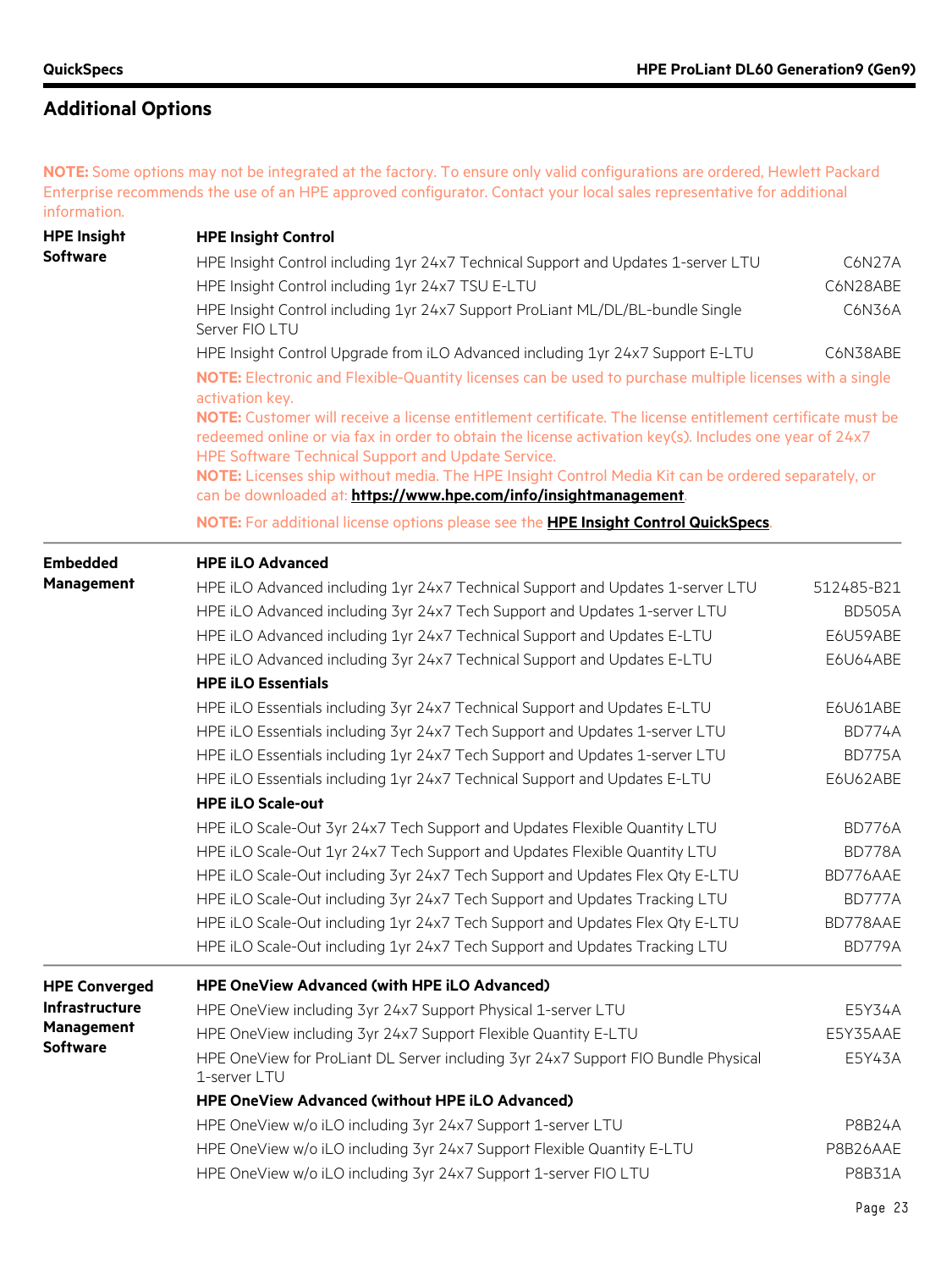|                                          | HPE OneView w/o iLO including 3yr 24x7 Support Track 1-server LTU<br>HPE OneView Physical Media Kit LTU                                                                                                                                                                                                                                                      | <b>P8B25A</b><br>E5Y37A |
|------------------------------------------|--------------------------------------------------------------------------------------------------------------------------------------------------------------------------------------------------------------------------------------------------------------------------------------------------------------------------------------------------------------|-------------------------|
|                                          | NOTE: Full licenses of HPE OneView Advanced also provide the right-to-use HPE<br>Insight Control without additional charge.                                                                                                                                                                                                                                  |                         |
|                                          | NOTE: Server provisioning (via 'HPE Insight Control server provisioning') is licensed<br>as part of HPE OneView Advanced and provides multi-server OS and driver<br>provisioning. Media kit #BD883A can be ordered for a physical copy of this software<br>(USB flash drive).<br>NOTE: Licenses ship without media. The HPE OneView Media Kit can be ordered |                         |
|                                          | separately, or can be downloaded at: http://www.hpe.com/info/hpeoneview.<br>NOTE: Electronic and Flexible-Quantity licenses can be used to purchase multiple<br>licenses with a single activation key.                                                                                                                                                       |                         |
| <b>HPE Security</b>                      | HPE Trusted Platform Module 2.0 Kit                                                                                                                                                                                                                                                                                                                          | 745823-B21              |
|                                          | NOTE: HPE Trusted Platform Module 2.0 Option works with Gen9 servers with UEFI<br>Mode not Legacy Mode. It is not compatible with HPE ProLiant Gen8 servers or earlier<br>generation variants.<br>NOTE: HPE Gen9 servers purchased earlier may need the latest firmware update to                                                                            |                         |
|                                          | be compatible with the TPM 2.0 Option.<br>NOTE: HPE server systems can have a TPM module (of any type) installed only once.<br>It cannot be replaced with any other TPM module.                                                                                                                                                                              |                         |
|                                          | HPE Trusted Platform Module Option                                                                                                                                                                                                                                                                                                                           | 488069-B21              |
|                                          | NOTE: The HPE Trusted Platform Module Option (488069-B21) is the TPM 1.2<br>version. Compatible server platforms include Gen8 and Gen9 servers.<br>NOTE: HPE server systems can have a TPM module (of any type) installed only once.<br>It cannot be replaced with any other TPM module.                                                                     |                         |
|                                          | HPE 1U Security Bezel Kit                                                                                                                                                                                                                                                                                                                                    | 664918-B21              |
|                                          | NOTE: Quick Release Ear option kit (P/N 777324-B21) is required for installing<br>security bezel.                                                                                                                                                                                                                                                            |                         |
|                                          | HP DL60 Gen9 Quick Release Ear FIO Kit                                                                                                                                                                                                                                                                                                                       | 777324-B21              |
|                                          | HP DL60 Gen9 Thumbscrew Ear FIO Kit                                                                                                                                                                                                                                                                                                                          | 787218-B21              |
| <b>HPE Storage</b><br><b>Controllers</b> | <b>SAS Controllers</b><br><b>HPE Smart Array Controllers</b>                                                                                                                                                                                                                                                                                                 |                         |
|                                          | HPE Smart Array P440/2GB FBWC 12Gb 1-port Int SAS Controller                                                                                                                                                                                                                                                                                                 | 820834-B21              |
|                                          | <b>NOTE:</b> Includes the HPE Smart Storage Battery.                                                                                                                                                                                                                                                                                                         |                         |
|                                          | HPE Smart Array P440/4GB FBWC 12Gb 1-port Int SAS Controller                                                                                                                                                                                                                                                                                                 | 726821-B21              |
|                                          | HPE Smart Array P441/4GB FBWC 12Gb 2-ports Ext SAS Controller                                                                                                                                                                                                                                                                                                | 726825-B21              |
|                                          | HP Smart Array P440/4GB FBWC 12Gb 1-port Int FIO SAS Controller                                                                                                                                                                                                                                                                                              | 761872-B21              |
|                                          | <b>NOTE:</b> Includes the HPE Smart Storage Battery.                                                                                                                                                                                                                                                                                                         |                         |
|                                          | <b>HPE Smart Host Bus Adapters</b>                                                                                                                                                                                                                                                                                                                           |                         |
|                                          | HPE H240 12Gb 2-ports Int Smart Host Bus Adapter                                                                                                                                                                                                                                                                                                             | 726907-B21              |
|                                          | HP H240 12Gb 2-ports Int FIO Smart Host Bus Adapter                                                                                                                                                                                                                                                                                                          | 761873-B21              |
|                                          | HPE H241 12Gb 2-ports Ext Smart Host Bus Adapter                                                                                                                                                                                                                                                                                                             | 726911-B21              |
|                                          | <b>HPE Cable Options</b>                                                                                                                                                                                                                                                                                                                                     |                         |
|                                          | HP DL60/120 Gen9 4LFF Smart HBA H240 SAS Cable Kit                                                                                                                                                                                                                                                                                                           | 777385-B21              |
|                                          | HP DL60/120 Gen9 4LFF Smart Array P440 SAS Cable Kit                                                                                                                                                                                                                                                                                                         | 777382-B21              |
|                                          | HPE DL60/80/120 Gen9 4LFF Cable FIO Kit                                                                                                                                                                                                                                                                                                                      | 777331-B21              |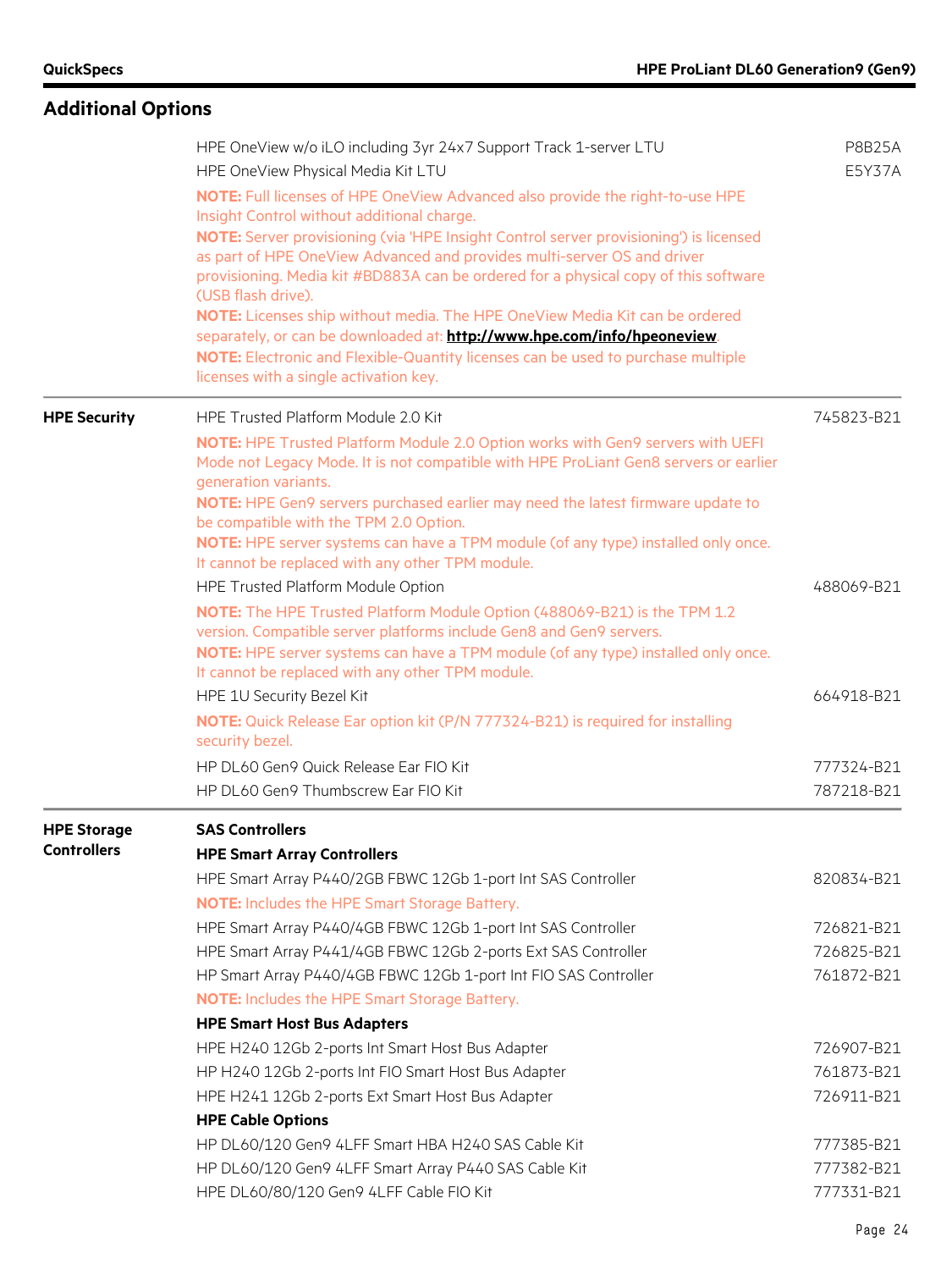|                        | NOTE: One of the above cables is required to be selected depending on the<br>combination of chassis and storage controller. Cable option kit descriptions include<br>the right chassis and storage controller names.<br>NOTE: FIO indicates that this option is only available as a factory installable option.<br>Please select FIO option if you want the option to be factory installed.<br>NOTE: NHPE server chassis (Mod-x) includes SATA cables required to connect drives<br>to embedded B140i SATA controller. |                     |  |  |  |  |
|------------------------|------------------------------------------------------------------------------------------------------------------------------------------------------------------------------------------------------------------------------------------------------------------------------------------------------------------------------------------------------------------------------------------------------------------------------------------------------------------------------------------------------------------------|---------------------|--|--|--|--|
|                        | <b>Optional Software</b>                                                                                                                                                                                                                                                                                                                                                                                                                                                                                               |                     |  |  |  |  |
|                        | HPE Smart Array SR SmartCache (Single Key/Single Server) LTU                                                                                                                                                                                                                                                                                                                                                                                                                                                           | D7S26A              |  |  |  |  |
|                        | HPE Smart Array SR SmartCache (Single Key/Multiple Servers) LTU                                                                                                                                                                                                                                                                                                                                                                                                                                                        | <b>D7S27A</b>       |  |  |  |  |
|                        | HPE Smart Array SR SmartCache (Single Key/Multiple Servers) E-LTU                                                                                                                                                                                                                                                                                                                                                                                                                                                      | D7S27AAE            |  |  |  |  |
|                        | <b>NOTE:</b> HPE SmartCache is supported when one of the supported Smart Array<br>Controllers is installed in the server.                                                                                                                                                                                                                                                                                                                                                                                              |                     |  |  |  |  |
|                        | NOTE: HPE SmartCache comes standard (no licensing is required) if the HPE Smart<br>Array P840 Controller is installed in the server.                                                                                                                                                                                                                                                                                                                                                                                   |                     |  |  |  |  |
|                        | HPE Smart Array SR Secure Encryption (Data at Rest Encryption/per Server<br>Entitlement) E-LTU                                                                                                                                                                                                                                                                                                                                                                                                                         | Q2F26AAE            |  |  |  |  |
|                        | NOTE: This part number can only be bought standalone and is for field integration<br>only.                                                                                                                                                                                                                                                                                                                                                                                                                             |                     |  |  |  |  |
|                        | <b>Optional Upgrades</b>                                                                                                                                                                                                                                                                                                                                                                                                                                                                                               |                     |  |  |  |  |
|                        | HP 96W Smart Storage Battery with 145mm Cable for DL/ML/SL Servers                                                                                                                                                                                                                                                                                                                                                                                                                                                     | 727258-B21          |  |  |  |  |
|                        | NOTE: This option is mandatorily required with HPE Smart Array controllers. One<br>server can accommodate only 1 Smart Storage Battery that would suffice the<br>requirement of all HPE Smart Array controllers.                                                                                                                                                                                                                                                                                                       |                     |  |  |  |  |
| <b>HPE Tape Backup</b> | NOTE: For the complete range of tape drives, autoloaders, libraries and media see:<br>http://www.hpe.com/storage/storeever. For hardware and software compatibility of HPE tape backup<br>products see: http://www.hpe.com/storage/spock.<br>NOTE: For Internal drives to be connected to DL servers please make sure that you order rack mount kit<br>as well.                                                                                                                                                        |                     |  |  |  |  |
|                        | <b>Tape Drives</b>                                                                                                                                                                                                                                                                                                                                                                                                                                                                                                     |                     |  |  |  |  |
|                        | HPE StoreEver LTO-7 Ultrium 15000 External Tape Drive                                                                                                                                                                                                                                                                                                                                                                                                                                                                  | <b>BB874A</b>       |  |  |  |  |
|                        | HPE StoreEver LTO-6 Ultrium 6250 External Tape Drive                                                                                                                                                                                                                                                                                                                                                                                                                                                                   | EH970A              |  |  |  |  |
|                        | HPE StoreEver LTO-5 Ultrium 3000 SAS External Tape Drive                                                                                                                                                                                                                                                                                                                                                                                                                                                               | <b>EH958B</b>       |  |  |  |  |
|                        | HPE StoreEver LTO-4 Ultrium 1760 SAS External Tape Drive                                                                                                                                                                                                                                                                                                                                                                                                                                                               | <b>EH920B</b>       |  |  |  |  |
|                        | <b>SAS Rack-Mount Tape Solutions</b>                                                                                                                                                                                                                                                                                                                                                                                                                                                                                   |                     |  |  |  |  |
|                        | HPE StoreEver MSL LTO-7 Ultrium 15000 SAS Drive Upgrade Kit                                                                                                                                                                                                                                                                                                                                                                                                                                                            | N7P37A              |  |  |  |  |
|                        | HPE StoreEver MSL LTO-7 Ultrium 15000 FC Drive Upgrade Kit                                                                                                                                                                                                                                                                                                                                                                                                                                                             | N7P36A              |  |  |  |  |
|                        | HPE StoreEver LTO-6 Ultrium 6250 Tape Drive in a 1U Rack Mount Kit                                                                                                                                                                                                                                                                                                                                                                                                                                                     | COL99A              |  |  |  |  |
|                        | HPE StoreEver MSL LTO-6 Ultrium 6250 SAS Drive Upgrade Kit                                                                                                                                                                                                                                                                                                                                                                                                                                                             | COH <sub>27</sub> A |  |  |  |  |
|                        | HPE StoreEver MSL LTO-6 Ultrium 6250 Fibre Channel Drive Upgrade Kit                                                                                                                                                                                                                                                                                                                                                                                                                                                   | COH28A              |  |  |  |  |
|                        | HPE StoreEver LTO-5 Ultrium 3000 SAS Tape Drive in a 1U Rack Mount Kit                                                                                                                                                                                                                                                                                                                                                                                                                                                 | EJ014B              |  |  |  |  |
|                        | HPE StoreEver MSL LTO-5 Ultrium 3000 SAS Drive Upgrade Kit                                                                                                                                                                                                                                                                                                                                                                                                                                                             | <b>BL540B</b>       |  |  |  |  |
|                        | HPE StoreEver LTO-4 Ultrium 1760 SAS (1) in a 1U Rack Mount Kit                                                                                                                                                                                                                                                                                                                                                                                                                                                        | <b>EH946C</b>       |  |  |  |  |
|                        | HPE StoreEver 1U SAS Rack Mount Kit                                                                                                                                                                                                                                                                                                                                                                                                                                                                                    | AE459B              |  |  |  |  |
|                        | <b>HPE DAT Autoloader</b>                                                                                                                                                                                                                                                                                                                                                                                                                                                                                              |                     |  |  |  |  |
|                        | HPE StoreEver 1/8 G2 LTO-7 Ultrium 15000 SAS Tape Autoloader                                                                                                                                                                                                                                                                                                                                                                                                                                                           | N7P35A              |  |  |  |  |
|                        | HPE StoreEver 1/8 G2 LTO-7 Ultrium 15000 FC Tape Autoloader                                                                                                                                                                                                                                                                                                                                                                                                                                                            | N7P34A<br>Page 25   |  |  |  |  |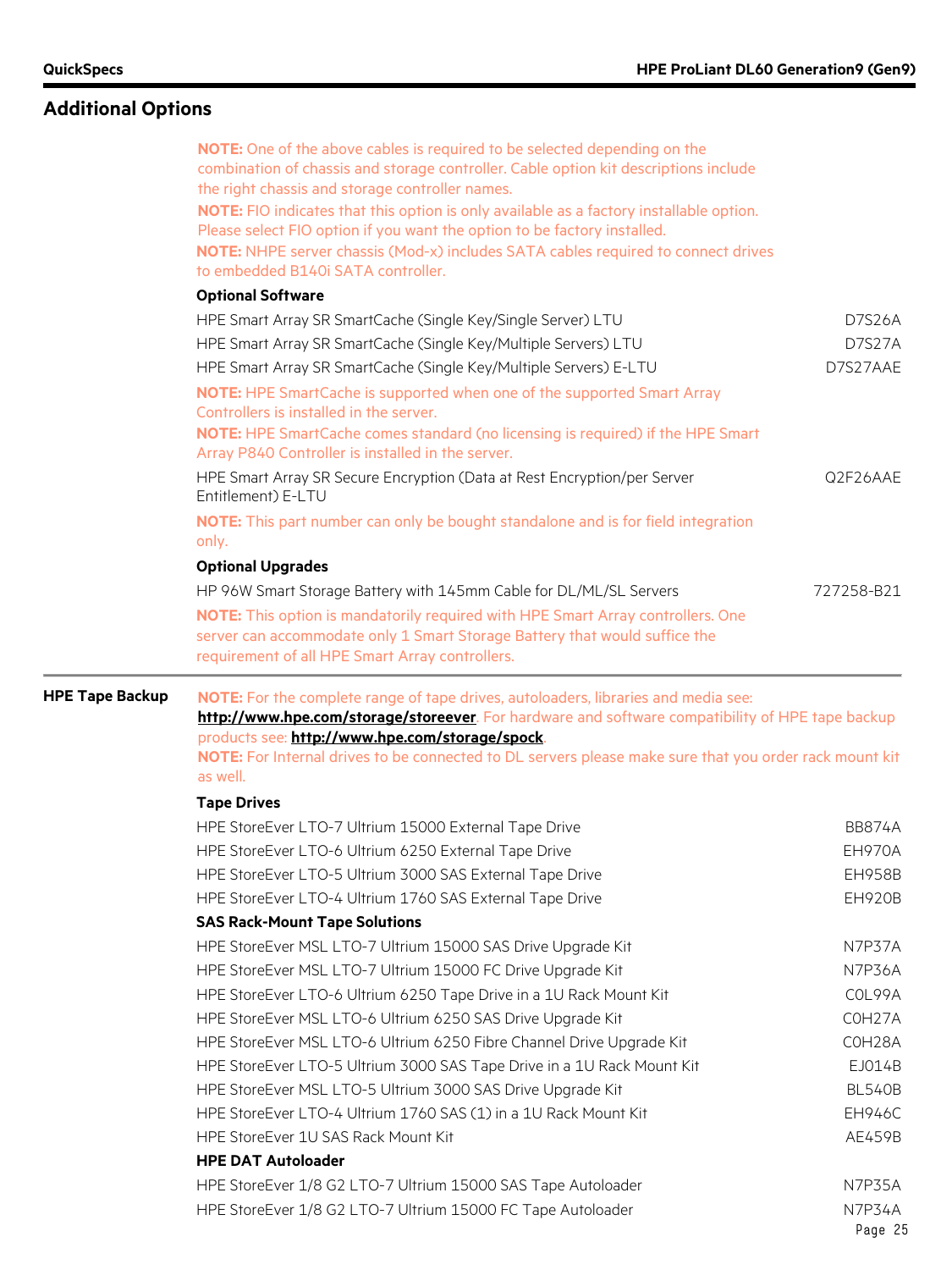|                        | HPE StoreEver 1/8 G2 LTO-6 Ultrium 6250 Fibre Channel Tape Autoloader                                                                                      | COH19A        |
|------------------------|------------------------------------------------------------------------------------------------------------------------------------------------------------|---------------|
|                        | HPE StoreEver 1/8 G2 LTO-5 Ultrium 3000 SAS Tape Autoloader                                                                                                | <b>BL536B</b> |
|                        | <b>HPE MSL2024 Tape Library</b>                                                                                                                            |               |
|                        | HPE StoreEver MSL2024 0-drive Tape Library                                                                                                                 | <b>AK379A</b> |
|                        | <b>HPE MSL4048 Tape Library</b>                                                                                                                            |               |
|                        | HPE StoreEver MSL4048 0-drive Tape Library                                                                                                                 | AK381A        |
|                        | <b>HPE StoreEver MSL6480</b>                                                                                                                               |               |
|                        | HPE StoreEver MSL6480 Scaleable Expansion Module                                                                                                           | <b>QU626A</b> |
|                        | HPE StoreEver MSL6480 Scalable Base Module                                                                                                                 | QU625A        |
| <b>HPE Disk Backup</b> | <b>HPE RDX Removable Disk Backup System</b>                                                                                                                |               |
|                        | HP RDX+ 1TB External Backup System                                                                                                                         | <b>B7B69B</b> |
|                        | HP RDX+ 500GB External Backup System                                                                                                                       | <b>B7B66B</b> |
|                        | HPE RDX 2TB USB3.0 External Disk Backup System                                                                                                             | <b>E7X53B</b> |
|                        | HPE RDX+ 3TB USB 3.0 External Disk Backup System                                                                                                           | <b>P9L72A</b> |
|                        | HPE RDX 3TB USB 3.0 Internal Disk Backup System                                                                                                            | <b>P9L71A</b> |
|                        | HPE RDX 4TB USB 3.0 External Disk Backup System                                                                                                            | Q2R33A        |
|                        | HPE D3700 Enclosure                                                                                                                                        | QW967A        |
|                        | HPE D3600 Enclosure                                                                                                                                        | QW968A        |
|                        | HPE RDX+ External Docking System                                                                                                                           | <b>C8S07B</b> |
|                        | <b>NOTE:</b> For the complete range of RDX drives and media see:                                                                                           |               |
|                        | http://www.hpe.com/storage/storeever. For hardware and software compatibility of                                                                           |               |
|                        | HPE disk backup products see: http://www.hpe.com/storage/spock.                                                                                            |               |
|                        | NOTE: Please see the HPE RDX Removable Disk Backup System QuickSpecs for<br>additional part numbers, technical specifications, and additional information. |               |
|                        | <b>HPE StoreOnce Backup systems</b>                                                                                                                        |               |
|                        | HPE StoreOnce 3100 8TB System                                                                                                                              | <b>BB913A</b> |
|                        | HPE StoreOnce 3540 24TB System                                                                                                                             | <b>BB914A</b> |
|                        | HPE StoreOnce 5100 48TB System                                                                                                                             | <b>BB915A</b> |
|                        | HPE StoreOnce 3520 12TB System                                                                                                                             | <b>BB922A</b> |
| <b>HPE Storage</b>     | <b>Emulex Fibre Channel HBAs</b>                                                                                                                           |               |
| <b>Options</b>         | HPE 81E 8Gb 1-port PCIe Fibre Channel Host Bus Adapter                                                                                                     | AJ762B        |
|                        | HPE 82E 8Gb 2-port PCIe Fibre Channel Host Bus Adapter                                                                                                     | AJ763B        |
|                        | HPE StoreFabric SN1100E 16Gb Single Port Fibre Channel Host Bus Adapter                                                                                    | C8R38A        |
|                        | HPE StoreFabric SN1100E 16Gb Dual Port Fibre Channel Host Bus Adapter                                                                                      | C8R39A        |
|                        | <b>QLogic Fibre Channel HBAs</b>                                                                                                                           |               |
|                        | HPE 81Q 8Gb 1-port PCIe Fibre Channel Host Bus Adapter                                                                                                     | AK344A        |
|                        | HPE 82Q 8Gb 2-port PCIe Fibre Channel Host Bus Adapter                                                                                                     | AJ764A        |
|                        | HPE StoreFabric SN1000Q 16GB 1-port PCIe Fibre Channel Host Bus Adapter                                                                                    | QW971A        |
|                        | HPE StoreFabric SN1000Q 16GB 2-port PCIe Fibre Channel Host Bus Adapter                                                                                    | QW972A        |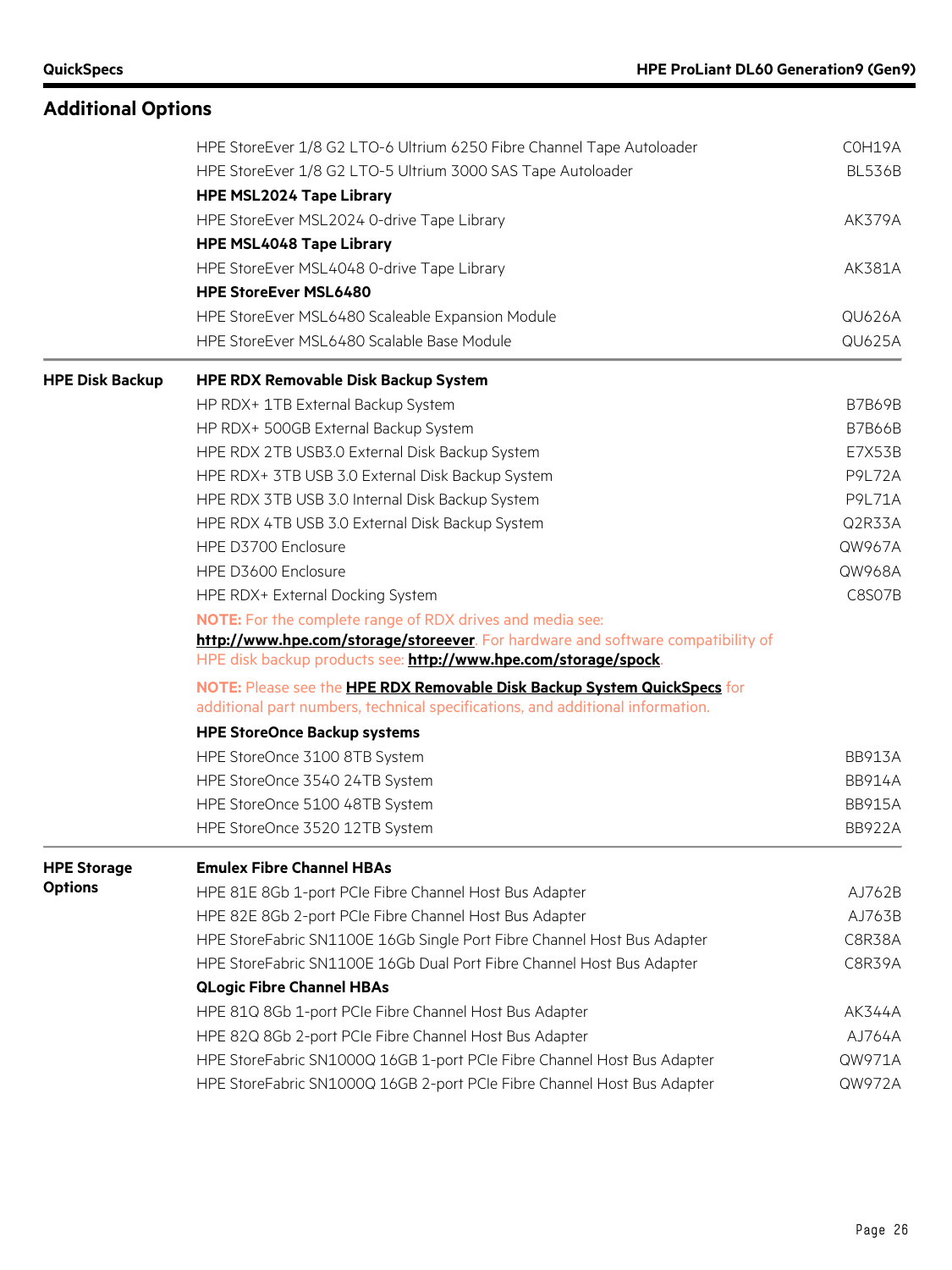|                           | <b>Converged Network Adapter</b>                                                       |               |  |  |  |  |
|---------------------------|----------------------------------------------------------------------------------------|---------------|--|--|--|--|
|                           | HPE StoreFabric CN1100R Dual Port Converged Network Adapter                            | QW990A        |  |  |  |  |
|                           | HPE StoreFabric CN1100R 10GBASE-T Dual Port Converged Network Adapter                  | <b>N3U52A</b> |  |  |  |  |
|                           | HPE StoreFabric CN1200E 10Gb Converged Network Adapter                                 | <b>E7Y06A</b> |  |  |  |  |
|                           | HPE StoreFabric CN1200E 10GBASE-T Dual Port Converged Network Adapter                  | <b>N3U51A</b> |  |  |  |  |
| <b>HPE Data Center</b>    | <b>HPE Advanced Series Racks</b>                                                       |               |  |  |  |  |
| <b>Racks</b>              | HPE 48U 600mm x 1075mm Advanced Pallet Rack                                            | <b>H6J87A</b> |  |  |  |  |
|                           | HPE 48U 600mm x 1075mm Advanced Shock Rack                                             | <b>H6J88A</b> |  |  |  |  |
|                           | HPE 42U 600mm x 1075mm Advanced Pallet Rack                                            | <b>H6J65A</b> |  |  |  |  |
|                           | HPE 42U 600mm x 1075mm Advanced Shock Rack                                             | <b>H6J66A</b> |  |  |  |  |
|                           | HPE 42U 600mm x 1200mm Advanced Pallet Rack                                            | <b>H6J67A</b> |  |  |  |  |
|                           | HPE 42U 600mm x 1200mm Advanced Shock Rack                                             |               |  |  |  |  |
|                           | HPE 36U 600mm x 1075mm Advanced Pallet Rack                                            | <b>H6J77A</b> |  |  |  |  |
|                           | HPE 36U 600mm x 1075mm Advanced Shock Rack                                             | <b>H6J78A</b> |  |  |  |  |
|                           | HPE 22U 600mm x 1075mm Advanced Pallet Rack                                            | <b>H6J83A</b> |  |  |  |  |
|                           | HPE 22U 600mm x 1075mm Advanced Shock Rack                                             | <b>H6J84A</b> |  |  |  |  |
|                           | HPE 14U 600mm x 1075mm Advanced Shock Rack                                             | <b>H6J82A</b> |  |  |  |  |
|                           | NOTE: Please see the HPE Advanced Series Racks QuickSpecs for information on           |               |  |  |  |  |
|                           | additional racks options and rack specifications.                                      |               |  |  |  |  |
|                           | <b>HPE Enterprise Series Racks</b>                                                     |               |  |  |  |  |
|                           | HP 47U 600mm x 1075mm Enterprise Pallet Rack                                           | <b>BW911A</b> |  |  |  |  |
|                           | HP 47U 600mm x 1075mm Enterprise Shock Rack                                            | <b>BW912A</b> |  |  |  |  |
|                           | HP 47U 600mm x 1200mm Enterprise Pallet Rack                                           |               |  |  |  |  |
|                           | HP 47U 600mm x 1200mm Enterprise Shock Rack                                            |               |  |  |  |  |
|                           | HPE 42U 600mm x 1075mm Enterprise Pallet Rack                                          |               |  |  |  |  |
|                           | HP 42U 600mm x 1075mm Enterprise Shock Rack                                            | <b>BW904A</b> |  |  |  |  |
|                           | HP 42U 600mm x 1200mm Enterprise Pallet Rack                                           | <b>BW907A</b> |  |  |  |  |
|                           | HP 42U 600mm x 1200mm Enterprise Shock Rack                                            | <b>BW908A</b> |  |  |  |  |
|                           | HP 42U 800mm x 1075mm Enterprise Pallet Rack                                           | <b>BW917A</b> |  |  |  |  |
|                           | HP 42U 800mm x 1075mm Enterprise Shock Rack                                            | <b>BW918A</b> |  |  |  |  |
|                           | NOTE: Please see the HPE Enterprise Series Racks QuickSpecs for information            |               |  |  |  |  |
|                           | on additional racks options and rack specifications.                                   |               |  |  |  |  |
| <b>HPE Power</b>          | <b>HPE Basic Power Distribution Units (PDU)</b>                                        |               |  |  |  |  |
| <b>Distribution Units</b> | HPE 800VA - 277V Input / 230V Output NA Rack Mount Transformer                         | H3X09A        |  |  |  |  |
| (PDUs)                    | NOTE: Please see the HPE Basic Power Distribution Units (PDU) QuickSpecs               |               |  |  |  |  |
|                           | for information on additional options and product specifications.                      |               |  |  |  |  |
|                           | <b>HPE Metered Power Distribution Units (PDU)</b>                                      |               |  |  |  |  |
|                           | HPE Metered 4.9kVA/L6-30P 24A/208V Outlets (12) C13/Horizontal NA/JP PDU               | D9N44A        |  |  |  |  |
|                           | HPE Metered 3.6kVA/60320 C20 Detachable 16A/230V Outlets (16) C13/Vertical WW<br>PDU   | <b>D9N45A</b> |  |  |  |  |
|                           | HPE Metered 4.9kVA/L6-30P 24A/208V Outlets (20) C13 (4) C19/Vertical NA/JP<br>PDU      | <b>D9N47A</b> |  |  |  |  |
|                           | HPE Metered 7.3kVA/60309 32A 3-wire/230V Outlets (20) C13 (4) C19/Vertical INTL<br>PDU | <b>D9N48A</b> |  |  |  |  |
|                           |                                                                                        | Page 27       |  |  |  |  |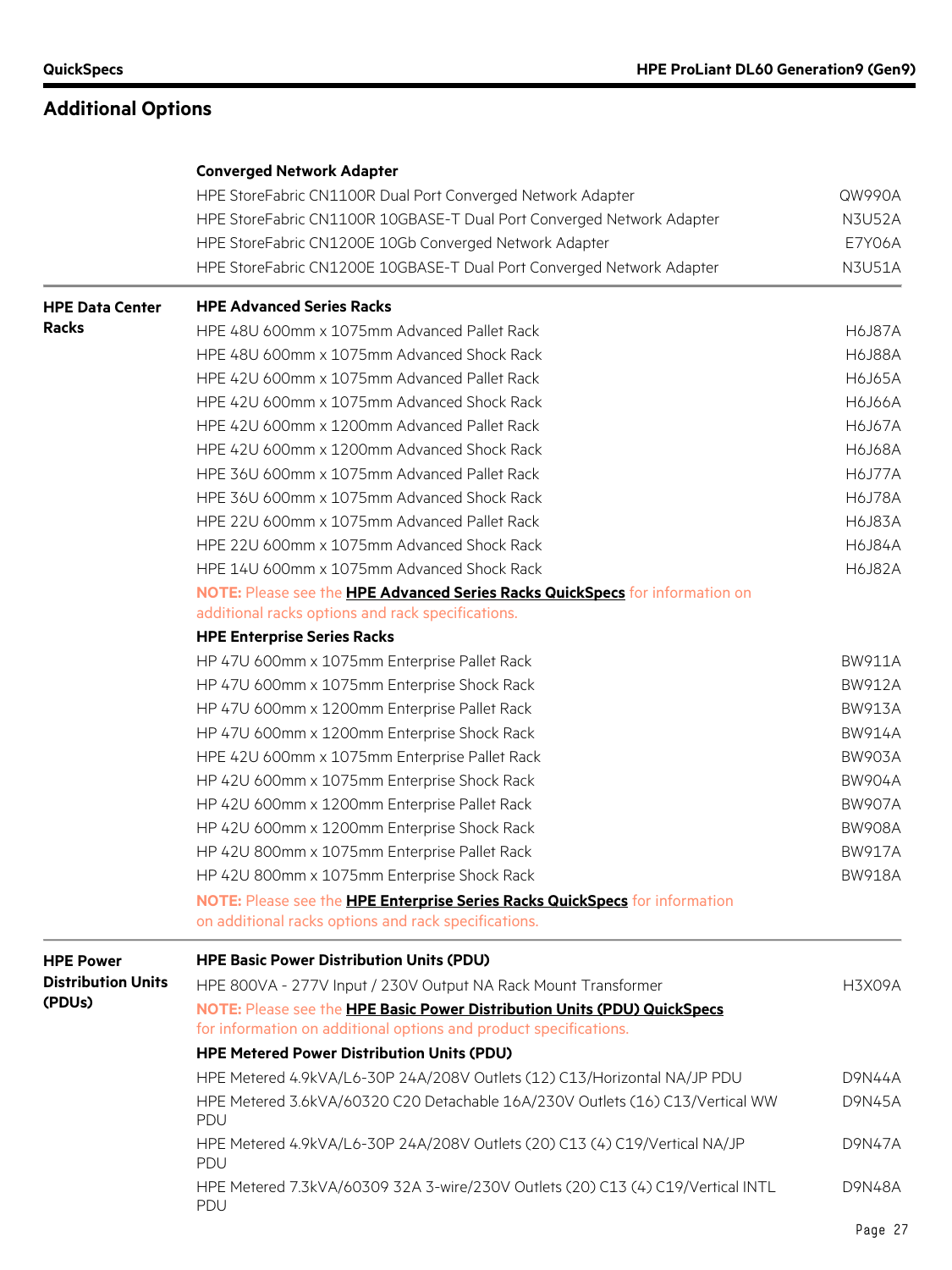| HPE Metered 3Ph 8.6kVA/L15-30P 24A/208V Outlets (18) C13 (3) C19/Vertical<br>NA/JP PDU                | <b>D9N51A</b> |
|-------------------------------------------------------------------------------------------------------|---------------|
| HPE Metered 3Ph 8.6kVA/L21-30P 24A/120-208V Outlets (18) C13 (3) C19 (3) 5-<br>20R/Vertical NA/JP PDU | <b>D9N53A</b> |
| HPE Metered 3Ph 11kVA/60309 5-wire 16A/230V Outlets (18) C13 (3) C19/Vertical<br><b>INTL PDU</b>      | <b>D9N55A</b> |
| HPE Metered 7.3kVA/60309 32A 3-wire/230V Outlet (32) C13 (4) C19/Vertical INTL<br>PDU                 | <b>D9N50A</b> |
| HPE Metered 3Ph 11kVA/60309 5-wire 16A/230V Outlets (30) C13 (3) C19/Vertical<br><b>INTL PDU</b>      | <b>D9N57A</b> |
| HPE Metered 3Ph 14.4kVA/CS8365C 40A/208V Outlets (12) C13 (12) C19/Vertical<br>NA/JP PDU              | <b>D9N58A</b> |
| HPE Metered 3Ph 16.6kVA/60309 32A-30A 5-wire 24A/230V Outlets (30) C13 (3)<br>C19/Vertical NA/JP PDU  | <b>D9N61A</b> |
| HPE Metered 3Ph 16.6kVA/60309 32A-30A 5-wire 24A/230V Outlets (12) C13 (12)<br>C19/Vertical NA/JP PDU | D9N62A        |
| HPE Metered 3Ph 17.3kVA/60309 60A 4-wire 48A/208V Outlets (24) C13 (3)<br>C19/Vertical NA/JP PDU      | <b>D9N54A</b> |
| HPE Metered 3Ph 17.3kVA/60309 60A 4-wire 48A/208V Outlets (12) C13 (12)<br>C19/Vertical NA/JP PDU     | <b>D9N59A</b> |
| HPE Metered 3Ph 17.3kVA/60309 60A 4-wire 48A/208V Outlets (12) C13 (12)<br>C19/Vertical NA/JP PDU     | G9Z07A        |
| HPE Metered 3Ph 19.9kVA/L22-30P 24A/277V Outlets (30) RF-203P-HP/Vertical NA<br>PDU                   | D9N63A        |
| HPE Metered 3Ph 22kVA/60309 5-wire 32A/230V Outlet (30) C13 (3) C19/Vertical<br><b>INTL PDU</b>       | <b>D9N56A</b> |
| HPE Metered 3Ph 22kVA/60309 5-wire 32A/230V Outlets (12) C13 (12) C19/Vertical<br><b>INTL PDU</b>     | <b>D9N60A</b> |
| HPE Metered 3Ph 22kVA/60309 5-wire WT 32A/230V Outlets (12) C13 (12)<br>C19/Vertical INTL PDU         | G9Z08A        |
| HP Environmental Sensor for Remote Monitored and Managed PDUs                                         | E2D53A        |
| NOTE: Please see the HPE Metered Power Distribution Units (PDU) QuickSpecs                            |               |
| for information on additional options and product specifications.                                     |               |
| HPE Intelligent Power Distribution Unit (PDU)                                                         |               |
| HPE Intelligent Modular 4.9kVA/L6-30P 24A/208V Outlets (6) C19/Horizontal NA/JP<br>PDU                | AF520A        |
| HPE Intelligent Modular 8.3kVA/CS8265C 40A/208V Outlets (6) C19/Horizontal NA/JP<br>PDU               | AF521A        |
| HPE Intelligent Modular 3Ph 8.6kVA/L15-30P 24A/208V Outlets (6) C19/Horizontal<br>NA/JP PDU           | AF522A        |
| HPE Intelligent Modular 3Ph 17.3kVA/60309 60A 4-wire 48A/208V (6)<br>C19/Horizontal NA/JP PDU         | AF523A        |
| HPE Intelligent Modular 3Ph 17.3kVA/60309 30A 5-wire 24A/240V (6)<br>C19/Horizontal NA/JP PDU         | AF901A        |
| HPE Intelligent Modular 7.3kVA/60309 3-wire 32A/230V Outlets (6) C19/Horizontal<br><b>INTL PDU</b>    | AF525A        |
| HPE Intelligent Modular 3Ph 11kVA/60309 5-wire 16A/230V Outlets (6)<br>C19/Horizontal INTL PDU        | AF526A        |
| HPE Intelligent Modular 3Ph 22kVA/60309 5-wire 32A/230V Outlets (6)<br>C19/Horizontal INTL PDU        | AF527A        |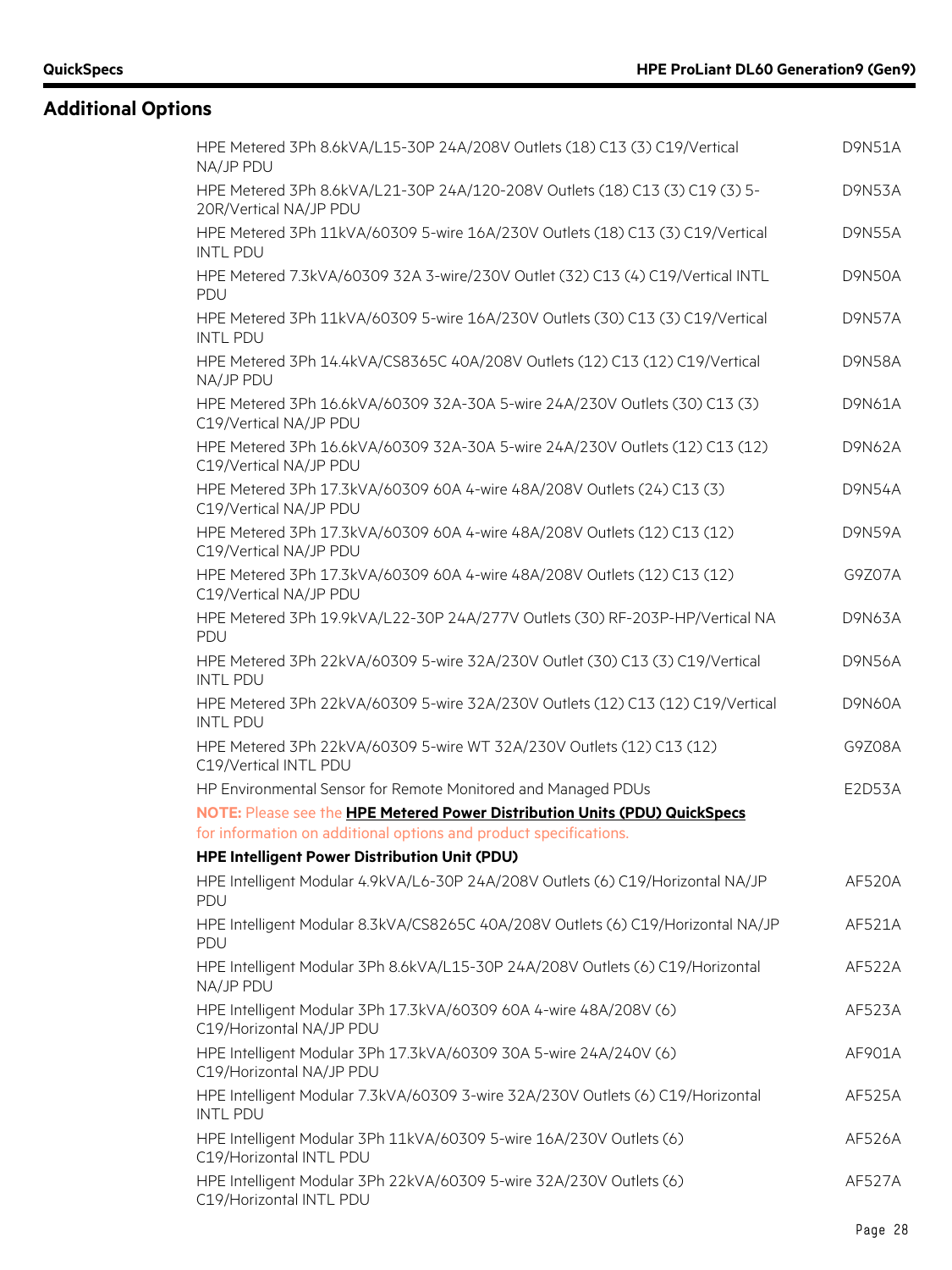|                                       | HPE Intelligent Modular 3Ph 17.3kVA/IEC 60309 60A 4-wire 48A/208V (12)<br>C19/Horizontal NA/JP PDU                                                                  | AF535A        |
|---------------------------------------|---------------------------------------------------------------------------------------------------------------------------------------------------------------------|---------------|
|                                       | HPE Intelligent Modular 3Ph 22kVA/60309 5-wire 32A/230V Outlets (12)<br>C19/Horizontal INTL PDU                                                                     | AF538A        |
|                                       | HPE Intelligent Modular 4.9kVA/L6-30P 24A/208V Outlets (20) C13 (6)<br>C19/Horizontal NA/JP PDU                                                                     | AF531A        |
|                                       | HPE Intelligent Modular 3Ph 8.6kVA/L15-30P 24A/208V Outlets (20) C13 (6)<br>C19/Horizontal NA/JP PDU                                                                | AF532A        |
|                                       | HPE Intelligent Modular 3Ph 14.4kVA/CS8365C 40A/208V Outlets (6) C19/Horizontal<br>NA/JP PDU                                                                        | AF533A        |
|                                       | HPE Intelligent Modular 7.3kVA/60309 3-wire 32A/230V Outlets (6) C19/Horizontal<br><b>INTL PDU Kit</b>                                                              | AF534A        |
|                                       | HPE 5xC13 Intelligent PDU Extension Bar G2 Kit                                                                                                                      | AF547A        |
|                                       | HPE 5xC13 Outlets Power and UID LEDs Pair Standard Extension Bar                                                                                                    | AF528A        |
|                                       | NOTE: Please see the HPE Intelligent Power Distribution Unit (PDU) QuickSpecs<br>for information on additional options and product specifications.                  |               |
|                                       | <b>HPE Metered and Switched Power Distribution Units (PDU)</b>                                                                                                      |               |
|                                       | HPE Metered Switched 2.8kVA/L5-30P 24A/120V Outlets (24) 5-20R /Vertical NA/JP<br>PDU                                                                               | <b>H8B48A</b> |
|                                       | HPE Metered Switched 3.6kVA/60320 C20 Detachable 16A/230V Outlets (7) C13 (1)<br>C19/Vertical WW PDU                                                                | <b>H8B49A</b> |
|                                       | HPE Metered Switched 4.9kVA/L6-30P 24A/208V Outlets (20) C13 (4) C19/Vertical<br>NA/JP PDU                                                                          | <b>H8B50A</b> |
|                                       | HPE Metered Switched 7.3kVA/60309 3-wire 32A/230V Outlets (20) C13 (4)<br>C19/Vertical INTL PDU                                                                     | <b>H8B51A</b> |
|                                       | HPE Metered Switched 3Ph 8.6kVA/L15-30P 24A/208V Outlets (18) C13 (6)<br>C19/Vertical NA/JP PDU                                                                     | <b>H8B52A</b> |
|                                       | HPE Metered Switched 3Ph 8.6kVA/L21-30P 24A/208V Outlets (20)C13 (3)C19 (1)5-<br>20R/Vertical NA/JP PDU                                                             | <b>H8B53A</b> |
|                                       | HPE Metered Switched 3Ph 11kVA/60309 5-wire 16A/230V Outlets (21) C13 (3)<br>C19/Vertical INTL PDU                                                                  | <b>H8B54A</b> |
|                                       | HPE Metered Switched 3Ph 14.4kVA/CS8365C 40A/208V Outlets (12) C13 (12)<br>C19/Vertical NA/JP PDU                                                                   | <b>H8B55A</b> |
|                                       | HPE Metered Switched 3Ph 17.3kVA/60309 4-wire 48A/208V Outlets (12) C13 (12)<br>C19/Vertical NA/JP PDU                                                              | <b>H8B56A</b> |
|                                       | NOTE: Please see the HPE Metered and Switched Power Distribution Units (PDU)<br><b>QuickSpecs</b> for information on additional options and product specifications. |               |
|                                       | NOTE: To learn more, please visit the <b>HPE Uninterruptible Power Systems (UPS)</b><br>web page.                                                                   |               |
| <b>HPE Rack Mount</b>                 | <b>HPE Location Discovery Services</b>                                                                                                                              |               |
| <b>Consoles, KVM</b><br>Switches, and | HPE Location Discovery Services LCD8500 Kit                                                                                                                         | <b>TL052A</b> |
| <b>Keyboards</b>                      | NOTE: Please see the <b>HPE Location Discovery Services QuickSpecs</b> for information<br>on additional options and product specifications.                         |               |
|                                       | <b>HPE Rack Mount Consoles</b>                                                                                                                                      |               |
|                                       | HP LCD8500 1U US Rackmount Console Kit                                                                                                                              | AF630A        |
|                                       | HP LCD8500 1U UK Rackmount Console Kit                                                                                                                              | AF631A        |
|                                       | HP LCD8500 1U DE Rackmount Console Kit                                                                                                                              | AF632A        |
|                                       | HP LCD8500 1U FR Rackmount Console Kit                                                                                                                              | AF633A        |
|                                       |                                                                                                                                                                     | Page 29       |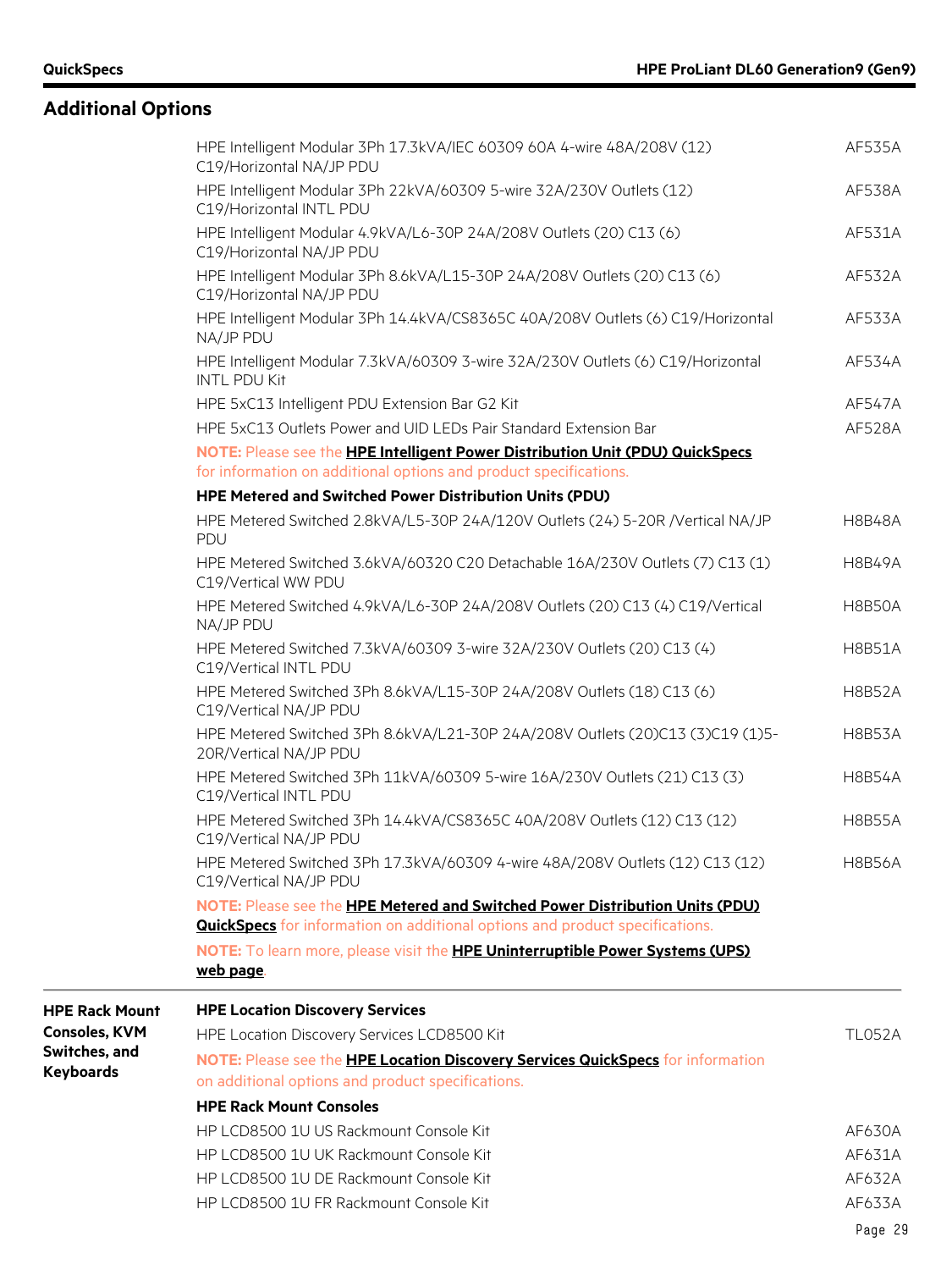| HP LCD8500 1U JP Rackmount Console Kit                                 | AF642A     |
|------------------------------------------------------------------------|------------|
| HP LCD8500 1U RU Rackmount Console Kit                                 | AF643A     |
| HP LCD8500 1U INTL Rackmount Console Kit                               | AF644A     |
| HP LCD8500 1U US TAA Rackmount Console Kit                             | AF645A     |
| <b>HPE KVM Switches</b>                                                |            |
| HP 0x1x8 G3 KVM Console Switch                                         | AF651A     |
| HP 0x2x16 G3 KVM Console Switch                                        | AF652A     |
| HP TAA 0x2x16 G3 KVM Console Switch                                    | AF653A     |
| HP USB Remote Access Key for G3 KVM Console Switches                   | AF650A     |
| HPE KVM Console USB/Display Port Interface Adapter                     | AF654A     |
| HPE KVM Console USB 8-pack Interface Adapter                           | AF655A     |
| HP KVM Console USB Interface Adapter                                   | AF628A     |
| HP 0x2x16 KVM Server Console Switch G2 with Virtual Media CAC Software | AF618A     |
| HP 0x2x32 KVM Server Console Switch G2 with Virtual Media CAC Software | AF619A     |
| HP KVM Console USB 2.0 Virtual Media CAC Interface Adapter             | AF629A     |
| HP 1x4 USB/PS2 KVM Console Switch                                      | AF611A     |
| HP 1x1Ex8 KVM IP Console Switch G2 with Virtual Media CAC Software     | AF620A     |
| HP 2x1Ex16 KVM IP Console Switch G2 with Virtual Media CAC Software    | AF621A     |
| HP 4x1Ex32 KVM IP Console Switch G2 with Virtual Media CAC Software    | AF622A     |
| NOTE: To learn more, please visit the HPE KVM Switches web page.       |            |
| <b>HPE USB Keyboard and Mouse</b>                                      |            |
| HPE USB US Keyboard/Mouse Kit                                          | 631341-B21 |
| HPE USB UK Keyboard/Mouse Kit                                          | 631344-B21 |
| HPE USB FR Keyboard/Mouse Kit                                          | 631346-B21 |
| HPE USB ES Keyboard/Mouse Kit                                          | 631348-B21 |
| HPE USB DE Keyboard/Mouse Kit                                          | 631358-B21 |
| HPE USB JP Keyboard/Mouse Kit                                          | 631360-B21 |
| HPE USB IT Keyboard/Mouse Kit                                          | 631362-B21 |
| HPE USB CN Keyboard/Mouse Kit                                          | 631364-B21 |
| HPE USB AE Keyboard/Mouse Kit                                          | 638212-B21 |
| HPE USB RU Keyboard/Mouse Kit                                          | 638214-B21 |
| HPE USB IN Keyboard/Mouse Kit                                          | 672097-D63 |
| HPE USB AP/INTL Keyboard/Mouse Kit                                     | 672097-373 |
| HPE USB INTL Keyboard/Mouse Kit                                        | 672097-B33 |
| HPE USB PT Keyboard/Mouse Kit                                          | 672097-133 |
| HPE USB TR Keyboard/Mouse Kit                                          | 672097-143 |
| HPE USB CZ Keyboard/Mouse Kit                                          | 672097-223 |
| HPE USB FI Keyboard/Mouse Kit                                          | 672097-353 |
| HPE USB SE Keyboard/Mouse Kit                                          | 672097-103 |
| HPE USB CH Keyboard/Mouse Kit                                          | 672097-113 |
| HPE USB KR Keyboard/Mouse Kit                                          | 672097-KD3 |
| <b>Rail Kits</b>                                                       |            |
| HP 1U Small Form Factor Easy Install Rail Kit                          | 734807-B21 |
| HPE 1U Cable Management Arm for Easy Install Rail Kit                  | 734811-B21 |
| <b>HPE Other Options</b>                                               |            |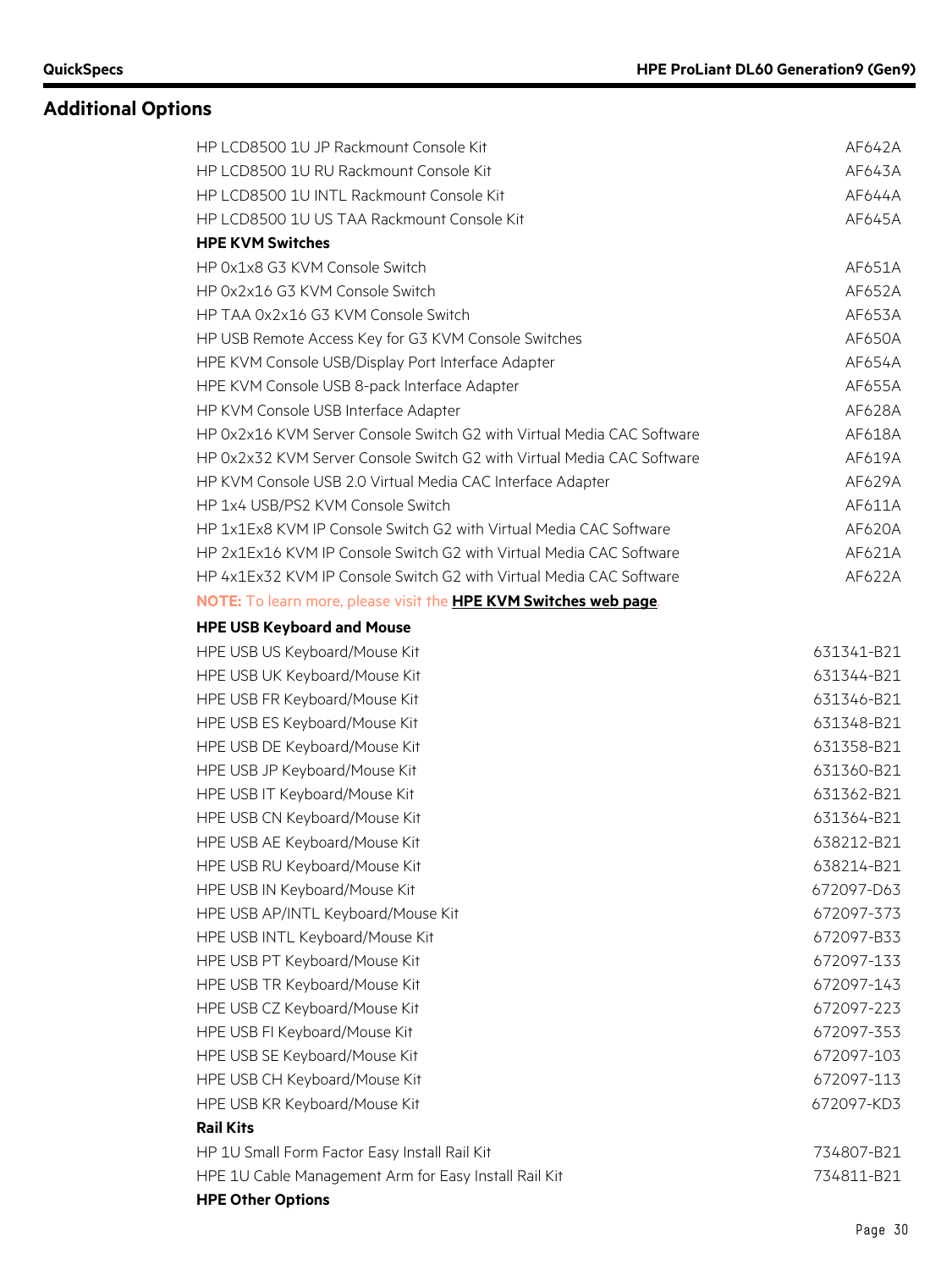|                      | HPE Rack LED Light Kit                                                                                                                                              | <b>BW939A</b> |  |  |  |  |  |
|----------------------|---------------------------------------------------------------------------------------------------------------------------------------------------------------------|---------------|--|--|--|--|--|
|                      | HP Kit LCD 1.83m Latch Display Port Cable                                                                                                                           | G7T29A        |  |  |  |  |  |
|                      | HP ConvergedSystem Door Branding Kit                                                                                                                                | <b>TK815A</b> |  |  |  |  |  |
|                      | HP ConvergedSystem Rack Light Kit                                                                                                                                   | <b>TK816A</b> |  |  |  |  |  |
|                      | HP ConvergedSystem Rack Side Panel 1075mm Kit                                                                                                                       | <b>TK817A</b> |  |  |  |  |  |
|                      | HPE Uninterruptible HPE DirectFlow Three Phase UPS                                                                                                                  |               |  |  |  |  |  |
| <b>Power Systems</b> | <b>Power Unit (1U UPS)</b>                                                                                                                                          |               |  |  |  |  |  |
| (UPS)                | HPE R12000 DirectFlow - 1U Rackmount Uninterruptible Power System                                                                                                   | G9Y75A        |  |  |  |  |  |
|                      | HPE R12000 DirectFlow - POD 1U Rackmount Uninterruptible Power System                                                                                               | AF478A        |  |  |  |  |  |
|                      | HPE RP12000/3 12000VA Three Phase INTL 6U Rackmount Uninterruptible Power<br>System                                                                                 | AF437A        |  |  |  |  |  |
|                      | Input/Output Module Options for 1U UPS                                                                                                                              |               |  |  |  |  |  |
|                      | HPE 32A 400-415 Volt Three Phase INTL R12000 DirectFlow UPS IEC309<br>Input/Output Module                                                                           | AF488A        |  |  |  |  |  |
|                      | HPE 30A 400-415 Volt Three Phase NA R10000 DirectFlow UPS IEC309 Input/Output<br>Module                                                                             | AF489A        |  |  |  |  |  |
|                      | HPE 32A 380 Volt Three Phase China R12000 DirectFlow UPS Unterminated<br>Input/Output Module                                                                        | AF490A        |  |  |  |  |  |
|                      | HPE 30A 480 Volt Three Phase NA R12000 DirectFlow UPS L22-30 Input/Output<br>Module                                                                                 | AF491A        |  |  |  |  |  |
|                      | HPE 30A 480 Volt Three Phase NA R12000 DirectFlow UPS IEC309 Input/Output<br>Module                                                                                 | AF492A        |  |  |  |  |  |
|                      | HPE 30A 400-415 Volt Three Phase NA R12000 DirectFlow UPS IEC309 Input/Output<br>Module                                                                             | G9Y76A        |  |  |  |  |  |
|                      | <b>Power Unit (2U UPS)</b>                                                                                                                                          |               |  |  |  |  |  |
|                      | HPE R18000 DirectFlow - 2U Rackmount Uninterruptible Power System                                                                                                   | AF479A        |  |  |  |  |  |
|                      | Input/Output Module Options for 2U UPS                                                                                                                              |               |  |  |  |  |  |
|                      | HPE 32A 400-415 Volt Three Phase INTL R18000 DirectFlow UPS IEC309<br>Input/Output Module                                                                           | AF483A        |  |  |  |  |  |
|                      | HPE 30A 380 Volt Three Phase China R18000 DirectFlow UPS Unterminated<br>Input/Output Module                                                                        | AF485A        |  |  |  |  |  |
|                      | HPE 30A 480 Volt Three Phase NA R18000 DirectFlow UPS IEC309 Input/Output<br>Module                                                                                 | AF486A        |  |  |  |  |  |
|                      | HPE 30A 480 Volt Three Phase NA R18000 DirectFlow UPS IEC309 Input/Output<br>Module                                                                                 | AF487A        |  |  |  |  |  |
|                      | HPE 30A 400 Volt Three Phase NA R18000 DirectFlow UPS IEC309 Input/Output<br>Module                                                                                 | D9Q02A        |  |  |  |  |  |
|                      | HPE 30A 400-415V Three Phase NA R18000 DirectFlow UPS 1:1 IEC309<br>Input/Output Module                                                                             | AF484A        |  |  |  |  |  |
|                      | NOTE: All Input/Output Modules support dual output outlets except the AF484A.                                                                                       |               |  |  |  |  |  |
|                      | HPE DirectFlow UPS Management Card                                                                                                                                  | AF493A        |  |  |  |  |  |
|                      | <b>Battery Pack Options</b>                                                                                                                                         |               |  |  |  |  |  |
|                      | HPE DirectFlow UPS - 1U Rackmount Lithium-ion Battery Pack                                                                                                          | AF480A        |  |  |  |  |  |
|                      | HPE DirectFlow UPS - 3U Rackmount VRLA Battery Pack                                                                                                                 | AF482A        |  |  |  |  |  |
|                      | HPE WW DirectFlow Secondary Battery Cable                                                                                                                           | AF497A        |  |  |  |  |  |
|                      | NOTE: Please see the HPE DirectFlow Three Phase Uninterruptible Power System<br><b>QuickSpecs</b> for information on additional options and product specifications. |               |  |  |  |  |  |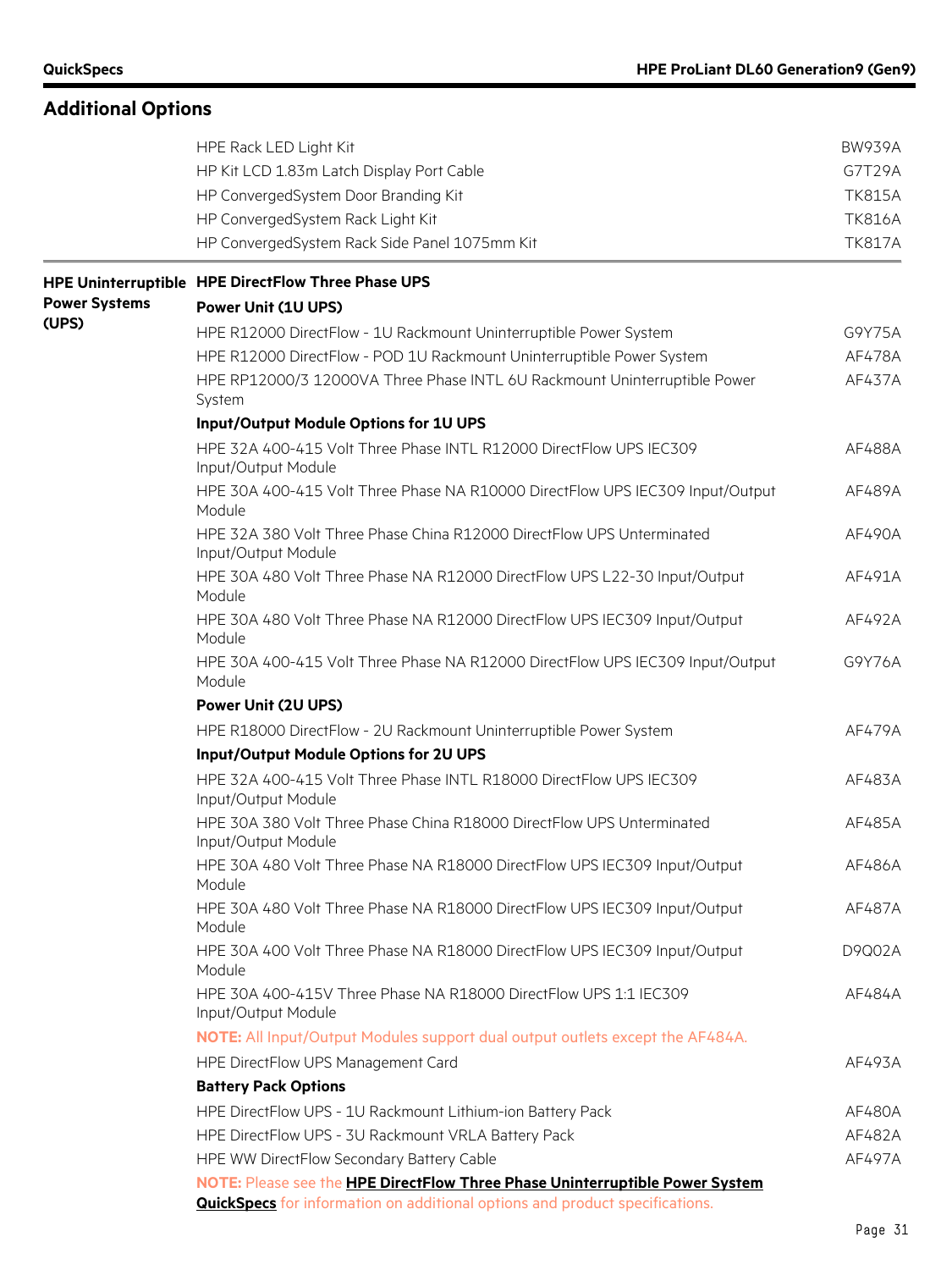|                       | <b>HPE Tower UPS</b>                                                                 |               |
|-----------------------|--------------------------------------------------------------------------------------|---------------|
|                       | HPE T750 G4 UPS Models                                                               |               |
|                       | HPE T750 G4 NA/JP Uninterruptible Power System                                       | <b>J2P85A</b> |
|                       | HPE T750 G4 INTL Uninterruptible Power System                                        | <b>J2P88A</b> |
|                       | HPE T1000 G4 UPS Models                                                              |               |
|                       | HPE T1000 G4 NA/JP Uninterruptible Power System                                      | <b>J2P86A</b> |
|                       | HPE T1000 G4 INTL Uninterruptible Power System                                       | J2P89A        |
|                       | HPE T1500 G4 UPS Models                                                              |               |
|                       | HPE T1500 G4 NA/JP Uninterruptible Power System                                      | <b>J2P87A</b> |
|                       | HPE T1500 G4 INTL Uninterruptible Power System                                       | J2P90A        |
|                       | <b>HPE Rack-mountable UPS</b>                                                        |               |
|                       | HPE R/T2200 G4 UPS Models                                                            |               |
|                       | HPE R/T2200 G4 NA/JP Uninterruptible Power System                                    | J2R00A        |
|                       | HPE R/T3000 G4 UPS Models                                                            |               |
|                       | HPE R/T3000 G4 Low Voltage NA/JP Uninterruptible Power System                        | J2R01A        |
|                       | HPE R/T3000 G4 High Voltage NA/JP Uninterruptible Power System                       | J2R02A        |
|                       | HPE R/T3000 G4 High Voltage INTL Uninterruptible Power System                        | J2R04A        |
|                       | R1500 G4 Models                                                                      |               |
|                       | HPE R1500 G4 NA Uninterruptible Power System                                         | J2Q99A        |
|                       | HPE R1500 G4 JP/TWN Uninterruptible Power System                                     | J2R05A        |
|                       | HPE R1500 G4 INTL Uninterruptible Power System                                       | J2R03A        |
|                       | R7000 Uninterruptible Power System (UPS)                                             |               |
|                       | HPE R7000 4U 50A High Voltage NA/JP Uninterruptible Power System                     | AF462A        |
|                       | HPE R7000 4U IEC-32A High Voltage INTL Uninterruptible Power System                  | AF463A        |
|                       | R5000 Uninterruptible Power System (UPS)                                             |               |
|                       | HPE R5000 3U L630 High Voltage NA/JP Uninterruptible Power System                    | AF460A        |
|                       | HPE R5000 3U IEC309-32A High Voltage INTL Uninterruptible Power System               | AF461A        |
|                       | NOTE: Please see the HPE Line Interactive Single Phase UPS QuickSpecs                |               |
|                       | for information on additional options and product specifications.                    |               |
|                       | <b>HPE UPS Options</b>                                                               |               |
|                       | HPE R/T2200 G4 Extended Runtime Module                                               | J2R09A        |
|                       | HPE R/T3000 G4 Extended Runtime Module                                               | <b>J2R10A</b> |
|                       | HPE 2U Rack/Tower UPS Shipping Kit                                                   | L4Q11A        |
|                       | NOTE: To learn more, please visit the <b>HPE Uninterruptible Power Systems (UPS)</b> |               |
|                       | web page.                                                                            |               |
| <b>HPE USB and SD</b> | <b>HPE Enterprise Mainstream Flash Media Kits for Memory Cards</b>                   |               |
| <b>Options</b>        | HPE 32GB microSD Mainstream Flash Media Kit                                          | 700139-B21    |
|                       | HPE 8GB microSD Enterprise Mainstream Flash Media Kit                                | 726116-B21    |
|                       | HPE 8GB USB Enterprise Mainstream Flash Media Drive Key Kit                          | 737953-B21    |
|                       | HPE Dual 8GB microSD Enterprise Midline USB Kit                                      | 741279-B21    |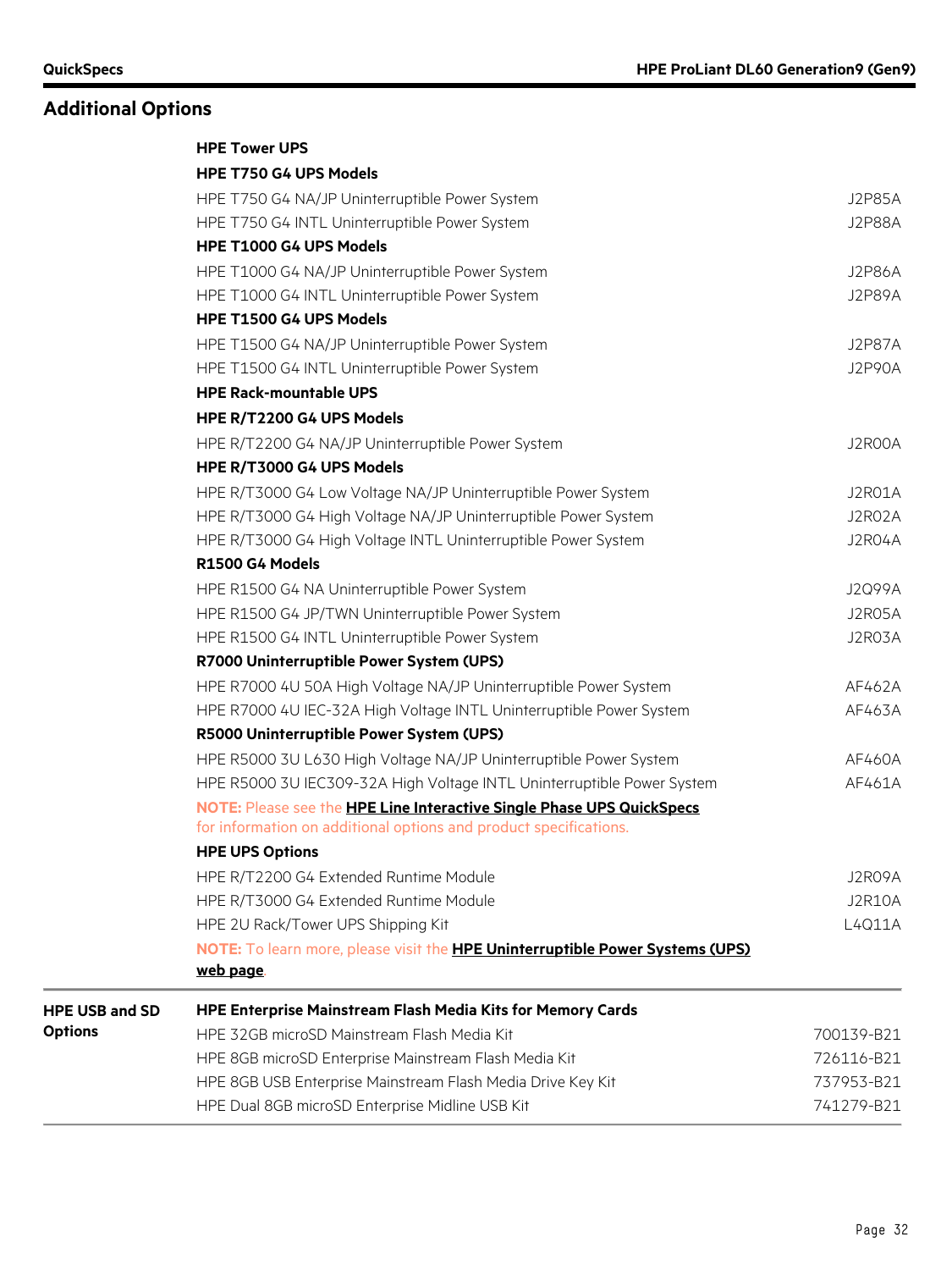| <b>HPE Support</b> | <b>Installation &amp; Start-up Services</b>                              |        |  |  |  |  |
|--------------------|--------------------------------------------------------------------------|--------|--|--|--|--|
| <b>Services</b>    | HPE Installation ML/DL Series 10 Service                                 | U7WZ5E |  |  |  |  |
|                    | HPE Startup ML/DL Series 10 Service                                      | U7WZ7E |  |  |  |  |
|                    | <b>Foundation Care</b>                                                   |        |  |  |  |  |
|                    | HPE 3 year Foundation Care Next business day DL60 Gen9 Service           | U7VX4E |  |  |  |  |
|                    | HPE 3 year Foundation Care Next business day with DMR DL60 Gen9 Service  | U7VX5E |  |  |  |  |
|                    | HPE 3 year Foundation Care Next business day with CDMR DL60 Gen9 Service | U7VX6E |  |  |  |  |
|                    | HPE 3 year Foundation Care 24x7 DL60 Gen9 Service                        | U7VX7E |  |  |  |  |
|                    | HPE 3 year Foundation Care 24x7 wDMR DL60 Gen9 Service                   | U7VX8E |  |  |  |  |
|                    | HPE 3 year Foundation Care 24x7 wCDMR DL60 Gen9 Service                  | U7VX9E |  |  |  |  |
|                    | <b>Proactive Care</b>                                                    |        |  |  |  |  |
|                    | HPE 3 year Proactive Care 24x7 DL60 Gen9 Service                         | U7WA4E |  |  |  |  |
|                    | HPE 3 year Proactive Care 24x7 with DMR DL60 Gen9 Service                | U7WA5E |  |  |  |  |
|                    | HPE 3 year Proactive Care 24x7 with CDMR DL60 Gen9 Service               | U7WA6E |  |  |  |  |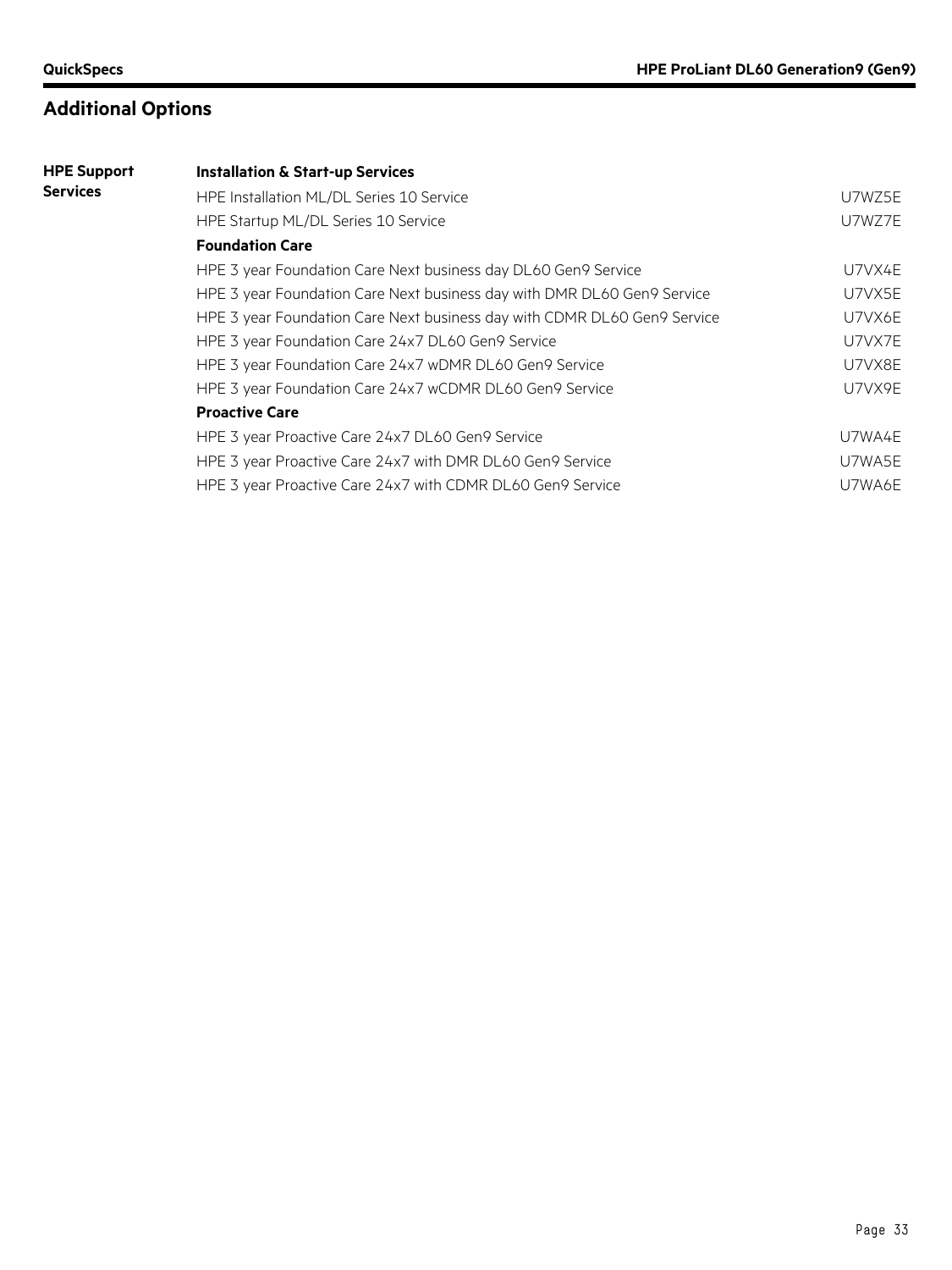**guidelines**

**Memory Population** 



#### **General Memory Population Rules and Guidelines**:

- . Install DIMMs only if the corresponding processor is installed.
- . If only one processor is installed in a two processor system, only half of the DIMM slots are available.
- . To maximize performance, it is recommended to balance the total memory capacity between all installed processors and to load the channels similarly whenever possible.
- . When two processors are installed, balance the DIMMs across the two processors.
- . White DIMM slots denote the first slot to be populated in a channel.
- . Do not mix RDIMMs or LRDIMMs.
- . Quad rank RDIMMs are not supported in HPE ProLiant DL60 Gen9 servers.
- . DIMMs of different speeds may be mixed in any order; the server will select a common optimal speed.
- . The maximum memory speed is a function of the memory type, memory configuration, and processor model.
- . The maximum memory capacity is a function of the memory type and number of installed processors.
- . To realize the performance memory capabilities listed in this document, HPE SmartMemory is required.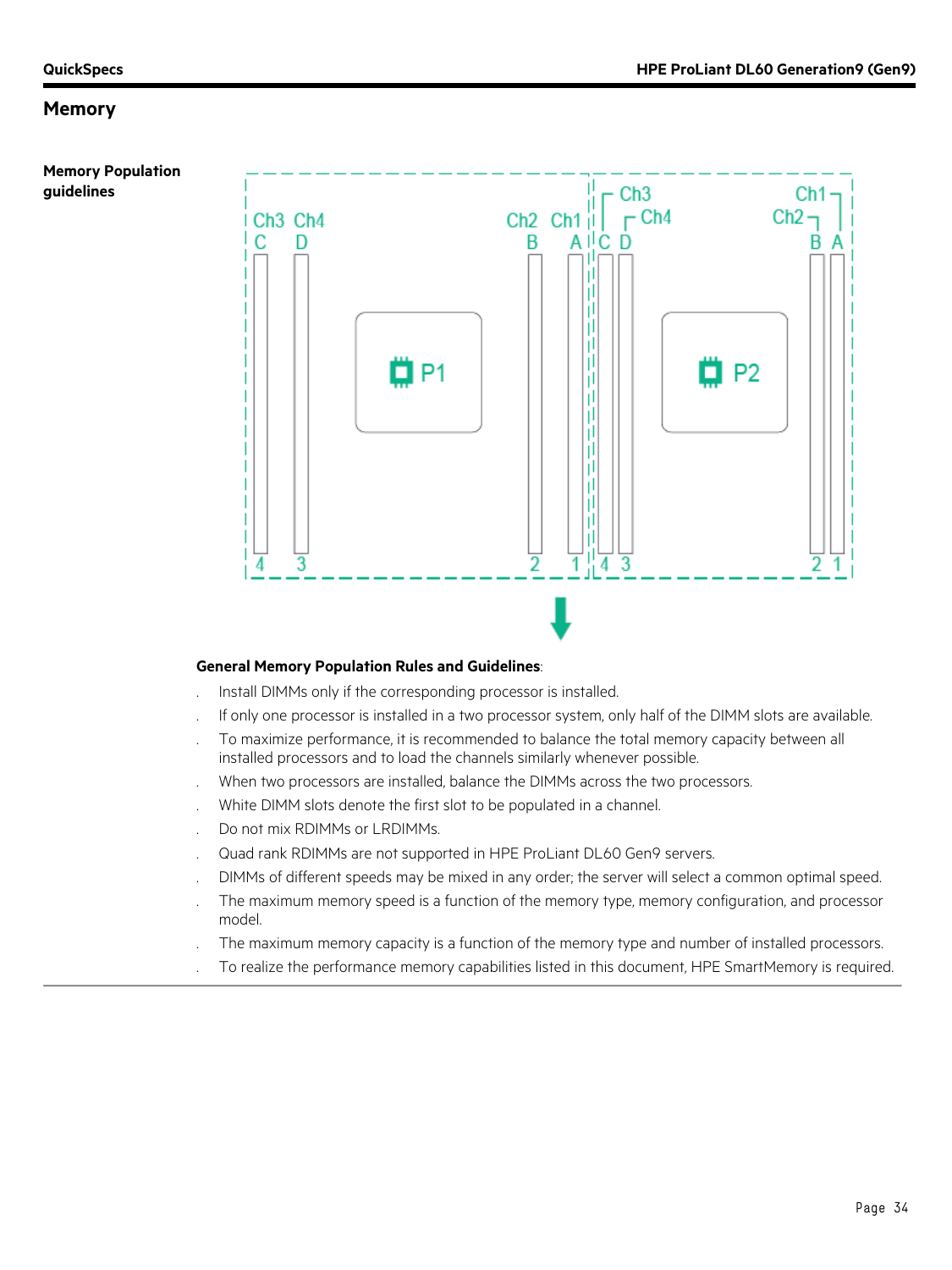**Intel Gen9 Supported Memory Bandwidth for HPE ProLiant Gen9 Intel® Xeon® E5-2600v3 Series Processor Family**

| <b>Memory Bandwidth and Capacity</b> |                                  |                                             |                     |                     |                     |                               |                     |  |
|--------------------------------------|----------------------------------|---------------------------------------------|---------------------|---------------------|---------------------|-------------------------------|---------------------|--|
| [DIMM Type]                          | <b>Registered DIMMs (RDIMMs)</b> |                                             |                     |                     |                     | <b>Load Reduced (LRDIMMs)</b> |                     |  |
| <b>HPE SKU P/N</b>                   |                                  | 726717-B21 726718-B21 759934-B21 726719-B21 |                     |                     |                     | 728629-B21 726720-B21         | 726722-B21          |  |
| <b>DIMM Rank</b>                     | Single Rank                      | Single Rank                                 | Dual Rank           | Dual Rank           | Dual Rank           | Dual Rank                     | Quad Rank           |  |
| <b>DIMM Capacity</b>                 | 4GB                              | 8GB                                         | 8GB                 | 16GB                | 32GB                | 16GB                          | 32GB                |  |
| <b>Voltage</b>                       | Std Voltage<br>1.2V              | Std Voltage<br>1.2V                         | Std Voltage<br>1.2V | Std Voltage<br>1.2V | Std Voltage<br>1.2V | Std Voltage<br>1.2V           | Std Voltage<br>1.2V |  |
| <b>DRAM Depth [bit]</b>              | 512M                             | 1 <sub>G</sub>                              | 512M                | 1 <sub>G</sub>      | 1 <sub>G</sub>      | 2G                            | 2G                  |  |
| <b>DRAM Width [bit]</b>              | x8                               | x4                                          | x8                  | x4                  | x4                  | x4                            | x4                  |  |
| <b>DRAM Density</b>                  | 4Gb                              | 4Gb                                         | 4Gb                 | 4Gb                 | 4Gb                 | 8Gb                           | 8Gb                 |  |
| <b>CAS Latency</b>                   | $15 - 15 - 15$                   | $15 - 15 - 15$                              | $15 - 15 - 15$      | $15 - 15 - 15$      | $15 - 15 - 15$      | $15 - 15 - 15$                | $15 - 15 - 15$      |  |
| <b>DIMM Native Speed</b><br>(MT/s)   | 2133                             | 2133                                        | 2133                | 2133                | 2133                | 2133                          | 2133                |  |
| <b>SLOTS THAT CAN BE POPULATED</b>   |                                  |                                             |                     |                     |                     |                               |                     |  |
| 8 slot servers                       | 8                                | 8                                           | 8                   | 8                   | 8                   | 8                             | 8                   |  |
| <b>MAXIMUM CAPACITY (GB)</b>         |                                  |                                             |                     |                     |                     |                               |                     |  |
|                                      | 32                               | 64                                          | 64                  | 128                 | 256                 | 128                           | 256                 |  |
| POPULATED DIMM SPEED (MT/s)          |                                  |                                             |                     |                     |                     |                               |                     |  |
| 1 DIMM Per Channel                   | 2133                             | 2133                                        | 2133                | 2133                | 2133                | 2133                          | 2133                |  |
| 2 DIMM Per Channel                   | n/a                              | n/a                                         | n/a                 | n/a                 | n/a                 | n/a                           | n/a                 |  |
| <b>3 DIMM Per Channel</b>            | n/a                              | n/a                                         | n/a                 | n/a                 | n/a                 | n/a                           | n/a                 |  |

**NOTE:** DL60 has 1 DIMM per channel and hence 2 DIMMs and 3 DIMMs per channel memory speeds are not applicable on DL60.

#### **Intel Gen9 Supported Memory Bandwidth for HPE ProLiant Gen9 Intel® Xeon® E5-2600v4 Series Processor Family**

| <b>Memory Bandwidth and Capacity</b> |             |                                                                     |            |            |                  |  |  |
|--------------------------------------|-------------|---------------------------------------------------------------------|------------|------------|------------------|--|--|
| [DIMM Type]                          |             | <b>Registered DIMMs (RDIMMs)</b>                                    |            |            |                  |  |  |
| <b>HPE SKU P/N</b>                   | 805347-B21  | 805349-B21                                                          | 836220-B21 | 805351-B21 | 805353-B21       |  |  |
| <b>DIMM Rank</b>                     | Single Rank | Single Rank                                                         | Dual Rank  | Dual Rank  | Dual Rank        |  |  |
| <b>DIMM Capacity</b>                 | 8GB         | 16GB                                                                | 16GB       | 32GB       | 32GB             |  |  |
| <b>Voltage</b>                       |             | Std Voltage 1.2V Std Voltage 1.2V Std Voltage 1.2V Std Voltage 1.2V |            |            | Std Voltage 1.2V |  |  |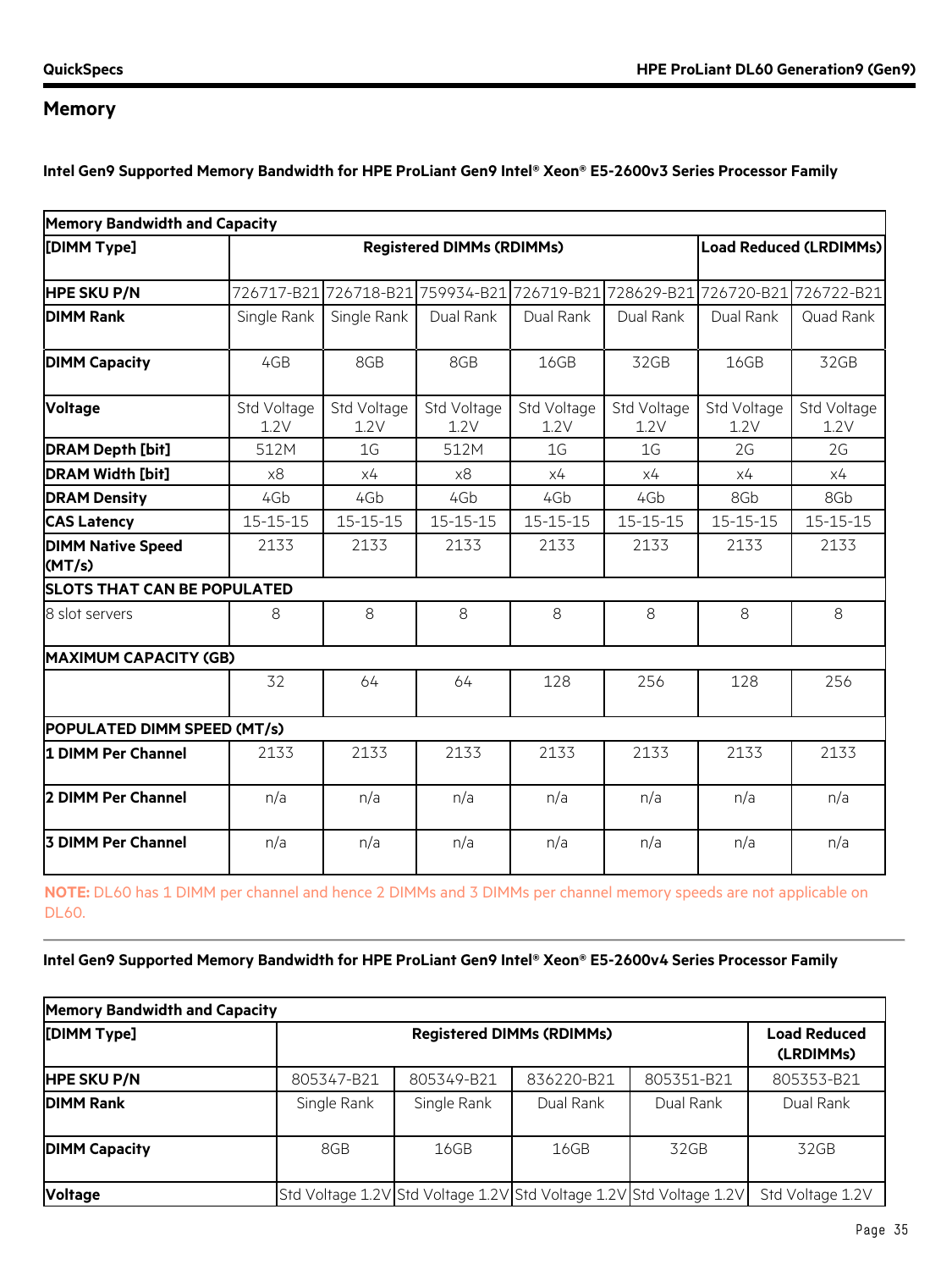| <b>DRAM Depth [bit]</b>            | 1G       | 2G       | 1 <sub>G</sub> | 2G       | 2G       |  |  |
|------------------------------------|----------|----------|----------------|----------|----------|--|--|
| <b>DRAM Width [bit]</b>            | x8       | х4       | х4             | х4       | х4       |  |  |
| <b>DRAM Density</b>                | 8Gb      | 8Gb      | 4Gb            | 8Gb      | 8Gb      |  |  |
| <b>CAS Latency</b>                 | 17-17-17 | 17-17-17 | 17-17-17       | 17-17-17 | 17-17-17 |  |  |
| <b>DIMM Native Speed (MT/s)</b>    | 2400     | 2400     | 2400           | 2400     | 2400     |  |  |
| <b>SLOTS THAT CAN BE POPULATED</b> |          |          |                |          |          |  |  |
| 8 slot servers                     | 8        | 8        | 8              | 8        | 8        |  |  |
| <b>MAXIMUM CAPACITY (GB)</b>       |          |          |                |          |          |  |  |
|                                    | 64       | 128      | 128            | 256      | 256      |  |  |
| POPULATED DIMM SPEED (MT/s)        |          |          |                |          |          |  |  |
| 1 DIMM Per Channel                 | 2400     | 2400     | 2400           | 2400     | 2400     |  |  |
| 2 DIMM Per Channel                 | n/a      | n/a      | n/a            | n/a      | n/a      |  |  |
| 3 DIMM Per Channel                 | n/a      | n/a      | n/a            | n/a      | n/a      |  |  |
|                                    |          |          |                |          |          |  |  |

**NOTE:** DL60 has 1 DIMM per channel and hence 2 DIMMs and 3 DIMMs per channel memory speeds are not applicable on DL60.

| <b>DIMM</b> slot and     | <b>DIMM</b> slot and configuration diagrams |  |  |
|--------------------------|---------------------------------------------|--|--|
| configuration<br>diagram | Basic memory slot & population diagra       |  |  |
|                          | Population order; start with "A" first, "   |  |  |

#### **Basic memory slot & population diagram**

- th "A" first, "B" second, "C" third, etc.
- When one processor is installed, install DIMMs in sequential alphabetic order: A, B, C, D, E, F.
- When two processors are installed, install DIMMs in sequential alphabetic order: CPU1-A, CPU2-A,CPU1- B,CPU2-B,CPU1-C, CP2-C.

| CPU <sub>1</sub> |                |                  | CPU <sub>2</sub> |                  |  |
|------------------|----------------|------------------|------------------|------------------|--|
|                  | Slot #         | Population order | Slot #           | Population order |  |
| Chnl 1           | '1             | A1               |                  | A1               |  |
|                  |                |                  |                  |                  |  |
|                  |                | CPU <sub>1</sub> |                  | CPU <sub>2</sub> |  |
|                  | Slot #         | Population order | Slot #           | Population order |  |
| Chnl 2           | $\overline{2}$ | <b>B2</b>        | 2                | <b>B2</b>        |  |
|                  |                |                  |                  |                  |  |
|                  |                | CPU <sub>1</sub> |                  | CPU <sub>2</sub> |  |
|                  | Slot #         | Population order | Slot #           | Population order |  |
| Chnl 4           | 3              | D <sub>3</sub>   | 3                | D <sub>3</sub>   |  |
|                  |                |                  |                  |                  |  |
| CPU <sub>1</sub> |                |                  | CPU <sub>2</sub> |                  |  |
|                  | Slot #         | Population order | Slot #           | Population order |  |
| Chnl 3           | 4              | C <sub>4</sub>   | 4                | C <sub>4</sub>   |  |

CPU #1 IS PROCESSOR ON RIGHT - LOOKING FROM FRONT OF SERVER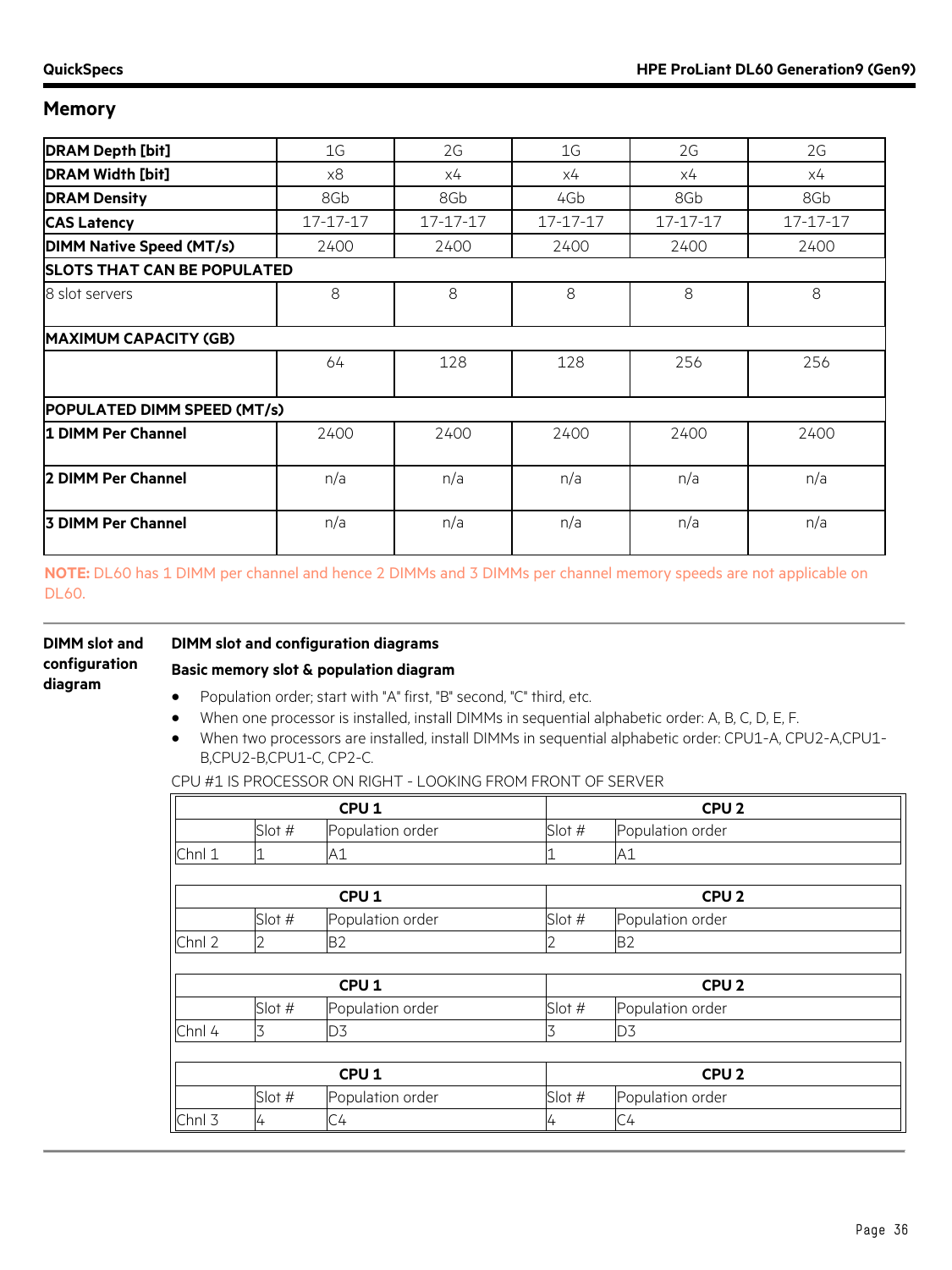#### **Memory Spee Processor Mo**

| d by | <b>Processor Models</b>                                   | <b>Supported Memory Speeds</b> |
|------|-----------------------------------------------------------|--------------------------------|
| del  | E5-2603v3, E5-2609v3                                      | 1600MT/s                       |
|      | E5-2620v3, E5-2630v3, E5-2640v3, E5-2630Lv3,<br>E5-2623v3 | 1866MT/s                       |
|      | E5-2650v3, E5-2660v3, E5-2650Lv3                          | 2133MT/s                       |
|      | E5-2609v4, E5-2603v4                                      | 1866MT/s                       |
|      | E5-2630Lv4, E5-2623v4, E5-2620v4, E5-2640v4,<br>E5-2630v4 | 2133MT/s                       |
|      | E5-2650Lv4, E5-2660v4, E5-2650v4                          | 2400MT/s                       |

| <b>Standard and</b><br><b>Maximum Memory</b><br><b>Capacity</b><br>(Pre-configured<br>Models) | <b>Pre-Configured Models</b>       | <b>Standard Memory</b> | <b>Maximum Memory Plus</b><br><b>Optional Memory</b> | <b>Standard Memory</b><br><b>Replaced with Optional</b><br><b>IMemory</b> |
|-----------------------------------------------------------------------------------------------|------------------------------------|------------------------|------------------------------------------------------|---------------------------------------------------------------------------|
|                                                                                               | E5-2609v4, E5-2609v3,<br>E5-2603v4 | 8GB (1x8GB)            | 232GB (7x32GB, 1x8GB) 256GB (8x32GB)                 |                                                                           |
|                                                                                               | E5-2603v3                          | 4GB (1x4GB)            | 228GB (7x32GB, 1x4GB) 256GB (8x32GB)                 |                                                                           |

#### **DDR4 memory options part number decoder**

**NOTE:** Capacity references are rounded to the common gigabyte (GB) values:

- $2GB = 2,048MB$
- $4GB = 4,096MB$
- 8GB = 8,192MB
- $16GB = 16,384MB$
- 32GB = 32,768MB
- 64GB = 65,536MB

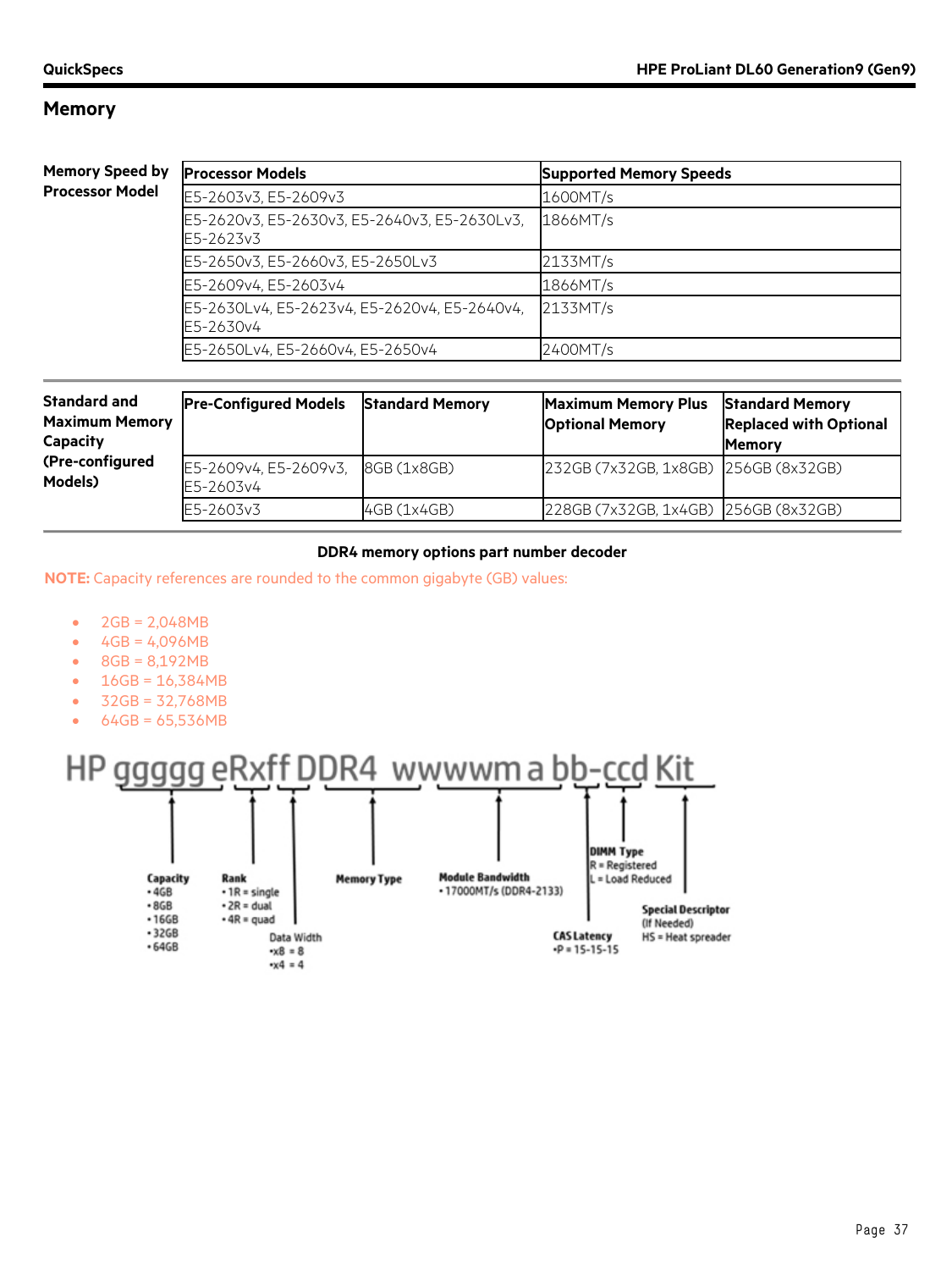## **Storage**



1-4 4 x LFF SATA/SAS/SSD Hot Pluggable Hard Drives Bays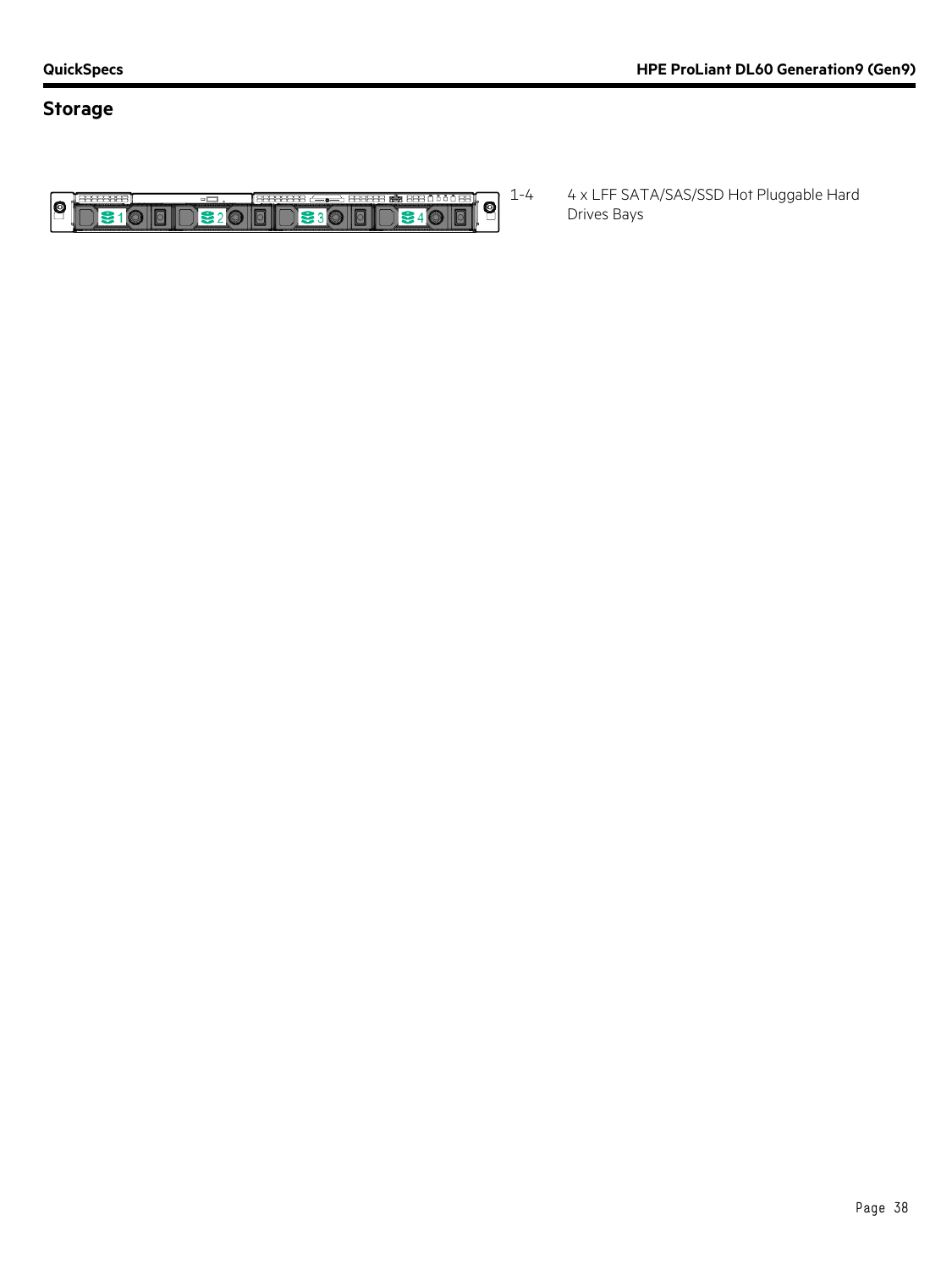| <b>System Unit</b> | <b>Dimensions</b><br>$(H \times W \times D)$      | 4 LFF - 1.69 x 17.11 x 23.9 inches (4.29 x 43.46 x 60.70 cm)                                                                                                                                                                                                        |                                                                                                                                                                                                                                                                                                                                                                                                                                                                                                        |  |
|--------------------|---------------------------------------------------|---------------------------------------------------------------------------------------------------------------------------------------------------------------------------------------------------------------------------------------------------------------------|--------------------------------------------------------------------------------------------------------------------------------------------------------------------------------------------------------------------------------------------------------------------------------------------------------------------------------------------------------------------------------------------------------------------------------------------------------------------------------------------------------|--|
|                    | Weight<br>(approximate)                           | Maximum:<br>(all hard drives, power<br>supplies, and processors<br>installed)                                                                                                                                                                                       | 37.44 lb (17kg)                                                                                                                                                                                                                                                                                                                                                                                                                                                                                        |  |
|                    |                                                   | Minimum:<br>(one hard drive, power<br>supply, and processor<br>installed)                                                                                                                                                                                           | 19.82 lb (9kg)                                                                                                                                                                                                                                                                                                                                                                                                                                                                                         |  |
|                    | <b>Input Requirements</b>                         | Rated Line Voltage                                                                                                                                                                                                                                                  | 100 to 240 VAC                                                                                                                                                                                                                                                                                                                                                                                                                                                                                         |  |
|                    | (for Standard 460W PSU, see                       | Rated Input Current                                                                                                                                                                                                                                                 | For 550W Power Supply:                                                                                                                                                                                                                                                                                                                                                                                                                                                                                 |  |
|                    | power specifications tables for                   |                                                                                                                                                                                                                                                                     | 6.7 A (at 100 VAC)                                                                                                                                                                                                                                                                                                                                                                                                                                                                                     |  |
|                    | detail on 460W, 750W and<br>1200W power supplies) |                                                                                                                                                                                                                                                                     | 3.3 A (at 100 VAC)                                                                                                                                                                                                                                                                                                                                                                                                                                                                                     |  |
|                    |                                                   | Rated Input Frequency                                                                                                                                                                                                                                               | 47 to 63 Hz                                                                                                                                                                                                                                                                                                                                                                                                                                                                                            |  |
|                    |                                                   | Rated Input Power                                                                                                                                                                                                                                                   | For 550 W Power Supply:                                                                                                                                                                                                                                                                                                                                                                                                                                                                                |  |
|                    |                                                   |                                                                                                                                                                                                                                                                     | < 670 W (at 100 VAC)                                                                                                                                                                                                                                                                                                                                                                                                                                                                                   |  |
|                    |                                                   |                                                                                                                                                                                                                                                                     | < 660 W (at 200 VAC)                                                                                                                                                                                                                                                                                                                                                                                                                                                                                   |  |
|                    | <b>BTU Rating</b>                                 | Maximum                                                                                                                                                                                                                                                             | For 550 W Power Supply:                                                                                                                                                                                                                                                                                                                                                                                                                                                                                |  |
|                    |                                                   |                                                                                                                                                                                                                                                                     | 2201 BTU/hr (at 100 VAC)                                                                                                                                                                                                                                                                                                                                                                                                                                                                               |  |
|                    |                                                   |                                                                                                                                                                                                                                                                     | 2153 BTU/hr (at 200 VAC)                                                                                                                                                                                                                                                                                                                                                                                                                                                                               |  |
|                    | <b>Power Specifications</b>                       | To review typical system power ratings use the Power Advisor which is<br>available via the online tool located at:<br>http://www.hpe.com/info/hppoweradvisor - Click on the system of<br>interest. Example: DL60 Gen9- Follow the instructions of the next screens. |                                                                                                                                                                                                                                                                                                                                                                                                                                                                                                        |  |
|                    | <b>Power Supply Output</b>                        | Rated Steady-State                                                                                                                                                                                                                                                  | For 550 W Power Supply:                                                                                                                                                                                                                                                                                                                                                                                                                                                                                |  |
|                    |                                                   | Power                                                                                                                                                                                                                                                               | 550 W (at 100 VAC)                                                                                                                                                                                                                                                                                                                                                                                                                                                                                     |  |
|                    |                                                   |                                                                                                                                                                                                                                                                     | 550 W (at 200 VAC)                                                                                                                                                                                                                                                                                                                                                                                                                                                                                     |  |
|                    |                                                   | Maximum Peak Power                                                                                                                                                                                                                                                  | For 550 W Power Supply:                                                                                                                                                                                                                                                                                                                                                                                                                                                                                |  |
|                    |                                                   |                                                                                                                                                                                                                                                                     | 550 W (at 100 VAC)                                                                                                                                                                                                                                                                                                                                                                                                                                                                                     |  |
|                    |                                                   |                                                                                                                                                                                                                                                                     | 550 W (at 200 VAC)                                                                                                                                                                                                                                                                                                                                                                                                                                                                                     |  |
|                    | <b>System Inlet Temperature</b>                   | <b>Standard Operating</b><br>Support                                                                                                                                                                                                                                | 10° to 35°C (50° to 95°F) at sea level with an<br>altitude derating of 1.0°C per every 304.8 m<br>(1.8°F per every 1000 ft) above sea level to a<br>maximum of 3048 m (10,000 ft), no direct<br>sustained sunlight. Maximum rate of change is<br>20°C/hr (36°F/hr). The upper limit and rate of<br>change may be limited by the type and number of<br>options installed. System performance during<br>standard operating support may be reduced if<br>operating with a fan fault or above 30°C (86°F). |  |
|                    |                                                   | <b>Extended Ambient</b><br><b>Operating Support</b>                                                                                                                                                                                                                 | For approved hardware configurations, the<br>supported system inlet range is extended to be:<br>5° to 10°C (41° to 50°F) and 35° to 40°C (95° to<br>104°F) at sea level with an altitude derating of<br>1.0°C per every 175 m (1.8°F per every 574 ft)<br>above 900 m (2953 ft) to a maximum of 3048 m<br>(10,000 ft). The approved hardware                                                                                                                                                           |  |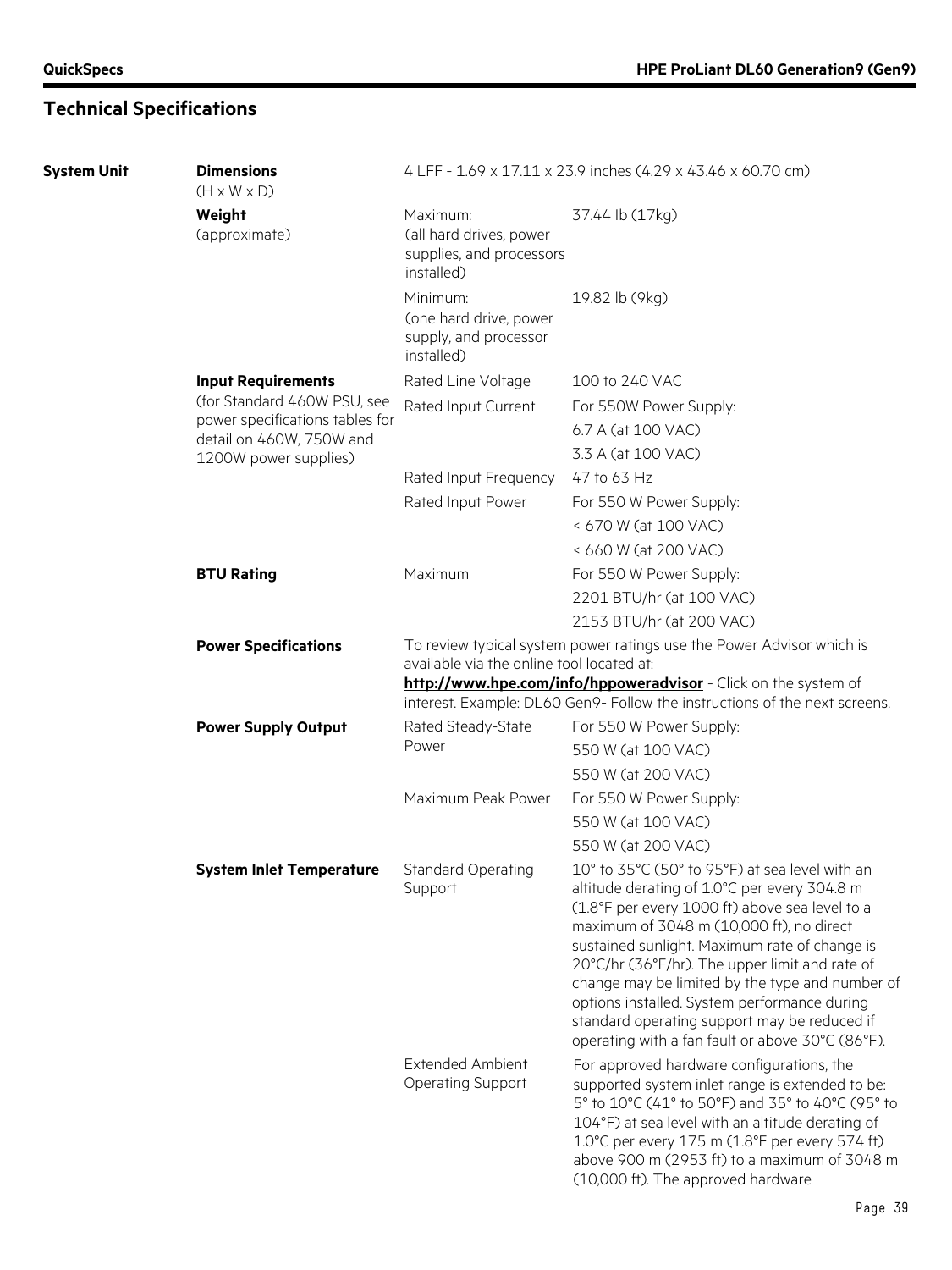configurations for this system are listed at the URL:

#### **<http://www.hpe.com/servers/ashrae>**.

System performance may be reduced if operating in the extended ambient operating range or with a fan fault.

#### **NOTE:** Supports A3 extended ambient.

|                                 | Non-operating                                                                                                                                                                                                                                                                                                                                  | -30° to 60°C (-22° to 140°F). Maximum rate of<br>change is 20°C/hr (36°F/hr).                                                                                                                        |  |  |
|---------------------------------|------------------------------------------------------------------------------------------------------------------------------------------------------------------------------------------------------------------------------------------------------------------------------------------------------------------------------------------------|------------------------------------------------------------------------------------------------------------------------------------------------------------------------------------------------------|--|--|
| <b>Relative Humidity</b>        | Operating                                                                                                                                                                                                                                                                                                                                      | Minimum to be the higher (more moisture) of -<br>12°C (10.4°F) dew point or 8% relative humidity.<br>Maximum to be the lower (less moisture) of 24°C<br>(75.2°F) dew point or 90% relative humidity. |  |  |
| (non-condensing)                | Non-operating                                                                                                                                                                                                                                                                                                                                  | 5% to 95% relative humidity (Rh), 38.7°C<br>(101.7°F) maximum wet bulb temperature, non-<br>condensing.                                                                                              |  |  |
| <b>Altitude</b>                 | Operating                                                                                                                                                                                                                                                                                                                                      | 3048 m (10,000 ft). This value may be limited by<br>the type and number of options installed.<br>Maximum allowable altitude change rate is 457<br>m/min (1500 ft/min).                               |  |  |
|                                 | Non-operating                                                                                                                                                                                                                                                                                                                                  | 9144 m (30,000 ft). Maximum allowable altitude<br>change rate is 457.2 m/min (1500 ft/min).                                                                                                          |  |  |
| <b>Acoustic Noise</b>           | Listed are the declared A-Weighted sound power levels (LWAd) and<br>declared average bystander position A-Weighted sound pressure levels<br>(LpAm) when the product is operating in a 23°C ambient environment.<br>Noise emissions were measured in accordance with ISO 7779 (ECMA 74)<br>and declared in accordance with ISO 9296 (ECMA 109). |                                                                                                                                                                                                      |  |  |
|                                 | Idle                                                                                                                                                                                                                                                                                                                                           |                                                                                                                                                                                                      |  |  |
|                                 | <b>LWAd</b>                                                                                                                                                                                                                                                                                                                                    | Entry 5.7 B                                                                                                                                                                                          |  |  |
|                                 |                                                                                                                                                                                                                                                                                                                                                | Base 5.0 B                                                                                                                                                                                           |  |  |
|                                 | LpAm                                                                                                                                                                                                                                                                                                                                           | Entry 33 dBA                                                                                                                                                                                         |  |  |
|                                 |                                                                                                                                                                                                                                                                                                                                                | Base 37 dBA                                                                                                                                                                                          |  |  |
|                                 | <b>Operating</b>                                                                                                                                                                                                                                                                                                                               |                                                                                                                                                                                                      |  |  |
|                                 | <b>LWAd</b>                                                                                                                                                                                                                                                                                                                                    | Entry 5.8 B                                                                                                                                                                                          |  |  |
|                                 |                                                                                                                                                                                                                                                                                                                                                | Base 5.5 B                                                                                                                                                                                           |  |  |
|                                 | LpAm                                                                                                                                                                                                                                                                                                                                           | Entry 38 dBA                                                                                                                                                                                         |  |  |
|                                 |                                                                                                                                                                                                                                                                                                                                                | Base 40 dBA                                                                                                                                                                                          |  |  |
| <b>Emissions Classification</b> | <b>FCC Rating</b>                                                                                                                                                                                                                                                                                                                              | Class A                                                                                                                                                                                              |  |  |
| (EMC)                           | Normative Standards                                                                                                                                                                                                                                                                                                                            | CISPR 22; EN55022; EN55024; FCC CFR 47, Pt<br>15; ICES-003; CNS13438; GB9254; K22;K24; EN<br>61000-3-2; EN 61000-3-3; EN 60950-1; IEC<br>60950-1                                                     |  |  |
|                                 | NOTE: Product conformance to cited product specifications is based on<br>sample (type) testing, evaluation, or assessment. This product or family<br>of products is eligible to bear the appropriate compliance logos and<br>statements.                                                                                                       |                                                                                                                                                                                                      |  |  |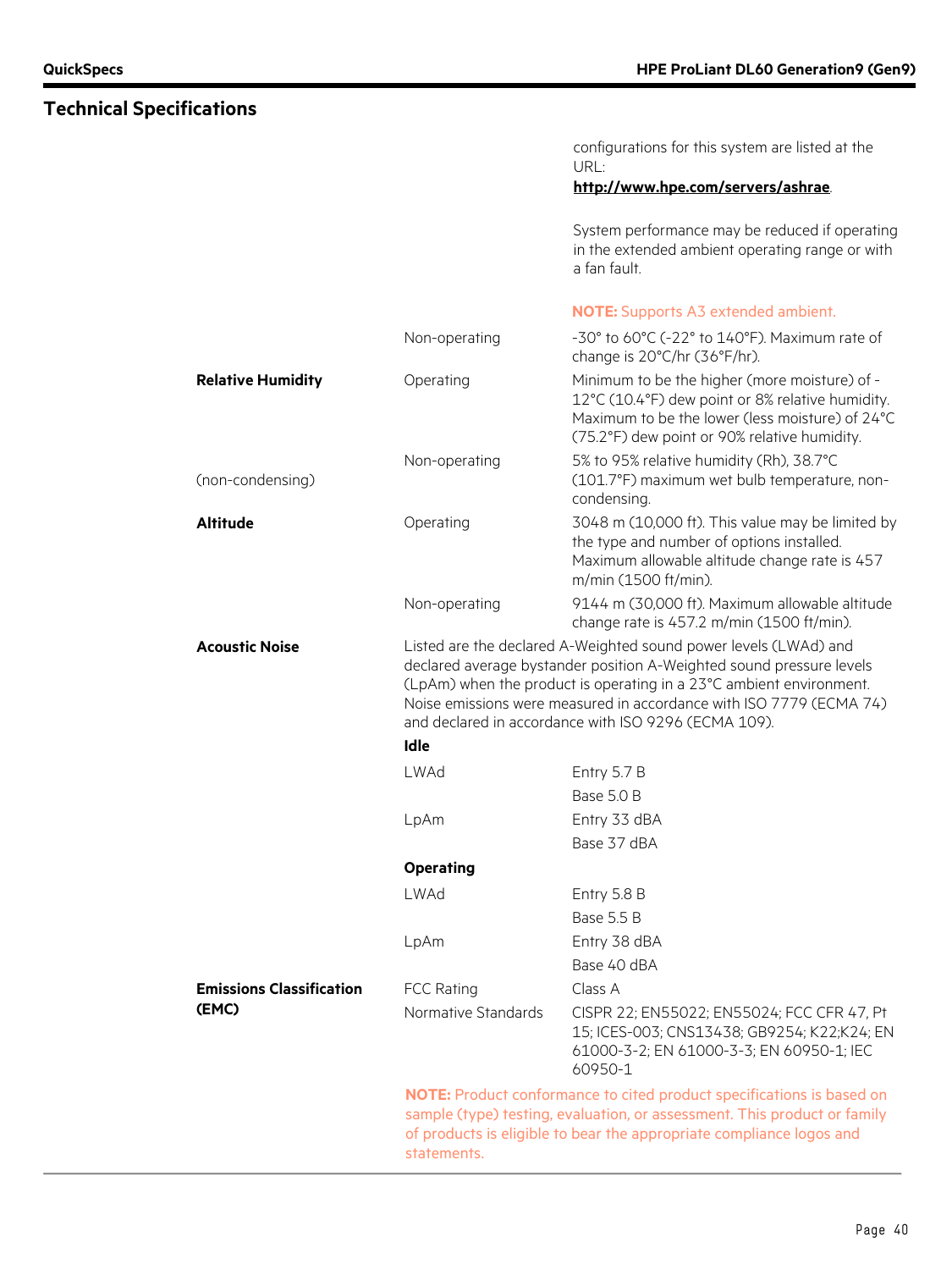| <b>HPE Dynamic Smart Number of PCI links</b><br>Four     |                                            |                                                                                                                                                                                                                                                                                                     |                                                                                                                                                                                                                                                                                                        |  |  |
|----------------------------------------------------------|--------------------------------------------|-----------------------------------------------------------------------------------------------------------------------------------------------------------------------------------------------------------------------------------------------------------------------------------------------------|--------------------------------------------------------------------------------------------------------------------------------------------------------------------------------------------------------------------------------------------------------------------------------------------------------|--|--|
| Array B140i                                              | <b>PCI link rate</b>                       | 4Gb/s                                                                                                                                                                                                                                                                                               |                                                                                                                                                                                                                                                                                                        |  |  |
| <b>Controller</b>                                        | <b>Storage protocol support</b>            | <b>SATA</b>                                                                                                                                                                                                                                                                                         |                                                                                                                                                                                                                                                                                                        |  |  |
|                                                          | <b>SAS/SATA peak data</b><br>transfer rate | 6Gb/s                                                                                                                                                                                                                                                                                               |                                                                                                                                                                                                                                                                                                        |  |  |
|                                                          | <b>Number of SAS/SATA links</b>            | 10 links                                                                                                                                                                                                                                                                                            |                                                                                                                                                                                                                                                                                                        |  |  |
|                                                          | <b>SAS/SATA connectivity</b>               | 2x4 connectors; 2x1 connectors                                                                                                                                                                                                                                                                      |                                                                                                                                                                                                                                                                                                        |  |  |
|                                                          | <b>Expander support</b>                    | No.<br>Up to 10 Internal Drives                                                                                                                                                                                                                                                                     |                                                                                                                                                                                                                                                                                                        |  |  |
|                                                          | <b>Drives supported (max)</b>              |                                                                                                                                                                                                                                                                                                     |                                                                                                                                                                                                                                                                                                        |  |  |
|                                                          | <b>RAID support</b>                        | 0, 1, 10, 5 SATA                                                                                                                                                                                                                                                                                    |                                                                                                                                                                                                                                                                                                        |  |  |
|                                                          | Software management                        | HPE SSA, SMH, SIM                                                                                                                                                                                                                                                                                   |                                                                                                                                                                                                                                                                                                        |  |  |
|                                                          | <b>Warranty</b>                            | Server warranty                                                                                                                                                                                                                                                                                     |                                                                                                                                                                                                                                                                                                        |  |  |
|                                                          | <b>HPE Secure Encryption</b><br>license    | Not Supported                                                                                                                                                                                                                                                                                       |                                                                                                                                                                                                                                                                                                        |  |  |
|                                                          | <b>HPE SmartCache License</b>              | Not Supported                                                                                                                                                                                                                                                                                       |                                                                                                                                                                                                                                                                                                        |  |  |
|                                                          | <b>HPE Smart Storage</b><br>Administrator  | Supported                                                                                                                                                                                                                                                                                           |                                                                                                                                                                                                                                                                                                        |  |  |
| <b>HPE Embedded Dual Network Interface</b>               |                                            | 10Base-T/100Base-TX/1000Base-TX                                                                                                                                                                                                                                                                     |                                                                                                                                                                                                                                                                                                        |  |  |
| Port 361i Adapter                                        | Compatibility                              | IEEE 802.3 10Base-T                                                                                                                                                                                                                                                                                 |                                                                                                                                                                                                                                                                                                        |  |  |
|                                                          |                                            | IEEE 802.3ab 1000Base-T                                                                                                                                                                                                                                                                             |                                                                                                                                                                                                                                                                                                        |  |  |
|                                                          |                                            | IEEE 802.3u 100Base-TX                                                                                                                                                                                                                                                                              |                                                                                                                                                                                                                                                                                                        |  |  |
|                                                          |                                            | IEEE 1588, IEEE 802.1AS                                                                                                                                                                                                                                                                             |                                                                                                                                                                                                                                                                                                        |  |  |
|                                                          |                                            | IEEE 802.3az - Energy Efficient Ethernet (EEE)                                                                                                                                                                                                                                                      |                                                                                                                                                                                                                                                                                                        |  |  |
|                                                          | <b>Data Transfer Method</b>                | PCI Express v 2.0, 5.0 GT/s, two lanes (x2)                                                                                                                                                                                                                                                         |                                                                                                                                                                                                                                                                                                        |  |  |
|                                                          | Controller                                 | Intel I350 Powerville                                                                                                                                                                                                                                                                               |                                                                                                                                                                                                                                                                                                        |  |  |
|                                                          | <b>Network Transfer Rate</b>               | 10Base-T (Half-Duplex)                                                                                                                                                                                                                                                                              | 10 Mb/s per port, 40 Mb/s combined                                                                                                                                                                                                                                                                     |  |  |
|                                                          |                                            | 10Base-T (Full-Duplex)                                                                                                                                                                                                                                                                              | 20 Mb/s per port, 80 Mb/s combined                                                                                                                                                                                                                                                                     |  |  |
|                                                          |                                            | 100Base-TX (Half-<br>Duplex)                                                                                                                                                                                                                                                                        | 100 Mb/s per port, 400 Mb/s combined                                                                                                                                                                                                                                                                   |  |  |
|                                                          |                                            |                                                                                                                                                                                                                                                                                                     | 100Base-TX (Full-Duplex) 200 Mb/s per port, 800 Mb/s combined                                                                                                                                                                                                                                          |  |  |
|                                                          |                                            | 1000Base-TX (Half and<br>Full-Duplex)                                                                                                                                                                                                                                                               | 1000 Mb/s per port, 4000 Mb/s combined                                                                                                                                                                                                                                                                 |  |  |
|                                                          | <b>Connector</b>                           | Two RJ-45                                                                                                                                                                                                                                                                                           |                                                                                                                                                                                                                                                                                                        |  |  |
|                                                          | <b>Cable Support</b>                       | 10 Base-T                                                                                                                                                                                                                                                                                           | Categories 3, 4 or 5 UTP; up to 328 ft (100 m)                                                                                                                                                                                                                                                         |  |  |
|                                                          |                                            | 10/100/1000 Base-TX                                                                                                                                                                                                                                                                                 | Category 5 or higher UTP; up to 328 ft (100 m)                                                                                                                                                                                                                                                         |  |  |
| <b>Environment-</b><br>friendly Products<br>and Approach | <b>Recycling</b>                           | End-of-life Management and Hewlett Packard Enterprise offers end-of-life product return, trade-in, and<br>recycling programs, in many geographic areas, for our products. Products<br>returned to Hewlett Packard Enterprise will be recycled, recovered or<br>disposed of in a responsible manner. |                                                                                                                                                                                                                                                                                                        |  |  |
|                                                          |                                            | http://www.hpe.com/recycle                                                                                                                                                                                                                                                                          |                                                                                                                                                                                                                                                                                                        |  |  |
|                                                          |                                            |                                                                                                                                                                                                                                                                                                     | The EU WEEE directive (2002/95/EC) requires manufacturers to provide<br>treatment information for each product type for use by treatment facilities.<br>This information (product disassembly instructions) is posted on the<br>Hewlett Packard Enterprise web site. These instructions may be used by |  |  |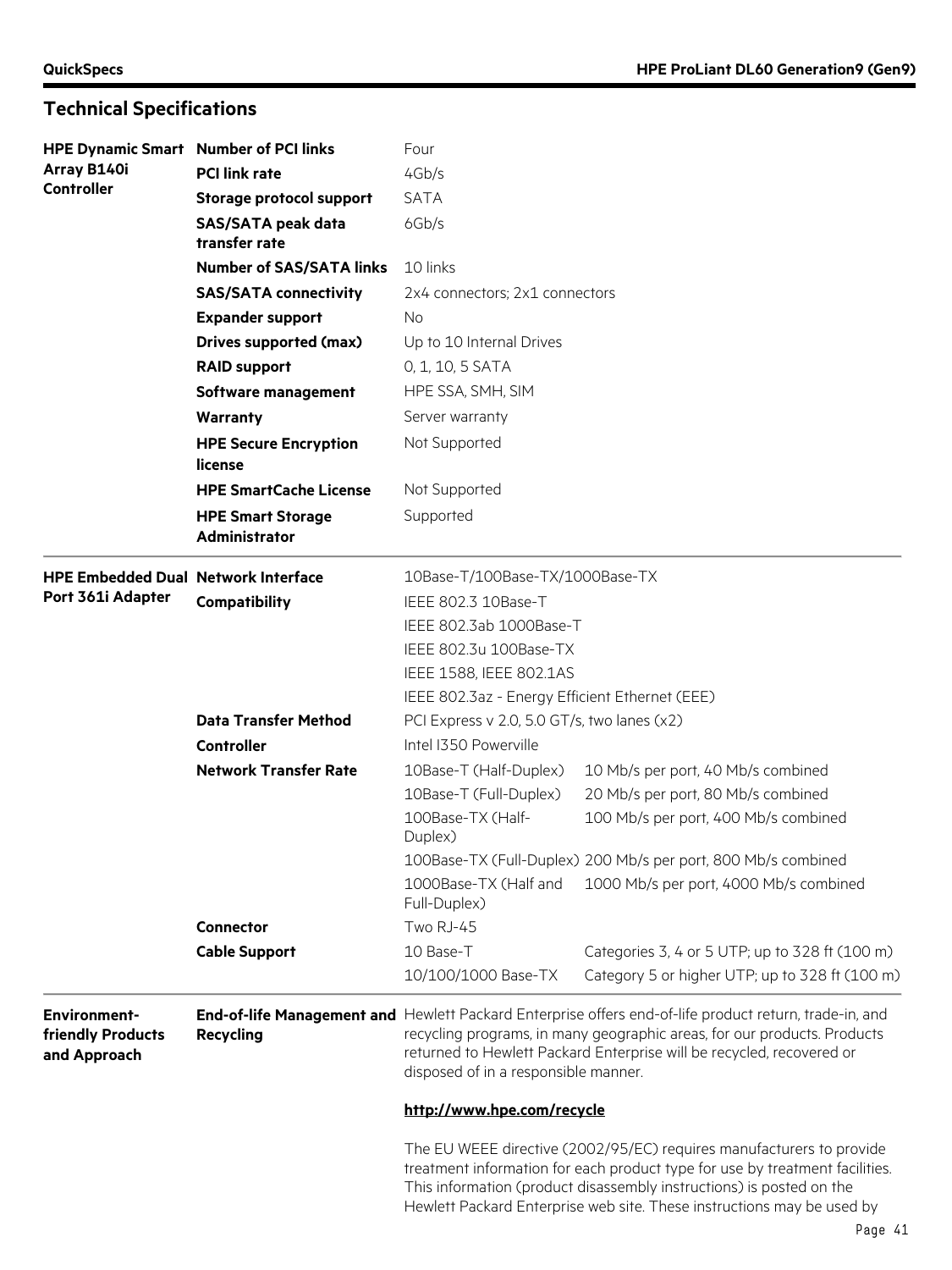recyclers and other WEEE treatment facilities as well as Hewlett Packard Enterprise OEM customers who integrate and re-sell Hewlett Packard Enterprise equipment.

**<http://www.hpe.com/recycle>**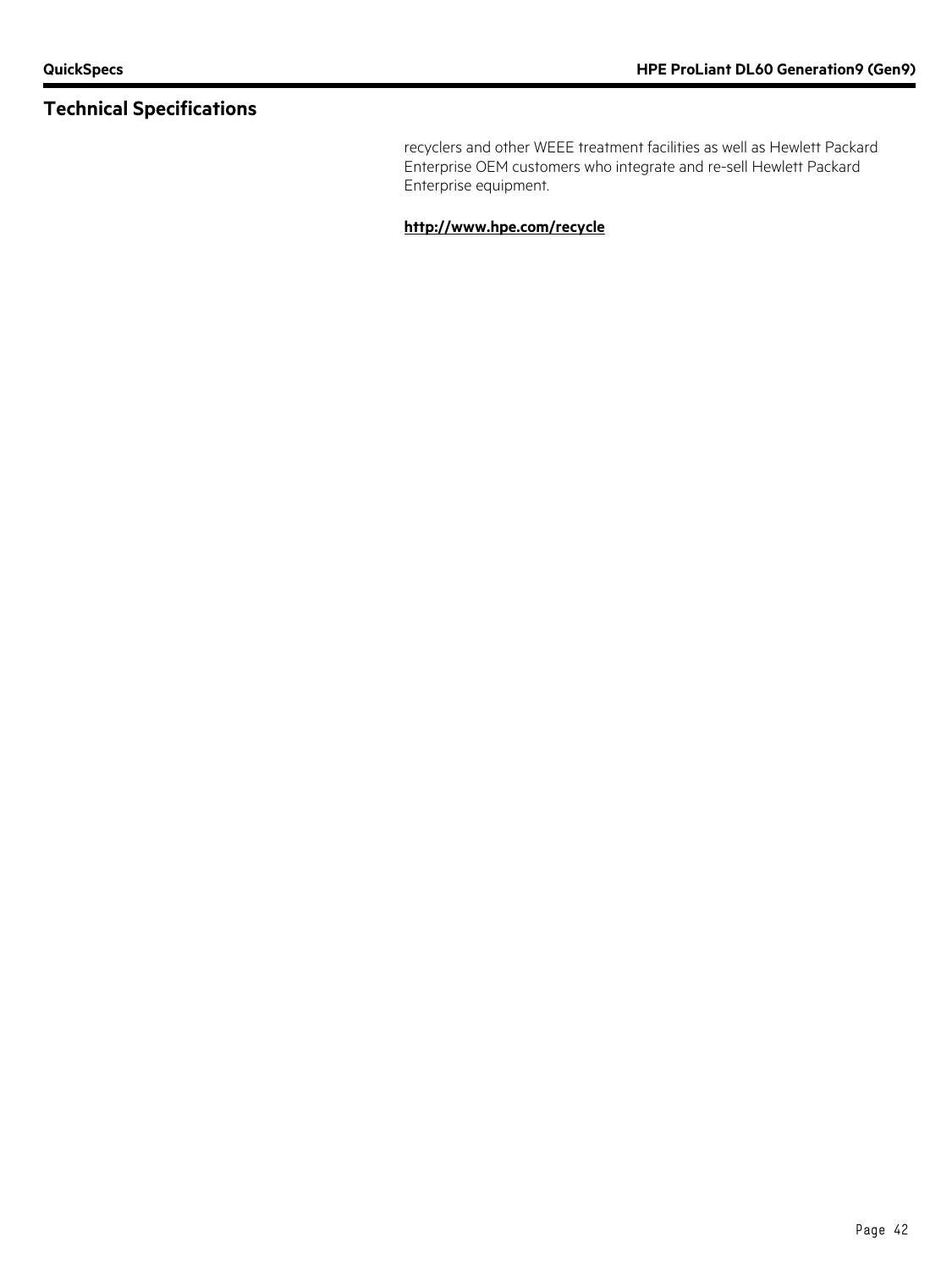## **Summary of Changes**

| <b>Date</b> | <b>Version History</b> | <b>Action</b>      | <b>Description of Change</b>                                                                                                                                                                                                                                                                        |
|-------------|------------------------|--------------------|-----------------------------------------------------------------------------------------------------------------------------------------------------------------------------------------------------------------------------------------------------------------------------------------------------|
| 25-Sep-2017 | From Version 23 to 24  | Added              | Added new SSD options.                                                                                                                                                                                                                                                                              |
|             |                        |                    | Added new Storage options.                                                                                                                                                                                                                                                                          |
|             |                        | Changed            | Core Options and Additional Options were revised.                                                                                                                                                                                                                                                   |
|             |                        | Removed            | Obsolete SKUs were removed from the QuickSpecs.                                                                                                                                                                                                                                                     |
| 11-Jul-2017 | From Version 22 to 23  | Changed            | Operating Systems and Virtualization Software<br>Support for ProLiant Servers section was revised.                                                                                                                                                                                                  |
| 5-Jun-2017  | From Version 21 to 22  | Added              | Added new Solid State Drives options.                                                                                                                                                                                                                                                               |
| 8-May-2017  | From Version 20 to 21  | Added              | Added support for ClearOS.                                                                                                                                                                                                                                                                          |
|             |                        | Changed            | Operating Systems and Virtualization Software<br>Support for ProLiant Servers and HPE Drives were<br>revised.                                                                                                                                                                                       |
|             |                        | Removed            | Obsolete SKUs were removed from the QuickSpecs.                                                                                                                                                                                                                                                     |
| 27-Mar-2017 | From Version 19 to 20  | Added              | Added new Hard Drives.                                                                                                                                                                                                                                                                              |
| 17-Feb-2017 | From Version 18 to 19  | Changed            | HPE Storage Options section was revised.                                                                                                                                                                                                                                                            |
| 13-Feb-2017 | From Version 17 to 18  | Added              | Added new HDD and SSD offering to the HPE<br>Drives section.                                                                                                                                                                                                                                        |
|             |                        | Changed            | HPE Processors, HPE Drives, and HPE InfiniBand<br>were revised.                                                                                                                                                                                                                                     |
|             |                        | Removed            | SKUs 777394-B21 and 785836-B21 were<br>removed from the Pre-configured Models section.                                                                                                                                                                                                              |
| 28-Nov-2016 | From Version 16 to 17  | Added              | Added new Hard Drives offering.                                                                                                                                                                                                                                                                     |
|             |                        | Removed            | Obsolete SKUs were removed from the QuickSpecs.                                                                                                                                                                                                                                                     |
| 28-Oct-2016 | From Version 15 to 16  | Removed            | Obsolete Hard Drives were removed from the<br>QuickSpecs.                                                                                                                                                                                                                                           |
| 26-Sep-2016 | From Version 14 to 15  | Added              | Added new 10TB SATA Hot Plug LFF Drives<br>offering.                                                                                                                                                                                                                                                |
|             |                        | Changed            | HPE Power Supplies and Memory were revised.                                                                                                                                                                                                                                                         |
|             |                        | Removed            | Obsolete SKUs were removed from the QuickSpecs.                                                                                                                                                                                                                                                     |
| 20-Jun-2016 | From Version 13 to 14  | Changed            | The HPE I/O Expansion Options section was<br>revised.                                                                                                                                                                                                                                               |
| 6-Jun-2016  | From Version 12 to 13  | Added              | Added new HDD offering to the HPE Drives<br>section.<br>New options added to the HPE Disk Backup and<br><b>HPE Storage Options.</b>                                                                                                                                                                 |
|             |                        | Changed            | Memory section was revised.                                                                                                                                                                                                                                                                         |
| 8-Apr-2016  | From Version 11 to 12  | Changed            | HPE Processors section was revised.                                                                                                                                                                                                                                                                 |
| 31-Mar-2016 | From Version 10 to 11  | Added              | Added new HPE Smart Memory 2400 MHz<br>memory, support for Intel Xeon E5-2600v4<br>processor, new<br>HPE Trusted Platform Module (TPM) 2.0, and new<br>900W AC/ 240VDC power supply.                                                                                                                |
|             |                        | Changed<br>Removed | Memory, Maximum Internal Storage, Power Supply,<br>Upgradeability, HPE Server UEFI/Legacy ROM,<br>Embedded Management, HPE Security, Service and<br>Support, Pre-configured Models, HPE Memory, and<br>HPE Power Supplies sections were revised.<br>Obsolete SKUs were removed from the QuickSpecs. |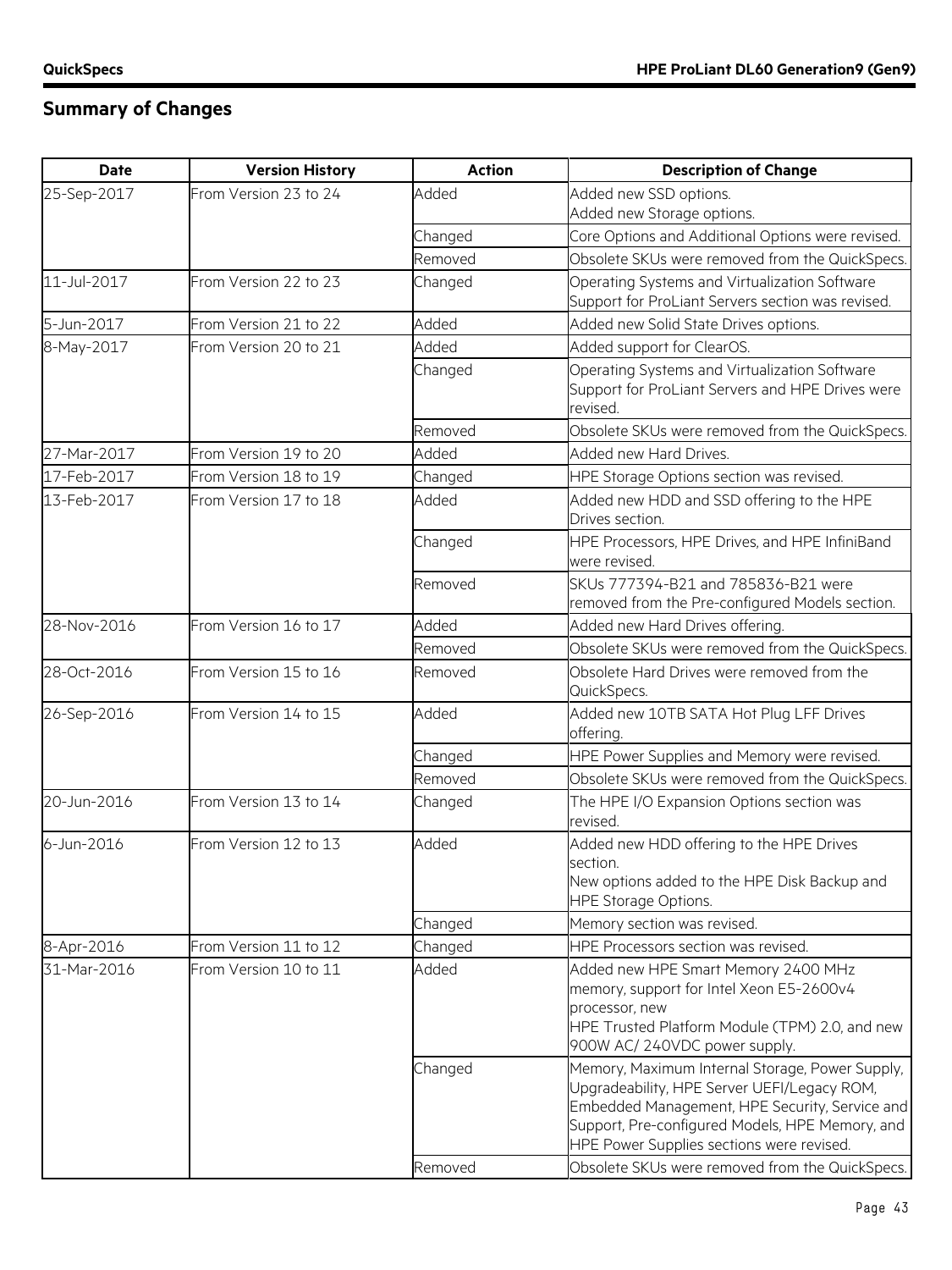## **Summary of Changes**

| 16-Feb-2016 | From Version 9 to 10 | Added   | New HDD offering was added to HPE Drives.                                                                                                                                  |
|-------------|----------------------|---------|----------------------------------------------------------------------------------------------------------------------------------------------------------------------------|
|             |                      | Changed | HPE Power Supplies, HPE Data Center Racks, and<br>HPE Power Distribution Units (PDUs) were revised.                                                                        |
|             |                      | Removed | Obsolete SKUs were removed from the QuickSpecs.                                                                                                                            |
| 1-Dec-2015  | From Version 8 to 9  | Added   | New options added to HPE Tape Backup, HPE Disk<br>Backup, HPE Rack Mount Consoles, and KVM<br>Switches, and Keyboards.                                                     |
|             |                      | Changed | On System Management Chipset, Memory,<br>Maximum Internal Storage, Embedded<br>Management, and Server utilities were revised.                                              |
|             |                      |         | Product images were updated.                                                                                                                                               |
|             |                      | Removed | Obsolete SKUs were removed from the QuickSpecs.                                                                                                                            |
| 23-Oct-2015 | From Version 7 to 8  | Changed | Memory and HPE Security were revised.                                                                                                                                      |
| 28-Sep-2015 | From Version 6 to 7  | Added   | Added new 6Gb SATA Solid State Drives.                                                                                                                                     |
|             |                      |         | Added new HPE OneView management software.                                                                                                                                 |
|             |                      | Removed | Obsolete SKUs were removed from the QuickSpecs.                                                                                                                            |
| 17-Aug-2015 | From Version 5 to 6  | Added   | New Solid State Drives offering was added to Core<br>Options.                                                                                                              |
|             |                      | Changed | Maximum Internal Storage was revised.                                                                                                                                      |
|             |                      | Removed | Obsolete SKUs were removed from the QuickSpecs.                                                                                                                            |
| 1-Jun-2015  | From Version 4 to 5  | Added   | New Hard Drives were added to Core Options.                                                                                                                                |
|             |                      |         | New options added to HPE Power Supplies.                                                                                                                                   |
|             |                      |         | New HPE OneView LTUs added to HPE Converged<br>Infrastructure Management Software.                                                                                         |
|             |                      |         | New RDX+ external backup options were added.                                                                                                                               |
|             |                      | Changed | Core Options and Additional Options were revised.                                                                                                                          |
|             |                      | Removed | Obsolete SKUs were removed from the QuickSpecs.                                                                                                                            |
| 24-Apr-2015 | From Version 3 to 4  | Added   | Added 813534-B21 and 813535-B21 to HPE<br>Power Supplies.                                                                                                                  |
| 30-Mar-2015 | From Version 2 to 3  | Added   | New Hard Drives offering.                                                                                                                                                  |
|             |                      |         | Optional Software added to HPE Storage<br>Controllers.                                                                                                                     |
|             |                      | Changed | HPE Memory, HPE Disk Storage Systems, HPE USB<br>and SD Options, HPE Storage Controllers, and HPE<br>Disk Storage Systems were updated.                                    |
| 9-Feb-2015  | From Version 1 to 2  | Added   | Added HPE Insight Software, HPE Disk Backup.                                                                                                                               |
|             |                      |         | Added new HPE Drives and new G4 UPS models.                                                                                                                                |
|             |                      | Changed | HPE Memory, HPE Drives, HPE Tape Backup, HPE<br>Rack Mount Consoles, KVM Switches, and<br>Keyboards, and HPE Uninterruptible Power<br>Systems (UPS) sections were revised. |